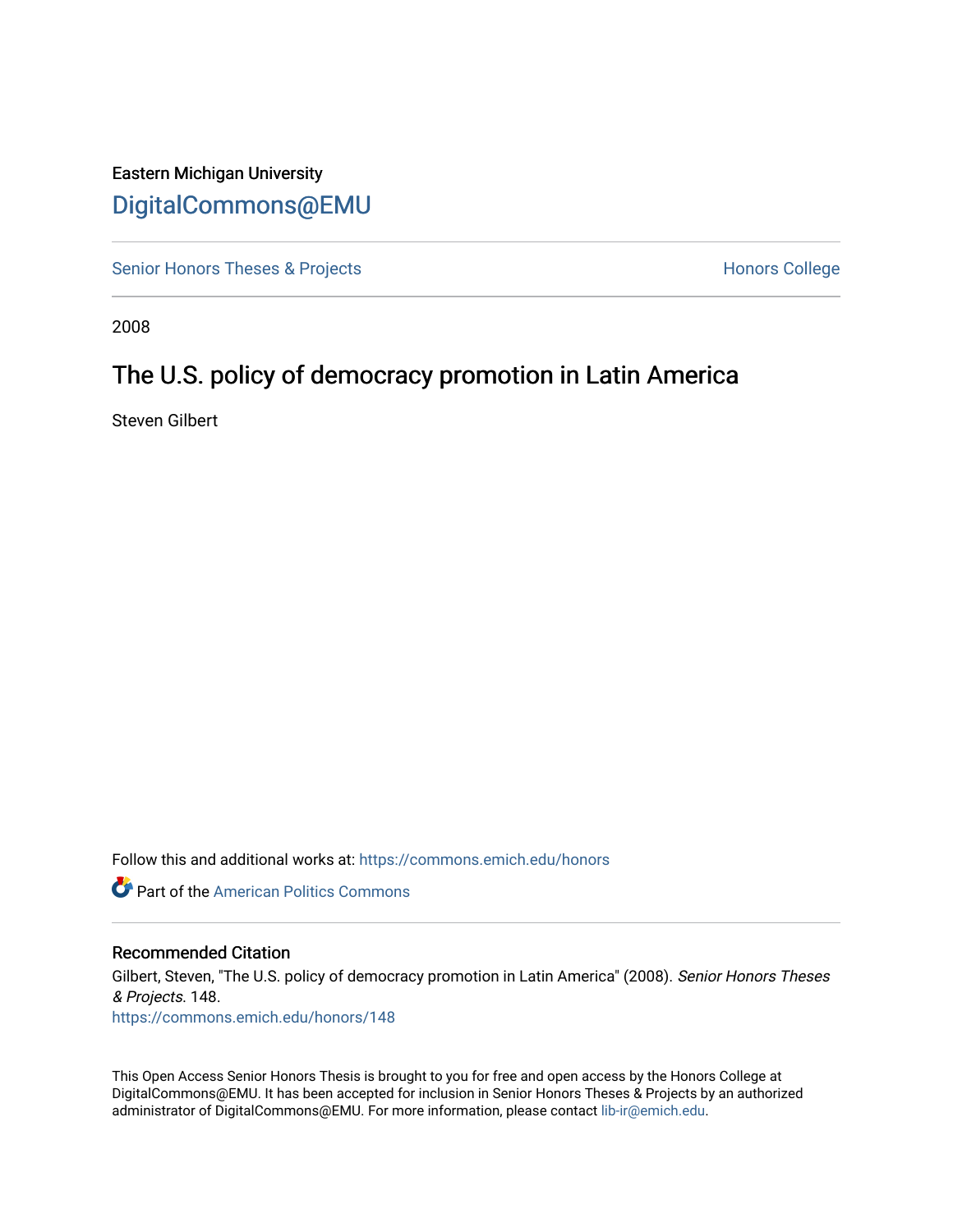# The U.S. policy of democracy promotion in Latin America

## **Abstract**

The U.S. policy of democracy promotion in Latin America has consisted of promoting governments that are favorable to U.S. political and economic interests rather than democracy itself. While the U.S. claims to have a tradition of "promoting democracy" in Latin America, justification for U.S. intervention has been questionable and inconsistent. U.S. support for Latin American regimes has coincided with favorable economic policies rather than with the strength of democracy within a country. Historically, the protection of resources for extraction has been one of the main goals of U.S. policy in Latin America. U.S. A historical overview of U.S. relations in Latin America shows that the promotion of democracy is secondary to economic and social factors. Relations between the U.S. and Latin America show that the U.S. has used democracy promotion as cover for U.S. imperialism in Latin America. During the Cold War, the U.S. supported anti-communist regimes that were often undemocratic because they were capable of protecting U.S. interests. Since the mid-1980s, we have seen a wave of democratization in Latin America and an embrace of market democracy. U.S. relations in Latin America since the end of the Cold War reveal that the U.S. is merely changing its means of establishing U.S. friendly governments by promoting lowintensity democracy. This low-intensity democracy is characteristic polyarchy, in which elites who adhere to the neoliberal model control the government. When democratic governments within Latin America have veered too far from this outline for democracy and have threatened U.S. interests, the U.S. has intervened to undermine and attempt to overthrow these governments.

## Degree Type

Open Access Senior Honors Thesis

Department Political Science

First Advisor Richard Stahler-Sholk

Second Advisor Edward Sidlow)

Keywords Democratization Latin America, United States Relations Latin America

#### Subject Categories

American Politics | Political Science | Social and Behavioral Sciences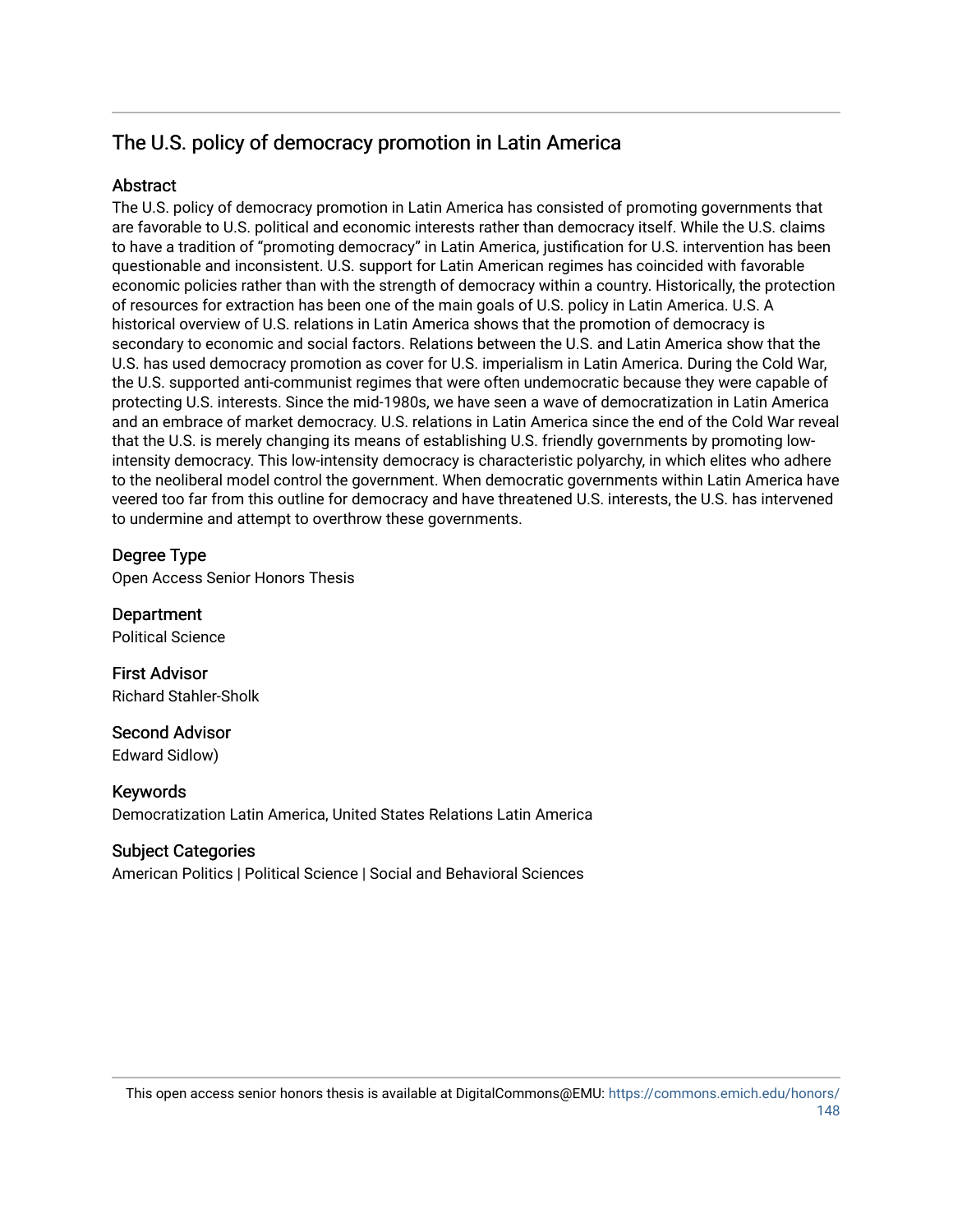## The U.S. Policy of Democracy Promotion in Latin America

By

Steven Gilbert

A Senior Thesis Submitted to the

Eastern Michigan University

Honors College

in Partial Fulfillment of the Requirements for Graduation

with Honors in Political Science

Approved at Ypsilanti, Michigan, on this date \_\_\_\_\_\_\_\_\_\_\_\_\_\_\_\_\_\_\_\_\_\_\_\_\_\_\_\_\_\_\_\_\_\_\_

\_\_\_\_\_\_\_\_\_\_\_\_\_\_\_\_\_\_\_\_\_\_\_\_\_\_\_\_\_\_\_\_\_\_\_\_\_\_\_\_\_\_\_\_\_\_\_\_\_\_\_\_\_\_\_\_ Supervising Instructor (Richard Stahler-Sholk)

 $\mathcal{L}_\text{max}$  and the contract of the contract of the contract of the contract of the contract of the contract of the contract of the contract of the contract of the contract of the contract of the contract of the contrac

\_\_\_\_\_\_\_\_\_\_\_\_\_\_\_\_\_\_\_\_\_\_\_\_\_\_\_\_\_\_\_\_\_\_\_\_\_\_\_\_\_\_\_\_\_\_\_\_\_\_\_\_\_\_\_\_

Honors Advisor (Edward Sidlow)

Department Head (Claudia Petrescu)

Honors Director (James A. Knapp)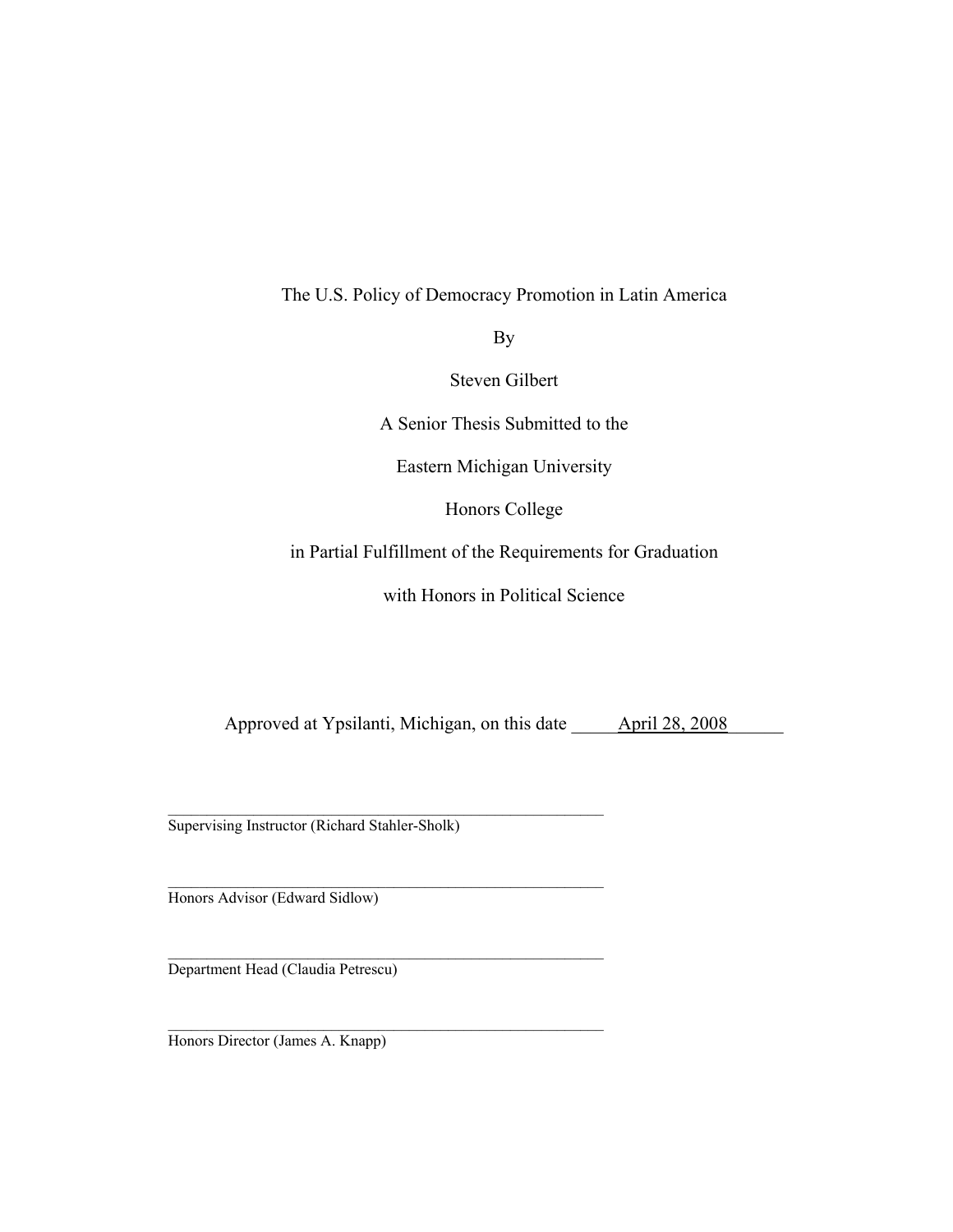The U.S. policy of democracy promotion in Latin America has consisted of promoting governments that are favorable to U.S. political and economic interests rather than democracy itself. While the U.S. claims to have a tradition of "promoting democracy" in Latin America, justification for U.S. intervention has been questionable and inconsistent. U.S. support for Latin American regimes has coincided with favorable economic policies rather than with the strength of democracy within a country. Historically, the protection of resources for extraction has been one of the main goals of U.S. policy in Latin America. U.S. A historical overview of U.S. relations in Latin America shows that the promotion of democracy is secondary to economic and social factors. Relations between the U.S. and Latin America show that the U.S. has used democracy promotion as cover for U.S. imperialism in Latin America. During the Cold War, the U.S. supported anti-communist regimes that were often undemocratic because they were capable of protecting U.S. interests. Since the mid-1980s, we have seen a wave of democratization in Latin America and an embrace of market democracy. U.S. relations in Latin America since the end of the Cold War reveal that the U.S. is merely changing its means of establishing U.S. friendly governments by promoting low-intensity democracy. This low-intensity democracy is characteristic polyarchy, in which elites who adhere to the neoliberal model control the government. When democratic governments within Latin America have veered too far from this outline for democracy and have threatened U.S. interests, the U.S. has intervened to undermine and attempt to overthrow these governments.

The policy of promoting democracy is not a new policy but only in recent years have concerns been raised regarding the nature of U.S. foreign policy in Latin America.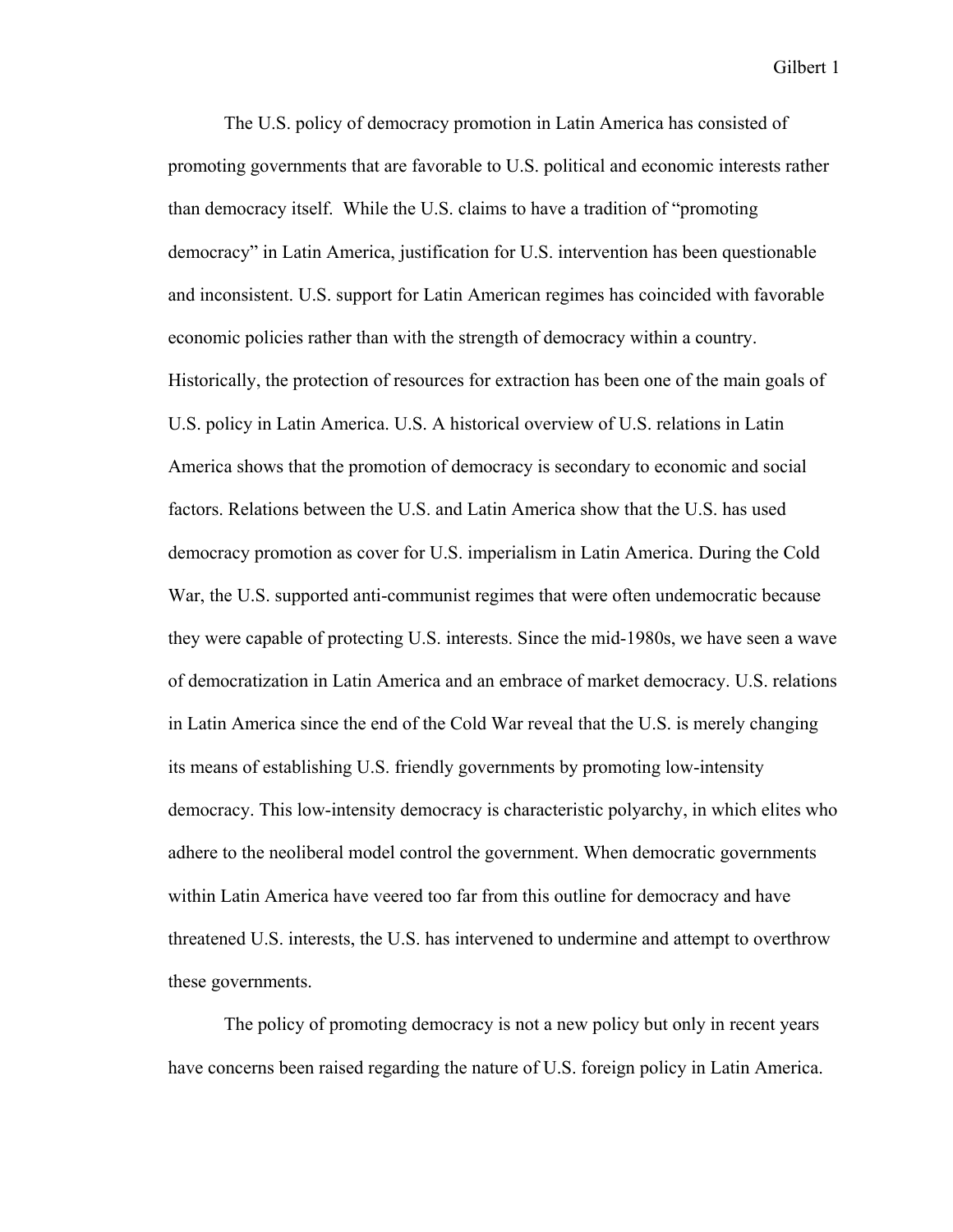Carolyn M. Shaw suggests in her article, *The United States: Reality and Rhetoric*, that the promotion of democracy provided a "useful, sometimes crucial, rationalization for the application of American power" (Legler, Lean, and Boniface 69). The policy of democracy promotion was used to legitimize U.S. intervention abroad. Examining this history of U.S. foreign policy in Latin America, we see justification for this hypothesis.

In early relations between the U.S. and Latin America, promoting democracy was not a principal concern. In general the U.S. focused on economic and security issues. The period from 1820 to 1889 was characterized by U.S. isolationism. The U.S. avoided participation in agreements or interactions in Latin America.

In the late 1800s U.S. interaction with Latin America increased due to a greater emphasis on economic issues. The U.S. dominated Latin American relations and took the lead in bringing Latin American States together to avoid conflict and promote trade. The Roosevelt Corollary, an addition to the Monroe Doctrine, would give the U.S. the mandate to intervene in Latin America in cases of instability. The U.S. utilized this document to justify an exclusive right to control the area of Latin America. Taft, president from 1909 to 1913, employed the Roosevelt Corollary by intervening in Nicaragua and Honduras to restore order and stability after coups.

The establishment and protection of constitutional democracies in Latin America was supposed to be a chief concern of the U.S. during the Wilson administration. In reality, this policy was used to disguise its true intentions, enhancing security and expanding markets (Legler, Lean, and Boniface 68). In 1915, President Sam's government collapsed in Haiti. The U.S. sent in troops and put in place policies to promote stability. The U.S. forced the new president, Philippe Dartiguenave to sign a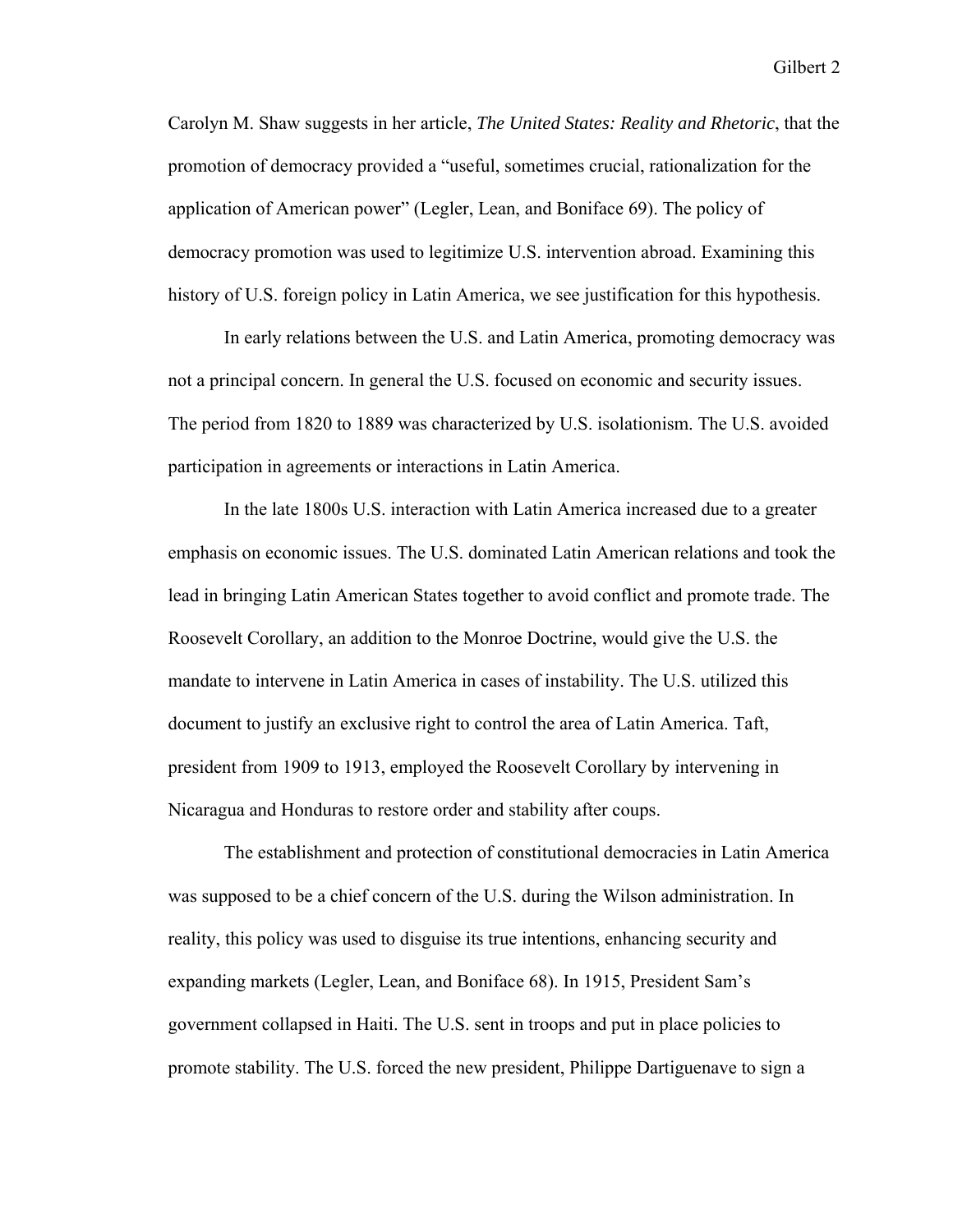treaty prohibiting Haiti from increasing public debt without U.S. approval. An amendment to the treaty in 1918 required U.S. approval of all legislation. Haitians resented these policies however for encroaching upon national sovereignty. The U.S. also maintained a military presence in Cuba between 1917 and 1923. U.S. commanders intervened by managing Cuban national finances. After the assassination of President Cáceres in 1911, the U.S. occupied the Dominican Republic to subdue unrest. Dominicans viewed the intervention with hostility and engaged in guerrilla attacks against U.S. forces. The U.S. justified intervention in countries facing political instability, by promising to restore order. Ironically, enduring dictatorships including Somoza in Nicaragua, Duvalier in Haiti, Batista in Cuba, and Trujillo in the Dominican Republic, emerged in countries where the U.S. actively intervened. In places where the U.S. asserted little influence such as Costa Rica, Chile, and Venezuela, democracies flourished (Legler, Lean, and Boniface 69).

Between 1923 and 1933, U.S. policy towards Latin America experienced a transition. Hoover rejected the Roosevelt Corollary, going so far as to say "true democracy is not and cannot be imperialistic." (Legler, Lean, and Boniface 69) Despite this declaration, relations remained tense due to refusal of the U.S. to accept the principle of nonintervention. The period from 1933 to 1948 was characterized by the Good Neighbor Policy. While this policy led to an improvement in relations, democracy promotion was ineffective. Although the Good Neighbor Policy broke from the blatant interventionist policies of previous administrations, it also signified that the U.S. would refrain from taking action against dictatorships in Latin America.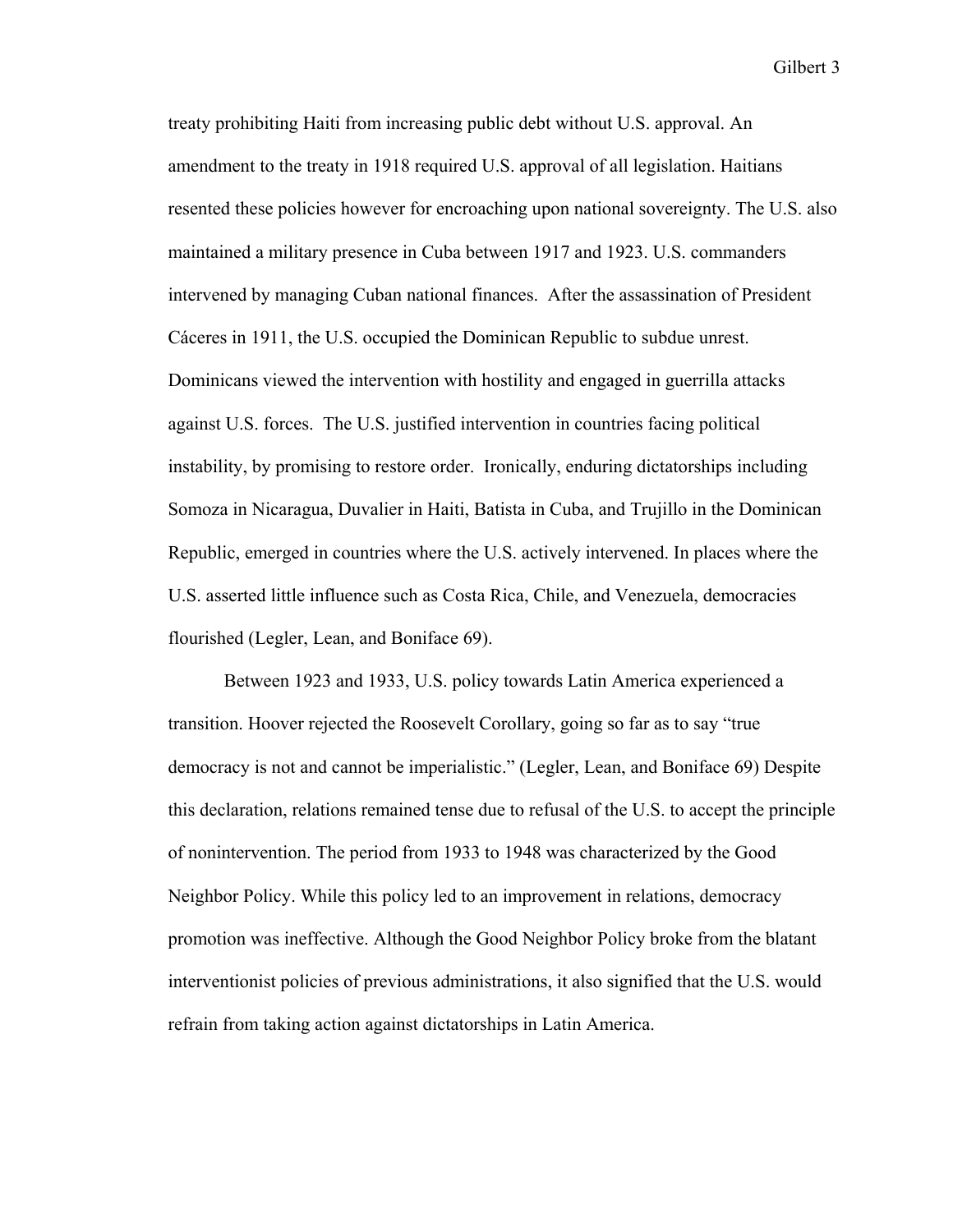Rafael Trujillo, the dictator of the Dominican Republic, was able to avoid intervention due to his strong contacts in the military and the U.S. Good Neighbor Policy of nonintervention (Hartlyn 45). Trujillo had used brutal repression to assert control over all Dominican territory and prevent and potential threat to his regime. The most brutal use of repressive force by Trujillo was the massacre of between 5,000 and 12,000 Haitians in October 1937 (Hartlyn 48).

The U.S. made an attempt to consolidate democracy in Nicaragua with elections in March of 1947. Ultimately, the Somoza family succeeded in maintaining their grasp on power and Anastasio Somoza overthrew the elected government returning Nicaragua to dictatorship. This failure in Nicaragua hindered further promotion of democracy in the region as U.S. foreign policy officials thought that Latin American culture was to immature to embrace democracy (Legler, Lean, and Boniface 69). John Johnson in his book *Latin America in Caricature,* demonstrates that throughout history, Latin American republics have been depicted as wild, backward, lazy and troublesome among other negative characteristics (Johnson 1-330).

After World War II, The spread of communism emerged as a threat to U.S. economic interests. Throughout Latin America, a growing tide of nationalism emerged. Latin American leaders and intellectuals saw neocolonial policies as the cause of underdevelopment and sought control of natural resources and self-determination (McSherry 2). Meanwhile, The U.S. sought to promote a world economic system based on free trade and investment that would benefit U.S. corporations. Noam Chomsky argues that communism represented a threat to the exploitation of valuable resources from the third world required to foster the development of the U.S. economy (Chomsky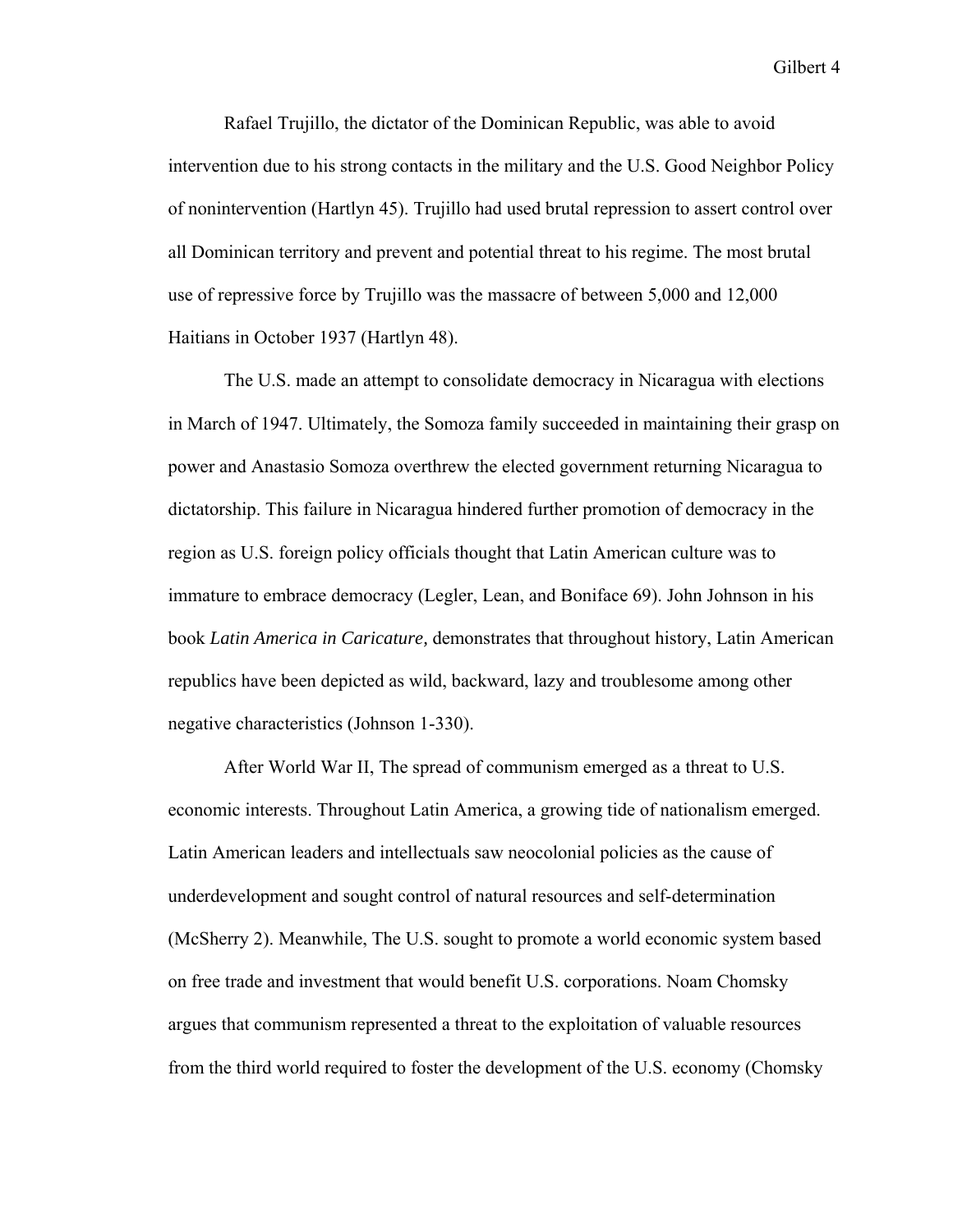31). The situation is more complex considering the U.S. has intervened in countries with few valuable resources. In a global power struggle with the Soviet Union, the U.S. sought to contain Soviet domination by intervening to neutralize communist movements. At this time, the promotion of democracy became a secondary objective to containing communism. President Kennedy remarked that while the U.S. preferred democratic regimes, given the choice between a Trujillo and a Castro, the U.S. would choose the Trujillo (Chomsky 45). The U.S. took whatever measures necessary to fight social change and economic nationalism, including support for tyrants and dictators. The U.S. did more than tolerate these rightist military regimes, it provided them with military aid and training to suppress social unrest (Legler, Lean, and Boniface 74). George Kennan, U.S. diplomat and author of the policy of containment, argued that harsh government repression should not worry the U.S. so long as policies were favorable to U.S. interests. A strong regime in power was more favorable to U.S. interests than a liberal government that sympathized with Communists (Chomsky 49). Nationalistic regimes that sought to improve the low living standards of the masses and diversify their economies threatened U.S. interests.

During the Cold War, Rafael Trujillo benefited from the increasing fears of communism and became a close anticommunist ally of the U.S. After World War II, he had faced democratic pressures from the U.S. due to greater labor activism. In 1947 he declared the Communist Party illegal and increased repression destroying both communists and independent labor movements. The U.S. was willing to overlook these repressive measures due to his strong anticommunist policy. Understanding the Dominican Republic's dependence on the U.S. Trujillo recognized the importance of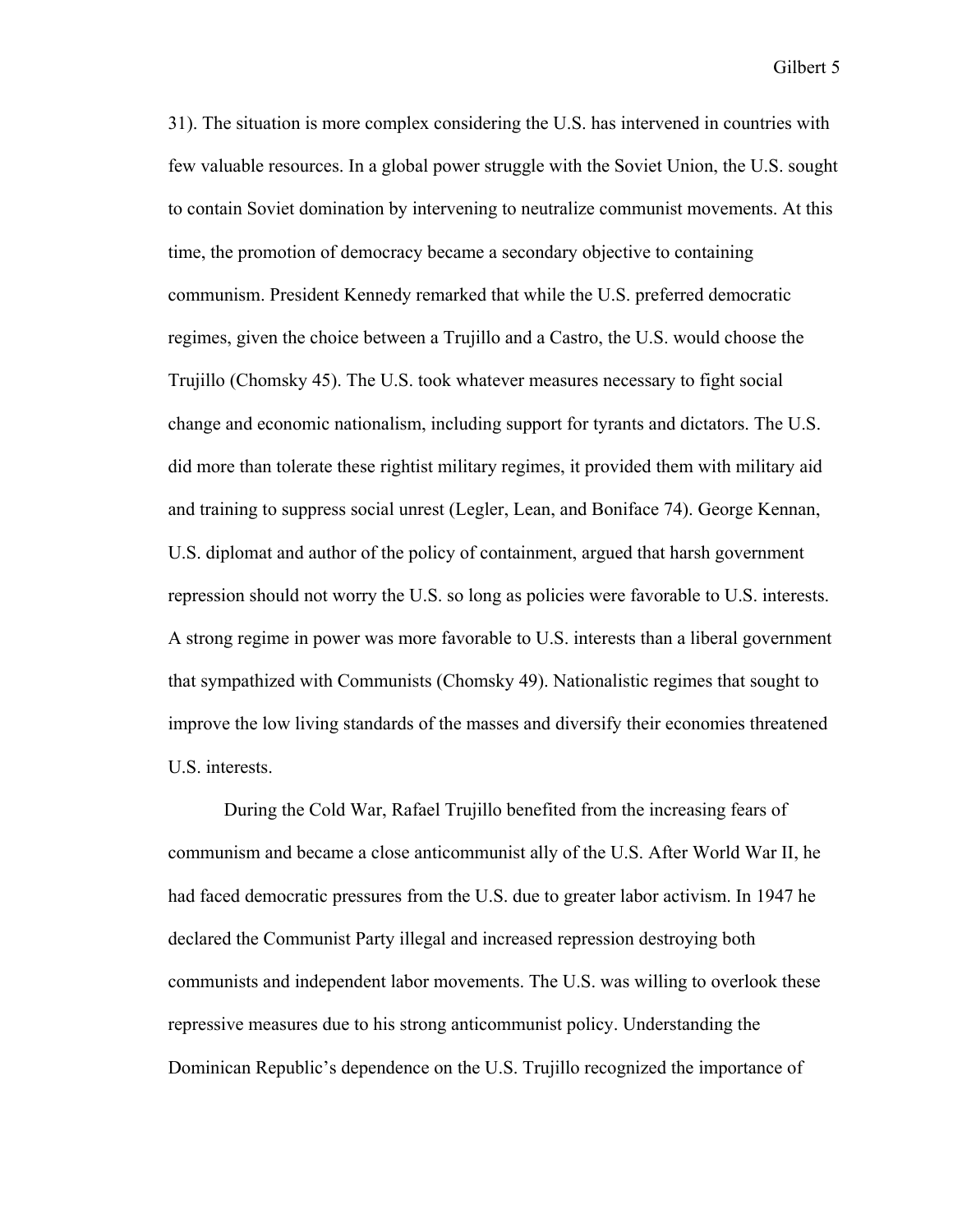strengthening relations with the U.S. He employed public relations firms and developed contacts with the military to enhance his reputation and maintain U.S. support. U.S. military personnel explicitly praised his rule while he manipulated U.S. diplomats into supporting his regime (Hartlyn 51).

 In 1950, a threat to U.S. interests emerged in Guatemala. Jacobo Arbenz, a nationalist was elected president of Guatemala. As president, Arbenz granted new rights to workers and indigenous people and enacted an agrarian reform. His administration purchased unused lands and redistributed it to landless peasants, a policy that threatened U.S. interests. His agrarian reform affected the United Fruit Company, a U.S. based company that was the largest landowner in Guatamala. In 1954, with the authorization of President Eisenhower, the CIA organized the overthrow of Arbenz. His overthrow demonstrated that the U.S. would intervene against social change that was opposed to U.S. interests even if they were democratic in nature (McSherry 2).

 The Cuban Revolution in 1959, removing U.S. ally Fulgencio Batista, incited new social movements across Latin America. The U.S. wanted to prevent another Cuba from emerging in Latin America and feared the election of leftist or nationalist leaders in other Latin American states. Throughout the 1960s, '70s, and early '80s, the U.S. bolstered the armed forces throughout Latin America to eliminate leftist ideas and forces. These militaries sought to demobilize politically active groups and movements that exerted democratic pressure from the bottom (McSherry 3-4).

In Colombia, the U.S. funded military efforts by the Colombian government to repress leftist guerrilla organizations that opposed neoliberal policies. As in other Latin American nations, in which the U.S. provided military and economic aid to what was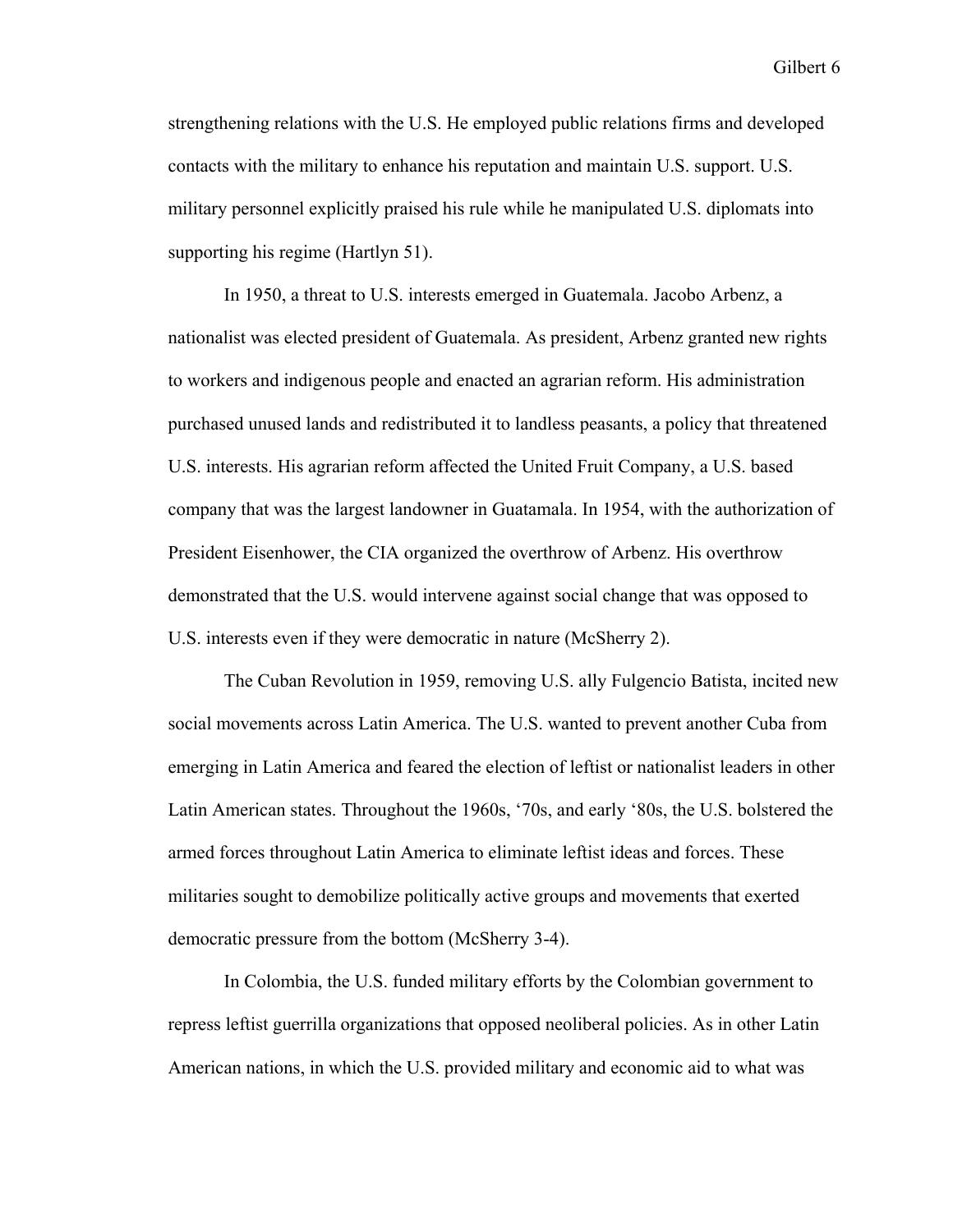essentially an authoritarian regime in the name of fighting communism. The National Front emerged in 1958 as power sharing arrangement between the two major political parties in Colombia. This arrangement created a stable environment favorable to transnational investment and facilitated the development of the country according the desires of the political and economic elite. Peasants, independent unions, and other leftist political forces were left with no say in the government (Aviles 34). As a result of such exclusion and the effects of neoliberal economic policies, several guerrilla organizations, principally the FARC and the ELN emerged in the 1960s in opposition to this power sharing arrangement. The state continued to exclude them from the government and used military repression (Aviles 37). The guerrillas were seen as a threat to elite rule that favored U.S. economic interests. The U.S. saw the struggle against the guerrillas as an opportunity to split Colombia into two camps, the "communists" and the armed forces which fought for "democracy" (Aviles 37). The U.S. trained the Colombian military in the same counterinsurgency strategies that would later be used in Operation Condor. In 1959, a U.S. military advisory team traveled to Colombia to develop a new internal security infrastructure. They assisted the Colombian military to initiate offensive counterinsurgency tactics and psychological warfare operations. The U.S. helped develop and organize Ranger commandos similar to Special Forces units, a new structure for domestic intelligence, and new PSYWAR and civil action units to aid Colombia in counterinsurgency efforts. U.S. Special Operations Forces and intelligence officers, helped create Hunter-Killer teams to chase political opponents (McSherry 19).

 In the 1970s, the U.S. supported Operation Condor, a system that linked secret units within the military regimes of Argentina, Chile, Uruguay, Paraguay, Bolivia, and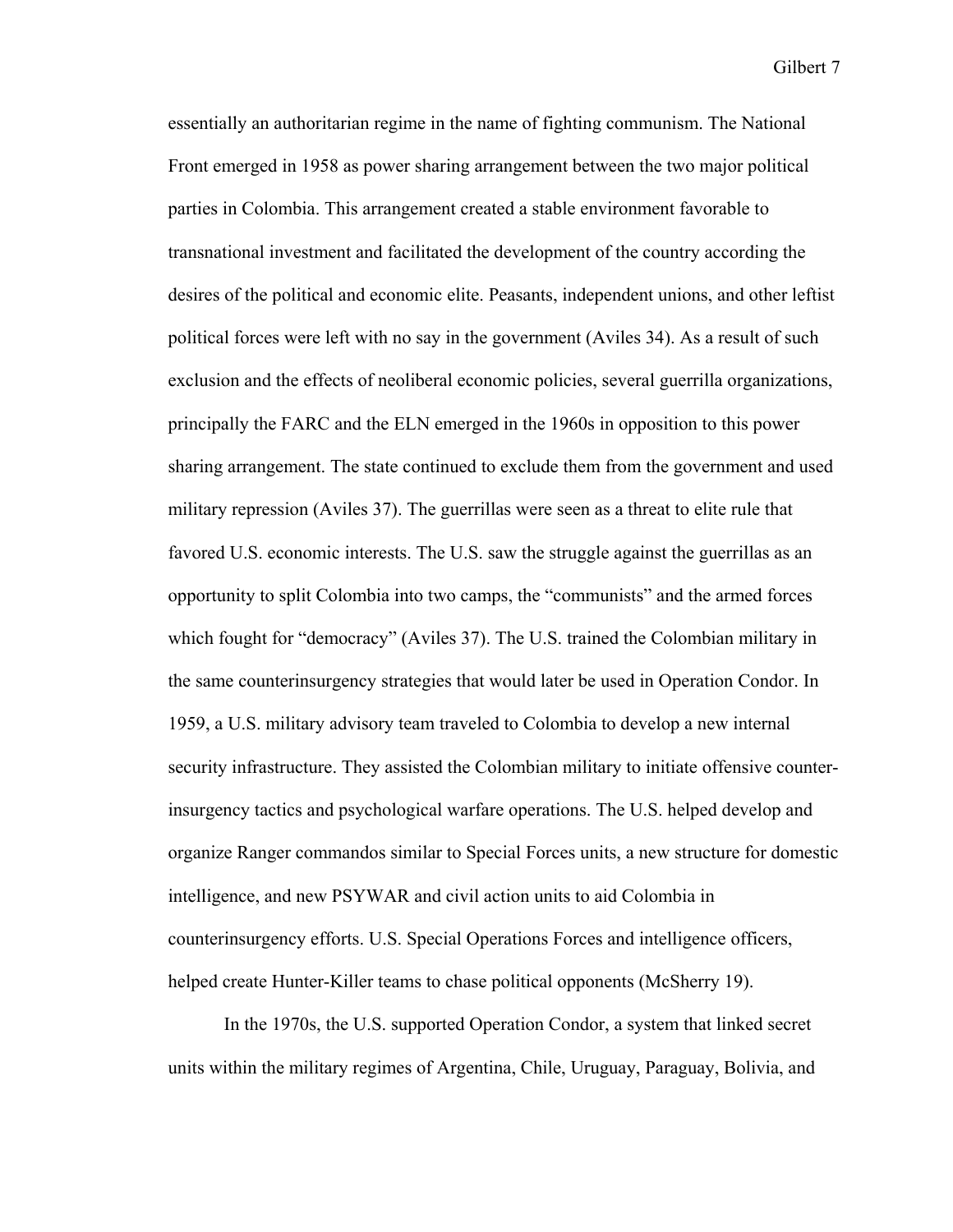Brazil together into one transnational organization against leftists and progressive forces. The militaries used a complex system of command, control and intelligence. The U.S. sponsored the program, providing organization, intelligence, financial, and technological assistance (McSherry 4). Condor militaries used U.S. counterinsurgency strategies, including the use of paramilitary forces, which are distinct from the armed forces and provide the government with deniability. These cover paramilitary actions allowed the counterinsurgents to prevent the overthrow of the ruling government. The U.S. developed these counterinsurgency programs throughout the developing world during the 1960s as a method to secure social control and maintain stability (McSherry 16-17). The U.S. national security doctrine encouraged unconventional warfare that was subject to no rules or ethics to be employed against popular movements, demonstrations, and public gatherings with possible communist roots. Training manuals released to the public during the 1990s revealed that U.S. army and CIA instructors taught torture methods to these foreign militaries (McSherry 17). Special elite units were formed with the assistance of U.S. personnel. They conducted aggressive, covert, offensive operations against domestic opponents and used PSYWAR programs designed by the CIA (McSherry 18). The CIA provided powerful computers to the Condor system and helped set up computerized links between intelligence and operations units of the six Condor members. The communication system used by Operation Condor, Condortel, was linked to the U.S military intelligence complex in Panama. It allowed member countries to communicate with one another and with U.S. intelligence (McSherry 9).

President Lyndon Johnson's foreign policy in Latin America is typical of U.S. policy towards Latin America during the Cold War. From 1963 to 1969, he provided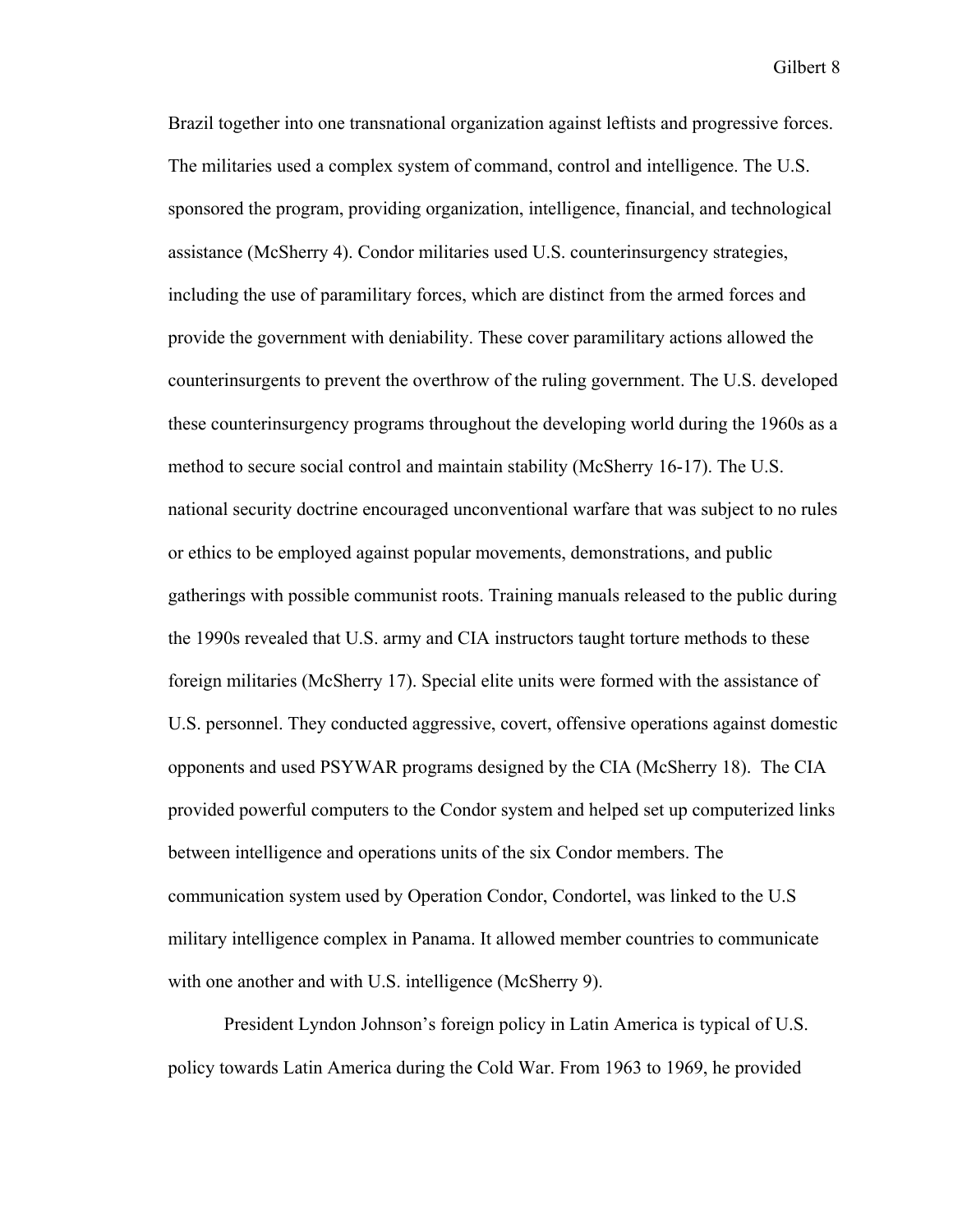military assistance to anticommunist dictators such as Stroessner in Paraguay and Somoza in Nicaragua (Legler, Lean, and Boniface 73). Under Johnson, the U.S. interfered in the politics of the Dominican Republic. In 1963, John Bosch was elected president, but was removed shortly thereafter by a military coup. Washington proclaimed that Bosch was a "lifelong Marxist", but in reality, his policies were similar to Kennedy Democrats. The U.S. worked to undermine his government by quickly endorsing the new military regime. A countercoup in 1965, sought to restore him to power, resulting in a U.S. military intervention of 23,000 troops (Chomsky 72). The U.S. justified this action as a peacekeeping operation, but in reality it was protecting its investors abroad from the spread of communism rather than seeking to restore or promote democracy. The 1966 elections were used as to provide legitimacy for the U.S. intervention and the foundation for the withdrawal of U.S. forces. The U.S. had not helped remove a hated dictator as it had in 1961 but instead, prevented a constitutionally elected president from returning to power. While Bosch was allowed to run in the elections of 1966, the continuing military presence of the U.S. cast weakened his candidacy. In 1966, a growing sense of fear allowed Joaquin Balaguer, the U.S. backed candidate, to win the election (Legler, Lean, and Boniface 75).

During the Cold War, the U.S. intervened in Chilean politics, even undermining democracy, to prevent social change and economic nationalism. First, the U.S. played a pivotal role in preventing the election of socialist, Salvador Allende in 1964. While much of the information is still classified, it is clear that the U.S. played an active role in the election of 1964. The election of 1959 had been a very close contest and Allende had nearly been elected. The U.S. wanted to assure that this would not happen in 1964 and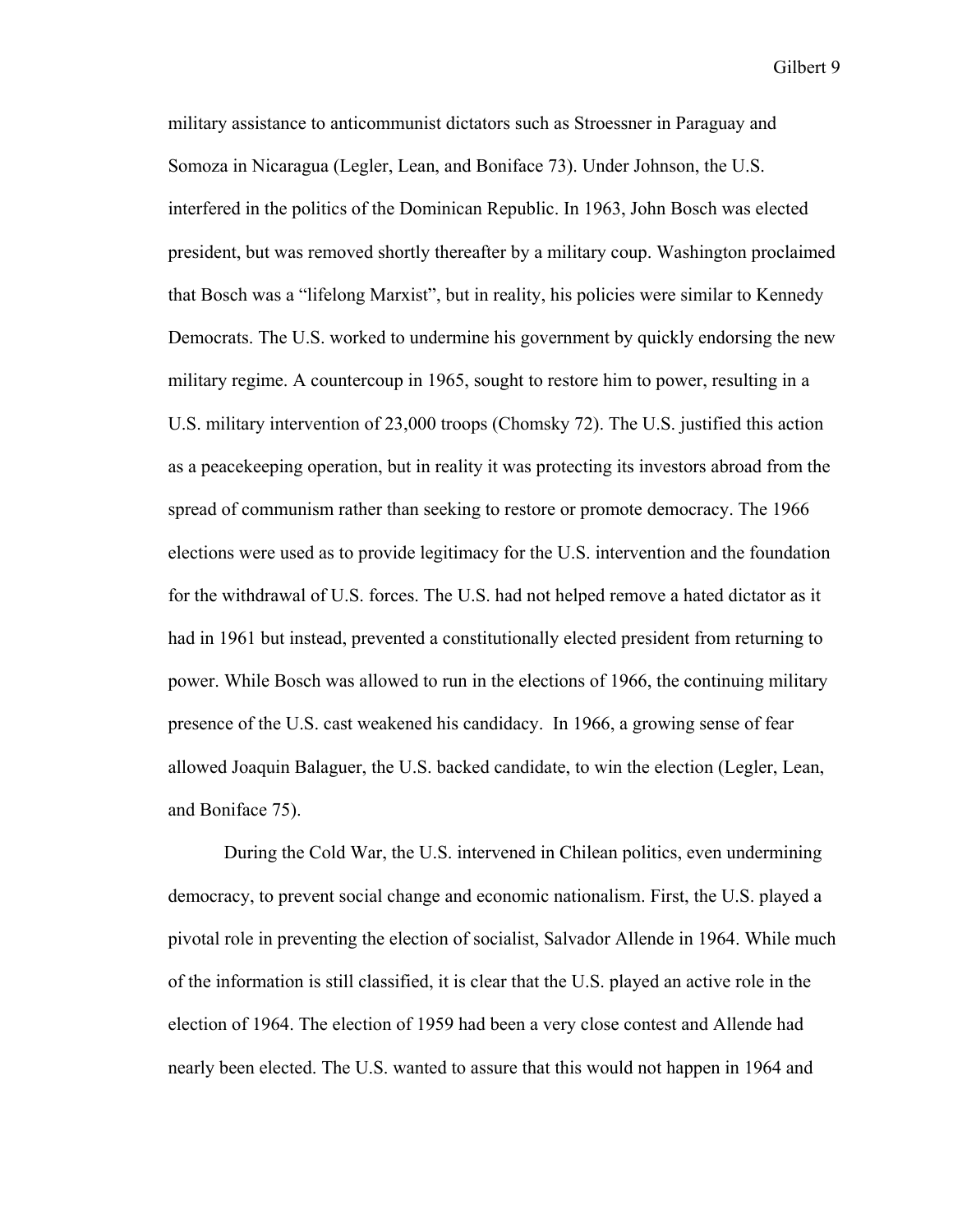provided approximately \$4 million to help get Eduardo Frei of the Christian Democrat Party elected. Perhaps most glaring is that the U.S. spent \$3 million on an enormous anti-Allende propaganda campaign. The U.S. sought to draw upon the fears of Chileans as it had in the Dominican Republic, conducting a scare campaign associating Allende with communism and Soviet Russia. To direct Chilean voters away from Allende and toward Frei, one CIA propaganda group distributed 3,000 anticommunist political posters produced twenty-four radio news sports a day and created twenty-six weekly news commentaries. Because of such operations, Frei was elected with an overwhelming majority of 57 percent of the population (Kornbluh 4).

The following election, in 1970, would be hinged on the success of the Frei administration. The U.S. initiated an extensive program of economic, military, and political covert assistance to the Frei administration, making Chile the leading recipient of U.S. aid between 1962 and 1970. The purpose was to create social and economic development that would steer voters away from Allende and towards Frei (Kornbluh 4- 5). The CIA continued covert operations to strengthen the Social Democrats and undermine Allende, spending \$2 million between 1965 and 1970.

On September  $4<sup>th</sup>$ , 1970, Allende became the first socialist to be elected president in the Western Hemisphere. The U.S. was far from done with undermining Allende. President Nixon immediately issued explicit instructions to foment a coup that would prevent his inauguration on November  $4<sup>th</sup>$ . The CIA was instructed to prevent Allende from coming to power or to unseat him, thus project FUBELT was created. The U.S. sought to incite a military coup led by retired General Viaux, who had tried to topple the Frei administration in 1969. Nixon adopted a strategy of internal destabilization to topple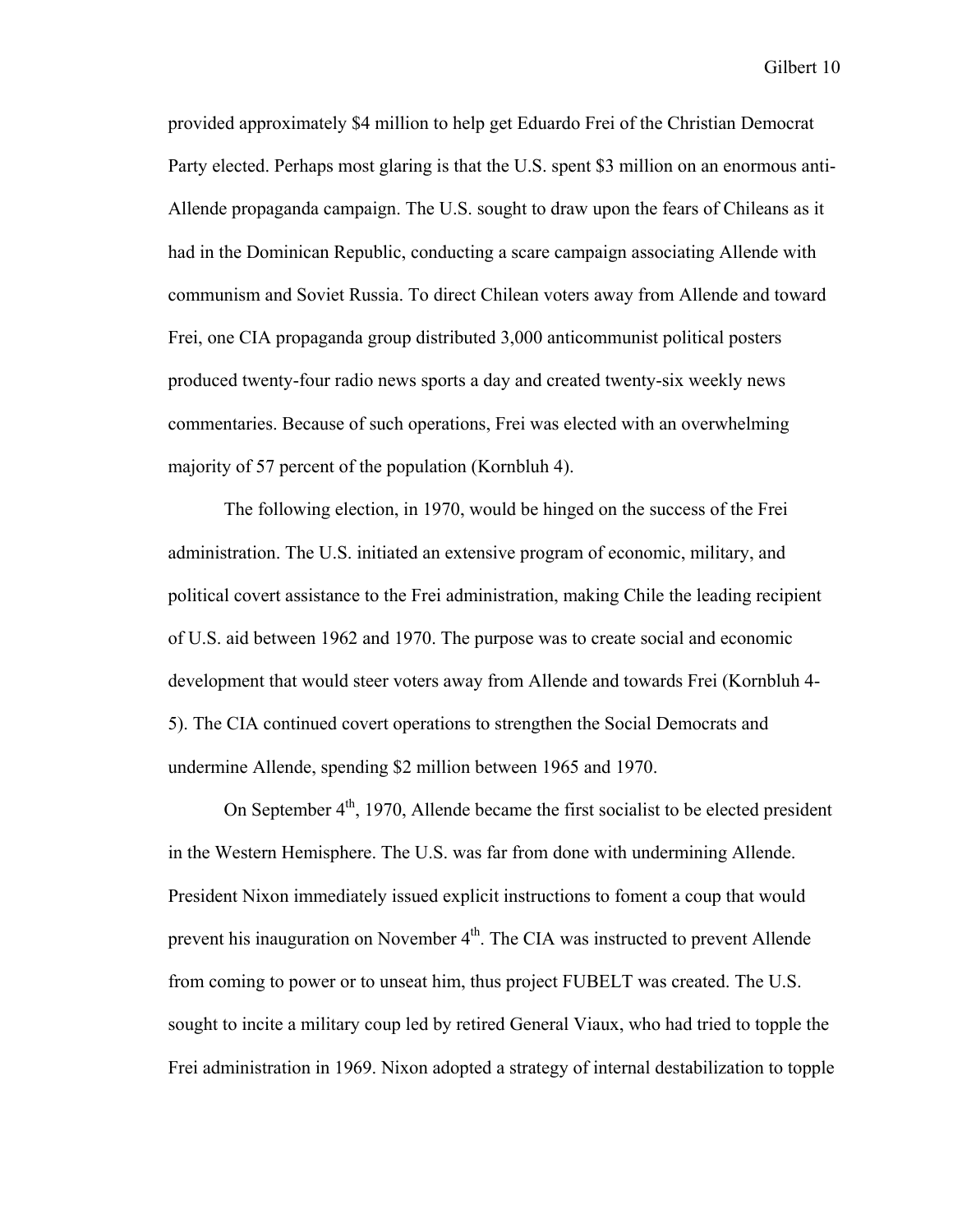Allende. Nixon wanted to create the environment for a coup by making the economy "scream." The goal was to create a situation of extreme poverty and deprivation that would encourage the military to act (Kornbluh 17). The CIA collaborated with the International Telephone and Telegraph, the third largest U.S. conglomerate in Chile, to undermine Allende. They denied multilateral loans to Chile via international financial institutions. As part of the plan to create a coup environment, the CIA worked with coup plotters to plan the assassination of General Schneider who had created a doctrine of nonintervention in Chilean politics. Rather than creating an environment of destabilization in which the military would act, it had the opposite effect, stimulating a public and political condemnation of violence and a reaffirmation of Chilean democracy. The Chilean congress overwhelmingly affirmed Allende, Project FUBELT had failed.

Nixon still did not relinquish efforts to overthrow the Allende government after his inauguration. The U.S. government merely adopted a long term approach to destabilize the Chilean government. Nixon called for low-profile pressures on the Allende government to isolate, weaken, and destabilize Chile, in order to create a political atmosphere favorable for a military coup. One strategy in creating this environment was attacking the Chilean economy. The U.S. cut off bilateral and multilateral economic support to Chile, which was highly dependent on financial, industrial, and commercial relations with the U.S. Flexing its influence in the World Bank and other international financial institutions, the U.S. also delayed action on pending Chilean loans and disqualified Chile from future loans. Kissinger also ordered the director of the Export-Import Bank to lower Chile's credit rating from a "B" to a "D". This change in status scared private U.S. investors hindering Chile's ability to attract and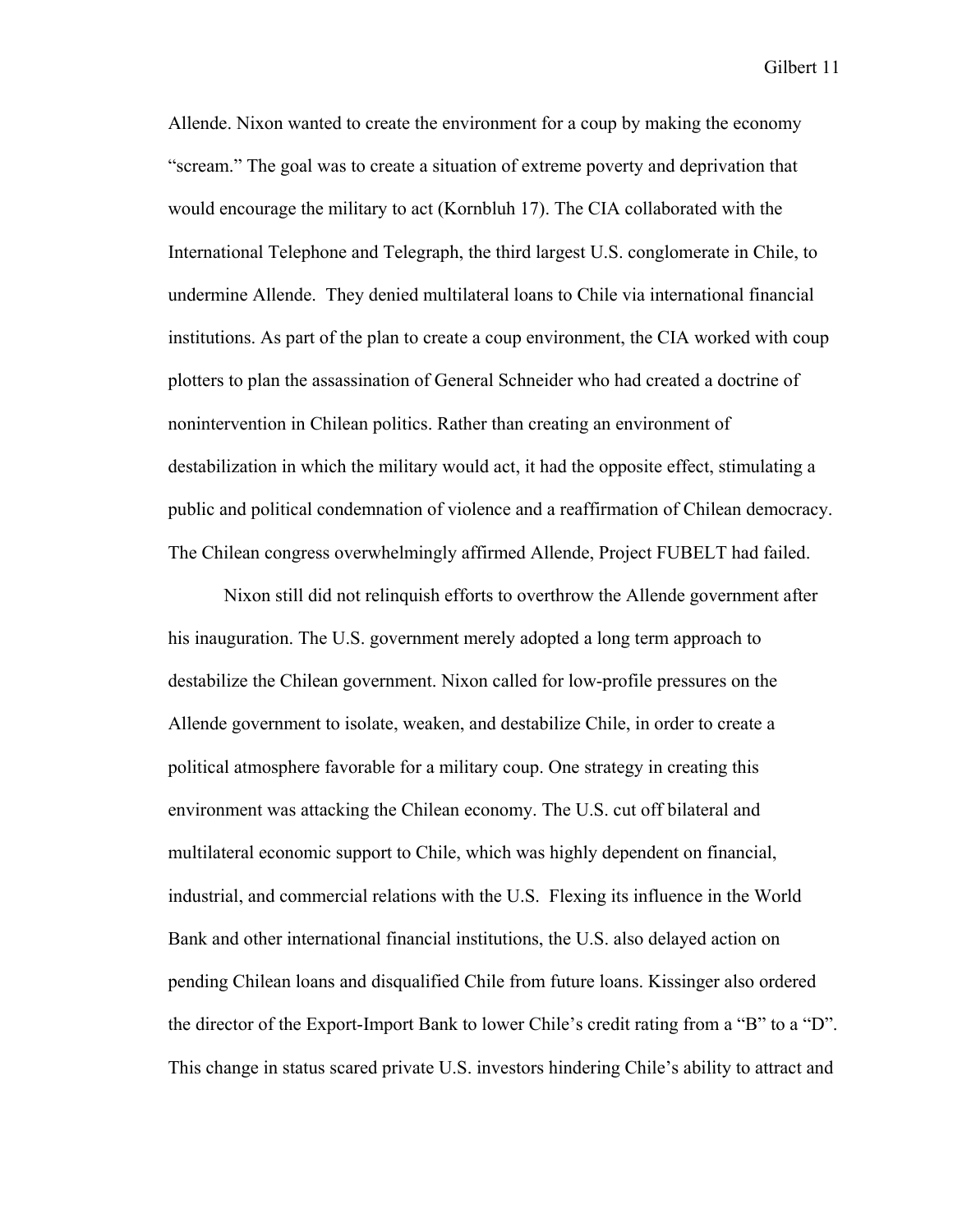maintain incoming capital through private foreign investment. The extent to which these measures affected aid to Chile is clear. Prior to Allende's election in 1970, International Development Bank loans totaling \$46 million had been approved but only \$2 million were approved during the entirety of his presidency. The World Bank had approved \$31 million in loans during the Frei government between 1969 and 1970 but not a dime was lent between 1971 and 1973. Bilateral U.S. assistance from AID dropped from \$110 million between 1968 and 1970 to \$3 million between 1971 and 1973. The U.S. Export-Import Bank went from lending almost \$280 million between 1967 and 1970 to nothing in 1971 (Kornbluh 85). The only sector in which U.S. assistance increased was U.S. military sales and assistance. In addition, Allende had inherited a huge national debt from the Christian Democrats. While Europe was willing to renegotiate Chile's debt, the U.S. stood firm and refused to reschedule Chilean payments of over \$1 billion in debt. (Kornbluh 86)

As the U.S. strangled the Chilean economy, the CIA engaged in covert operations to divide and weaken the Allende government. The CIA sought to strengthen opposition political parties. It invested heavily in the Christian Democrat Party (PDC) to develop an opposition in favor of a coup. Specifically, it sought to strengthen the centrist faction of the PDC that was potentially a strong source of organized opposition to the Allende Government. The CIA hoped to outweigh the pressure from the leftist faction of the party to accommodate and cooperate with Allende. (Kornbluh 89) Not only did the CIA provide financial support to the PDC, but it also provided support to the National Party and the Democratic Radical Party. In 1972 a total of \$1,602,666 was appropriated to the CIA to covertly finance opposition campaigns. In August 1973 another \$1,000,000 was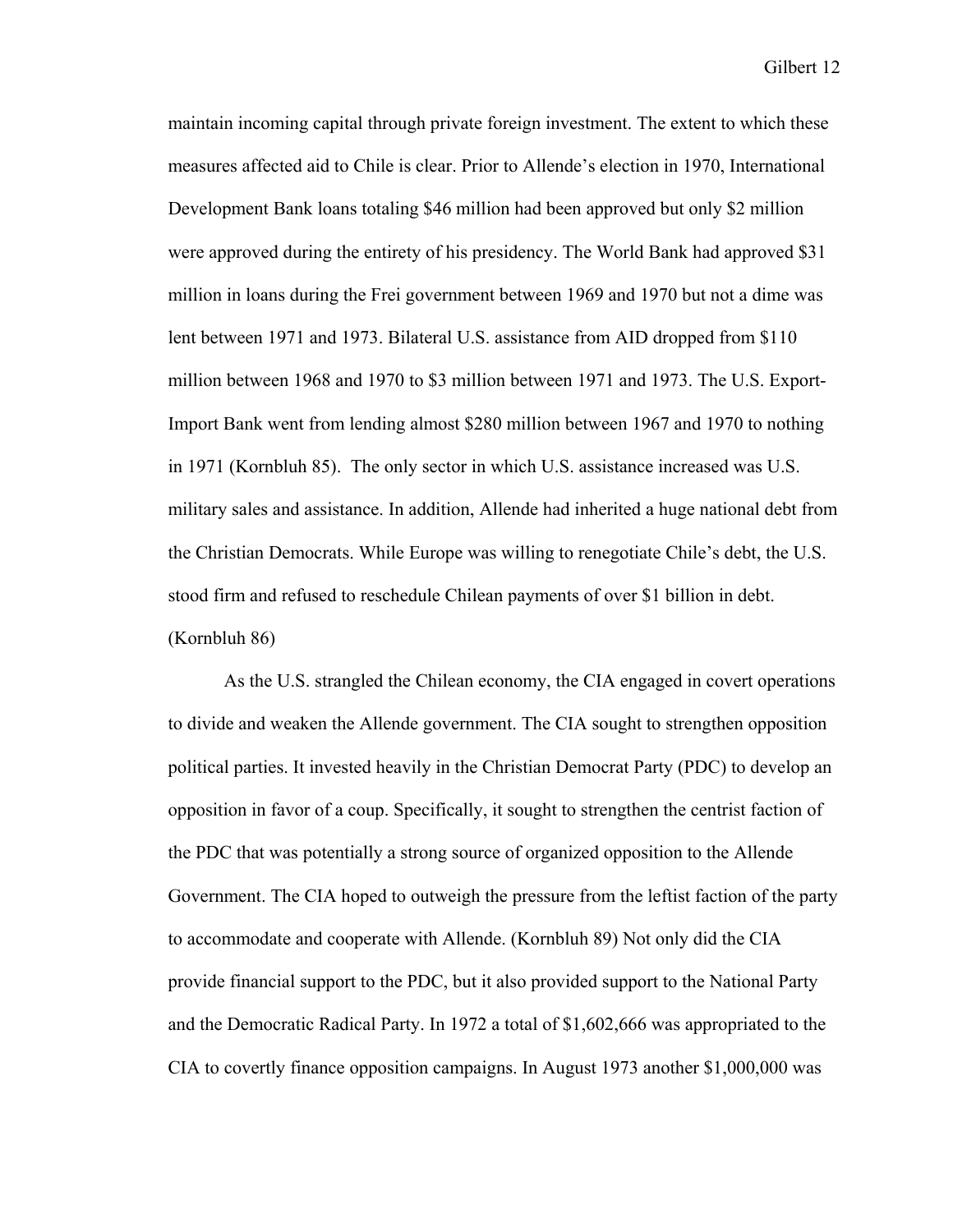provided to continue covert efforts to strengthen opposition political parties and private sector organizations opposed to Allende. (Kornbluh 90) The operations of private-sector organizations dedicated to undermining Allende's government were funded by hundreds of thousands of dollars from these appropriations. Truck owners and strikers financed by the CIA caused social and economic upheaval that paralyzed Chile in 1973.

The U.S. initiated a massive propaganda campaign against Allende, providing funding to *El Mercurio*, a staunch right wing newspaper. The propaganda of *El Mercurio*  played an important role in setting the stage for the military coup. The paper ran continuous articles to invigorate the opposition against the Allende government, accusing his administration of attempting to nationalize banks, violating freedom of the press, and land seizures. *El Mercurio* exposed every possible tension between the government and the democratic opposition and emphasized the problems and conflicts developing between the government and the armed forces. When *El Mercurio* faced bankruptcy in 1971, Washington even came to its aid. An initial \$1 million was provided by the CIA to keep the press running and another \$965,000 was provided seven months later to repay a loan and to cover monthly operating deficits (Kornbluh 94).

Recognizing that ultimately a coup would need the support of the military, the CIA initiated operations targeting the armed forces. New agents were recruited inside the military to infiltrate leading officer groups in order to develop communication with real and potential coup leaders. Chilean generals were deceived into believing that Allende was secretly plotting with Castro to undermine the army high command. In addition, an anti-Allende newsletter targeting the armed forces was subsidized by the CIA. In August 1971, the CIA sent a detailed list of officers that "strongly opposed the present regime" to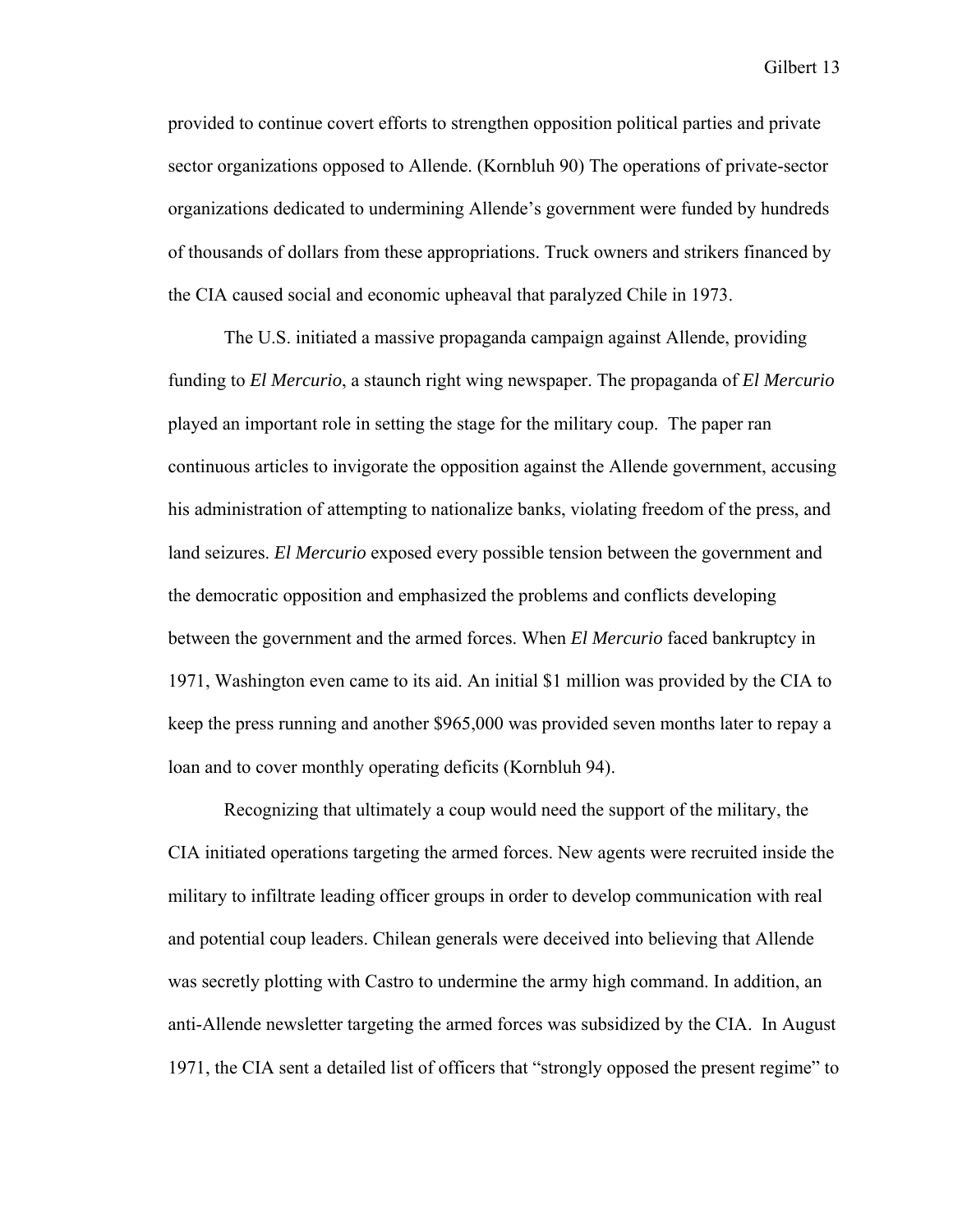Washington. Intelligence reports gathered on these pro-coup officers led to an agreement that General Augusto Pinochet would lead the coup. During a meeting in Panama with Pinochet to negotiate the transfer of U.S. tanks to the Chilean army, Pinochet was given the message that the U.S. would support a coup against Allende, with whatever means necessary(Kornbluh 94). Ultimately the U.S. would not provide direct support for the coup, but it was unnecessary to achieve success.

Despite all these measures, the CIA did not believe that a coup was realistic because one obstacle remained; Commander in Chief of the Chilean army, Carlos Prats opposed a coup. By late August 1973 however, an intense smear campaign coordinated with *El Mercurio* and the Chilean right wing convinced him to resign. Prats would later be assassinated in a car bombing in Argentina. The military, with the support of the CIA, coordinated its takeover with the Truckers Owners Federation. The strike froze the economy during August creating the climate for the coup (Kornbluh 111). On September  $11<sup>th</sup>$  1973, the CIA completed its mission to overthrow the Allende government, ending a long democratic history in Chile and installing a military dictatorship in Pinochet.

While the U.S. had been extremely hostile towards the democratic regime of Allende, it fully endorsed the bloody coup. General Pinochet would come to be a close anti-communist ally of the U.S. After the coup, the Nixon administration quickly provided overt assistance to help consolidate the dictatorship. Bilateral and multilateral economic assistance to Chile was subsequently restored. The U.S. provided Chile with commodity credits and grants that had been previously denied to the Allende government. Loans from the World Bank and International Development Banks rapidly returned to levels prior to the Allende administration (Kornbluh 212-213). The CIA also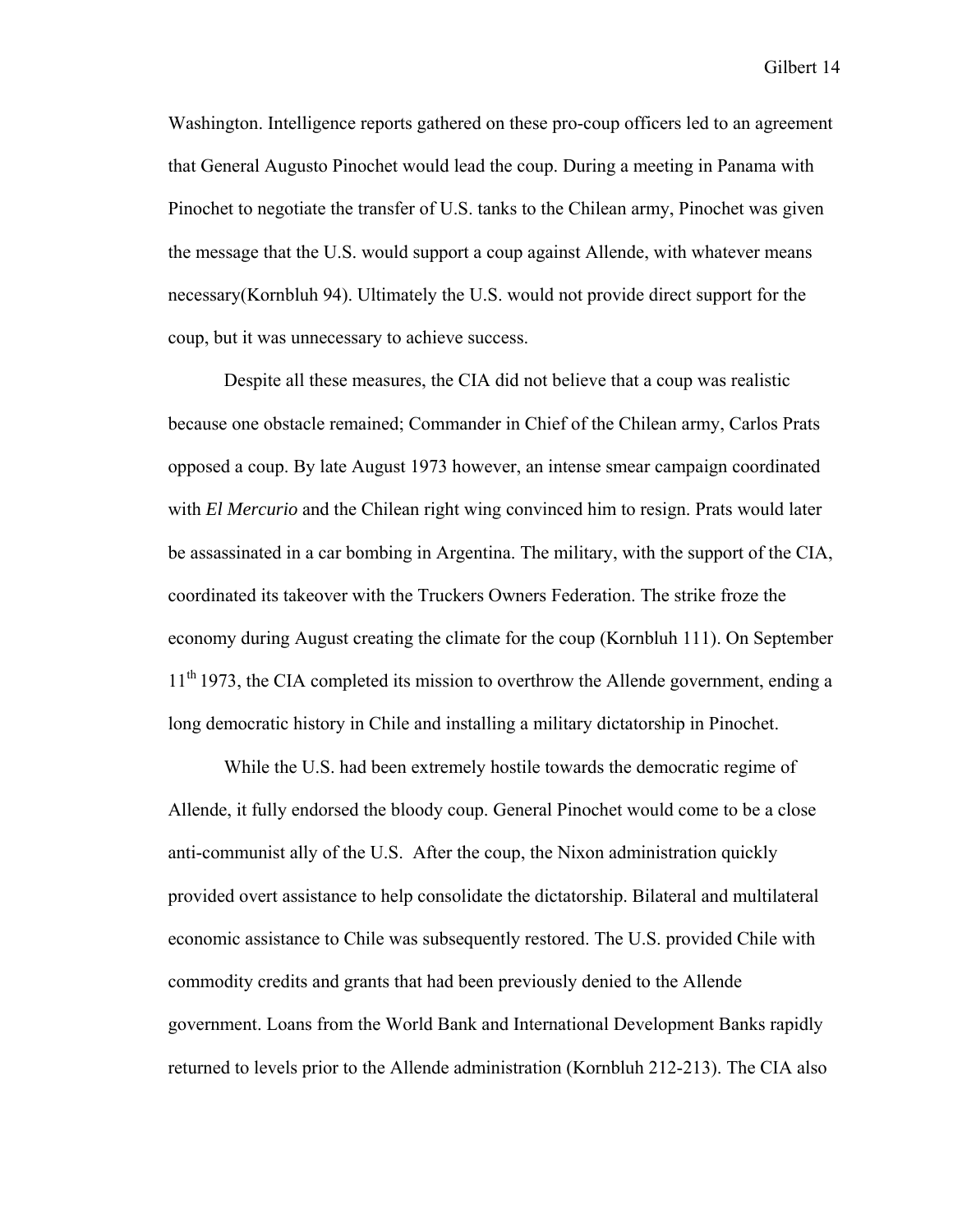was involved in a covert propaganda campaign to improve national and international support for the Pinochet regime. In October 1973, the CIA secretly funded an international tour of party leaders of the Christian Democrats to justify the military takeover. Washington soon realized that it could no longer support the Christian Democratic Party without threatening the military junta. The Pinochet dictatorship was accused of committing many human rights violations but Washington did not allow this concern to affect aid to Chile. Congress attempted to put restrictions on aid to Chile but the White House worked to circumvent these restrictions. In regards to human rights that the U.S. would make its preferences known and encourage the military to end abuses but it rejected "direct pressure tactics." The U.S. was unwilling to intervene against an anticommunist ally even though he was terrorizing his own countrymen (Kornbluh 212-213). U.S. support for Pinochet reflects the policy of the U.S. during the Cold War, while democracy was preferable, the U.S supported dictatorships if they ensured that economic nationalization and social change would not occur.

It appeared that U.S. policy towards Latin America would change under the Reagan administration but instead it remained largely the same. The Reagan Doctrine proposed giving legitimacy to governments not solely on their effectiveness but also on their conformity with democratic practices. In reality, this doctrine legitimized a right of intervention against "illegitimate governments" (Chomsky 109). In 1983, Reagan took military action in Grenada to overthrow the government when an orthodox socialist faction took power. Reagan also defied democracy through the support of the right wing government in El Salvador, providing \$700 million in military and economic aid (Legler, Lean, and Boniface 75).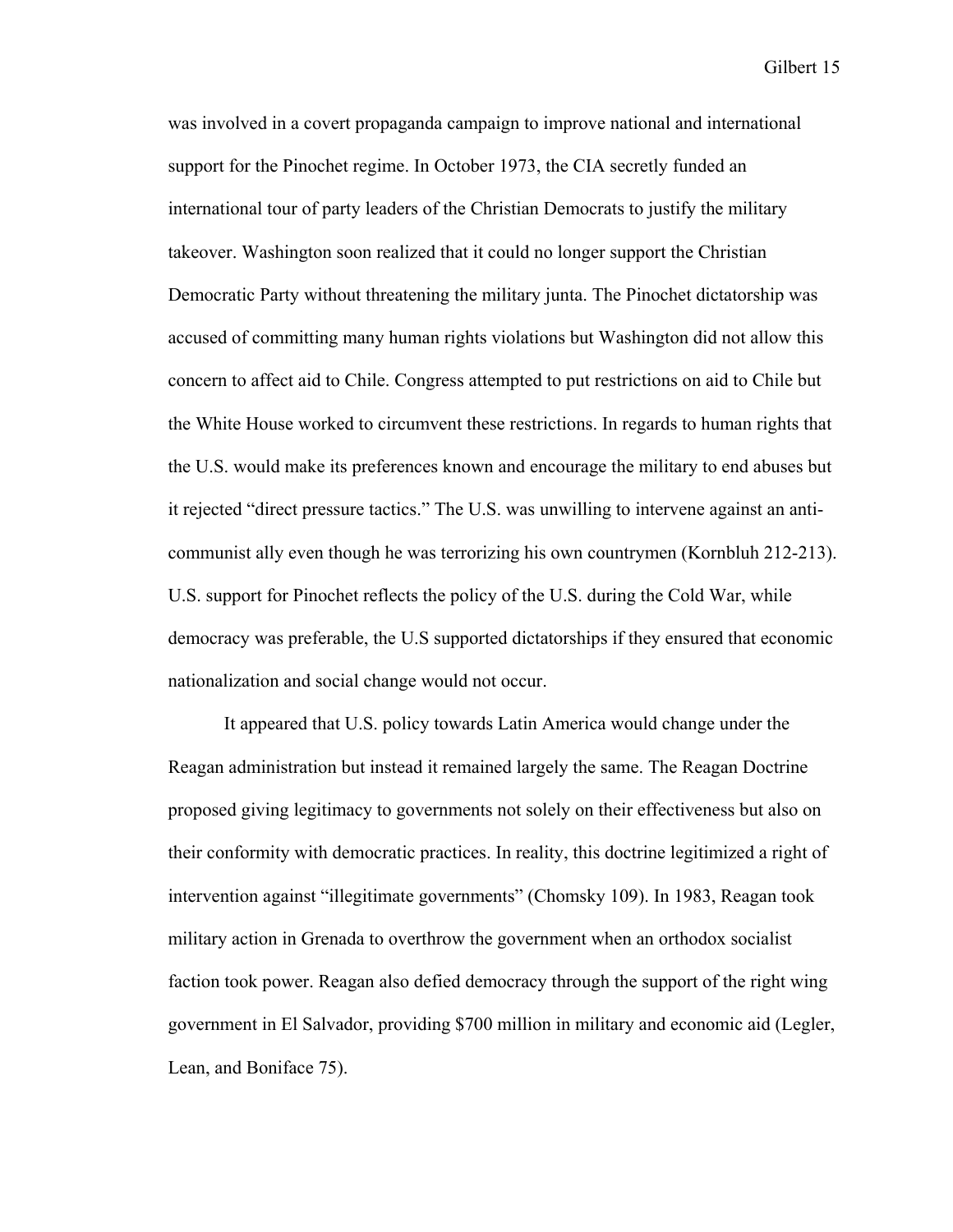During the Cold War, only the Carter Administration made significant efforts to promote democracy criticizing the support of previous administrations for authoritarian regimes and linking U.S. assistance to the protection of human rights (Legler, Lean, and Boniface 76). In the 1980s, U.S. strategists realized that the old forms of rule were no longer viable in the maintaining global order and recognized that it would be necessary to intervene before ruling elites were overthrown by democratization movements (Robinson "Democracy or Polyarchy?" 32-35). U.S. policy shifted from outright promotion of dictatorship towards a U.S. friendly model of democracy. This shift is best exemplified by a dramatic increase in democracy related foreign aid from \$20 million in 1980 to \$2 billion in 2006 (Robinson "Promoting Polyarchy"). The U.S. saw a need to preempt fundamental social change by promoting low-intensity democracy which is limited in many aspects. One measurement of democracy is the degree to which citizens play a significant role in public affairs. In this respect, the U.S. has adopted a strategy that undermines democracy by attempting to shape the opinions of Latin Americans and limit their electoral options. These means of thought control make sure that only those in power and those they serve play a meaningful role in society (Chomsky 6). These lowintensity democracies, while realizing important political gains in reducing the military's power as a separate institution and providing greater individual freedoms, fail to address the extreme social inequalities within Latin American societies (Aviles 18). The extent to which the U.S. recognizes democracy is limited to only correct elections and a constitutional order. Important aspects of democracy such as government accountability and protections for rights and freedoms are unnecessary. The U.S. is willing to impede efforts to establish true democracy by refusing to cooperate with Truth Commissions and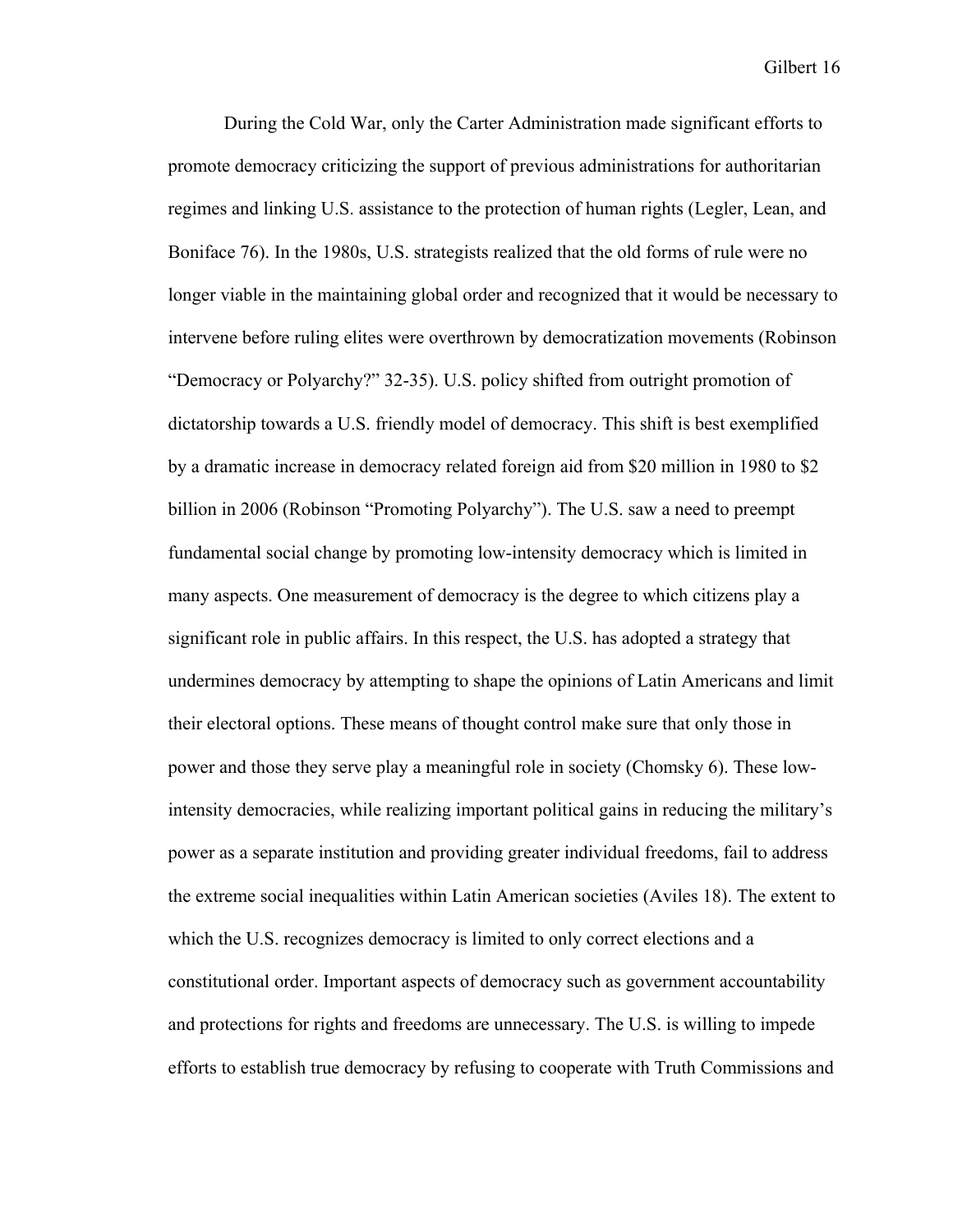declassifying documents. The transition to democracy in Latin American countries represents a conversion to an alternative form of elite rule, characterized by a strong executive body, more than a consolidation of democratic practices (Aviles 20).

William I. Robinson, professor at the University of California, describes this version of elite rule promoted by the U.S. as a polyarchy. A polyarchy is a system in which a small group controls power, the elites select the leaders and the masses participate merely by choosing among them. An enlightened class of elites rules on behalf of the ignorant and unpredictable masses (Robinson "Democracy or Polyarchy?" 32-35). This form of democracy promoted by the U.S. does not stress rule by the people but rather competition among elites for the people's vote. This system of elite rule is effective in containing and defusing pressure for popular social change by creating a sense of legitimacy. It is thus a stable form of domination that provides a political environment suitable for globalization (Robinson "Democracy or Polyarchy?" 32-35).

 Under this model of democracy, economic policies are made by technocrats that have endorsed the policies of neoliberalism or have connections to the international financial institutions that represent the interests of transnational corporations (Aviles 20). These transnationally oriented elites use their power over local states to integrate their countries into the global economy. One goal of the promotion of this form of government is to ensure a secure environment for transnational investment. The promotion of democracy is complementary to the promotion of neoliberalism and thus in order to be democratic one must identify with global capitalism (Robinson "Democracy or Polyarchy?" 32-35). This includes protecting investment from nationalization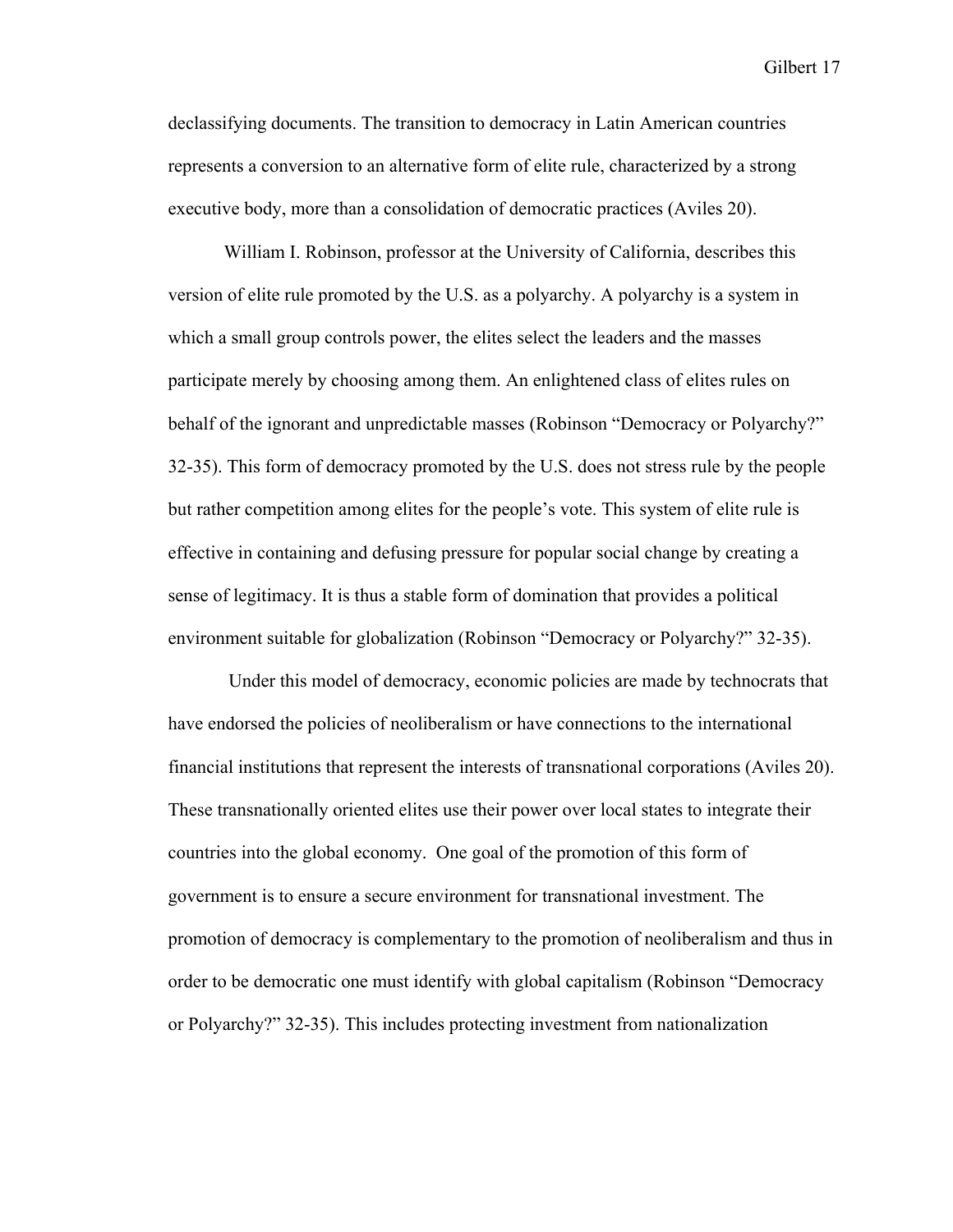initiatives by a military state, populist-corporatist regimes, and corruption that emerges as a result of power being centralized in the hands of one person.

These low-intensity democracies or polyarchies also serves U.S. interests by fostering a situation in which there is enough legitimacy to manage social protest and resistance to neoliberal policies (Aviles 19). It proves effective in co-opting any social opposition that arises as a result of neoliberal policies as well as co-opts popular movements that threaten U.S. interests with radical change. The U.S. recognized that it could secure social control and limit drastic change by penetrating civil society itself. U.S. intervention has taken the form of strengthening forces in civil society allied with the U.S. and that identify with neoliberal policy.

U.S. democracy promotion has two main goals. First, it supports groups aligned with U.S. foreign policy and global capitalism. Secondly, it seeks to suppress popular groups that advocate more thorough democratic transition or change in the economic system. The promotion of low-intensity democracy functions through three levels. The first level consists of the highest levels of U.S. government such as the White House, the State Department, the Pentagon and the CIA. This level identifies whether political intervention is necessary in a particular country. Billions of dollars in funds are then allocated to a second layer of U.S. organizations and agencies such as USAID and the National Endowment for Democracy (NED) along with related groups. These organizations provide support to organizations or groups within the intervened country by providing funding, guidance, and political sponsorship. These groups include anything from political parties to media outlets to student groups. While the U.S. claims these organizations are independent and nonpartisan, they play a vital part in the intervention.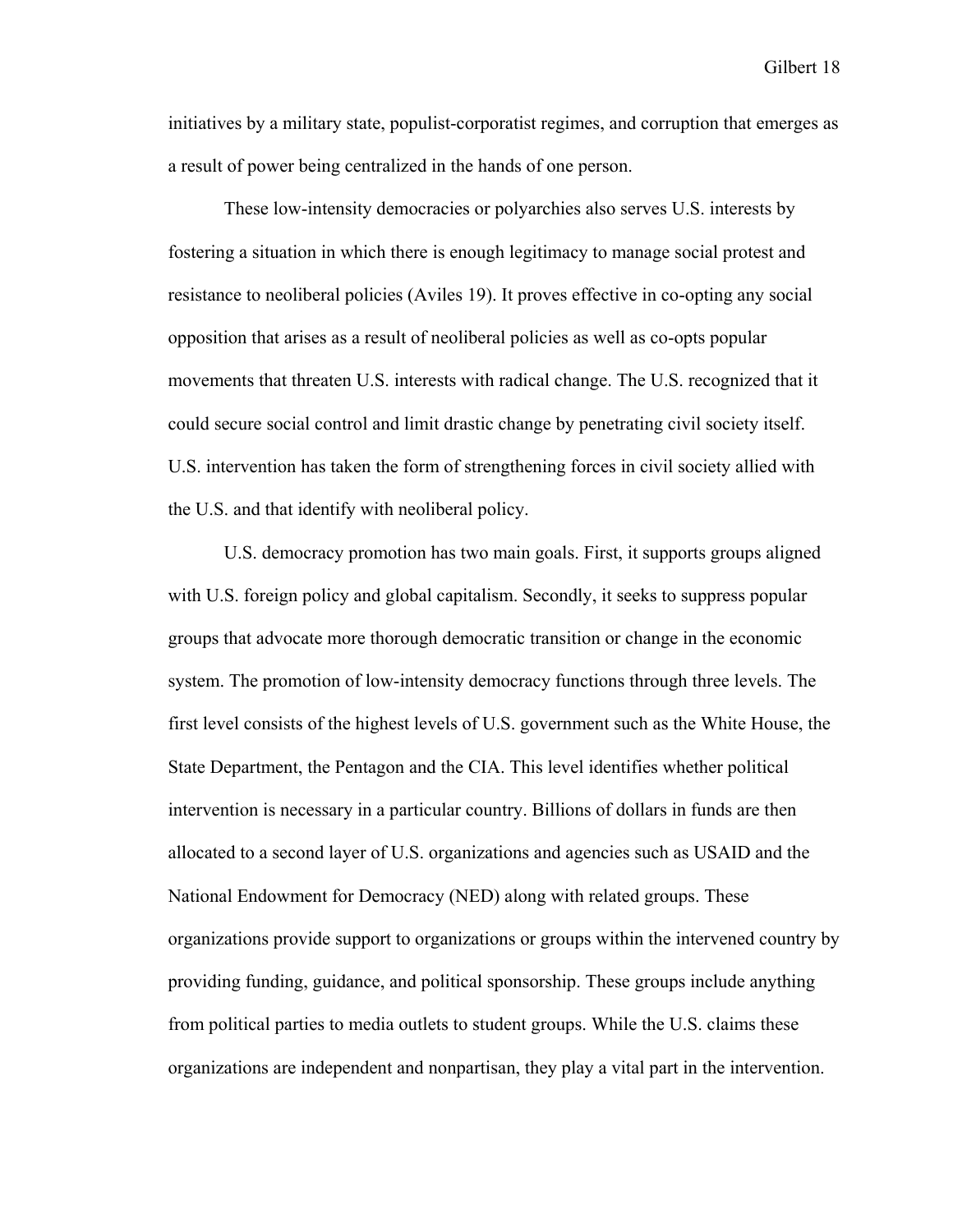The U.S. effectively provides support to selective groups that are in agreement with U.S. interests and global capitalism (Robinson "Democracy or Polyarchy" 32-35). The hope is that these groups will compete with more progressive and radical groups that have different agendas for their countries.

The creation of the NED in 1983 by President Reagan was a catalyst for this transition. Its stated goal was to strengthen democratic institutions around the world through nongovernmental efforts. (The National Endowment for Democracy) While the NED was supposed to operate as an "independent" and "private" organization, it operates structurally and functionally as a specialized branch of the U.S. government. (Robinson 17) The real objectives of the NED are more suspect. The NED is supposed to act overtly, providing assistance to group and individuals promoting democracy in other countries. The NED allows political intervention by the U.S. to be portrayed in a better light. Instead of being described as "CIA bribes," "covert payoffs," or "secret intervention," political intervention of the same form is referred to as "democratic, nonpartisan assistance" (Robinson "A Faustian Bargain" 18). In reality, NED operations are often covert. It is difficult to trace funding through the NED due to its complex ties to many other groups that often appropriate funds. Most NED funding is channeled through other U.S. organizations and then funneled to foreign organizations. The NED engages the important sectors of society such as labor, business, and political parties and organizations within a target country to create a society that is dependent on and responsive to U.S. interests. The promotion of democracy is insincere, in reality the NED is a tool for infiltrating civil society in other countries (Robinson "A Faustian Bargain" 18).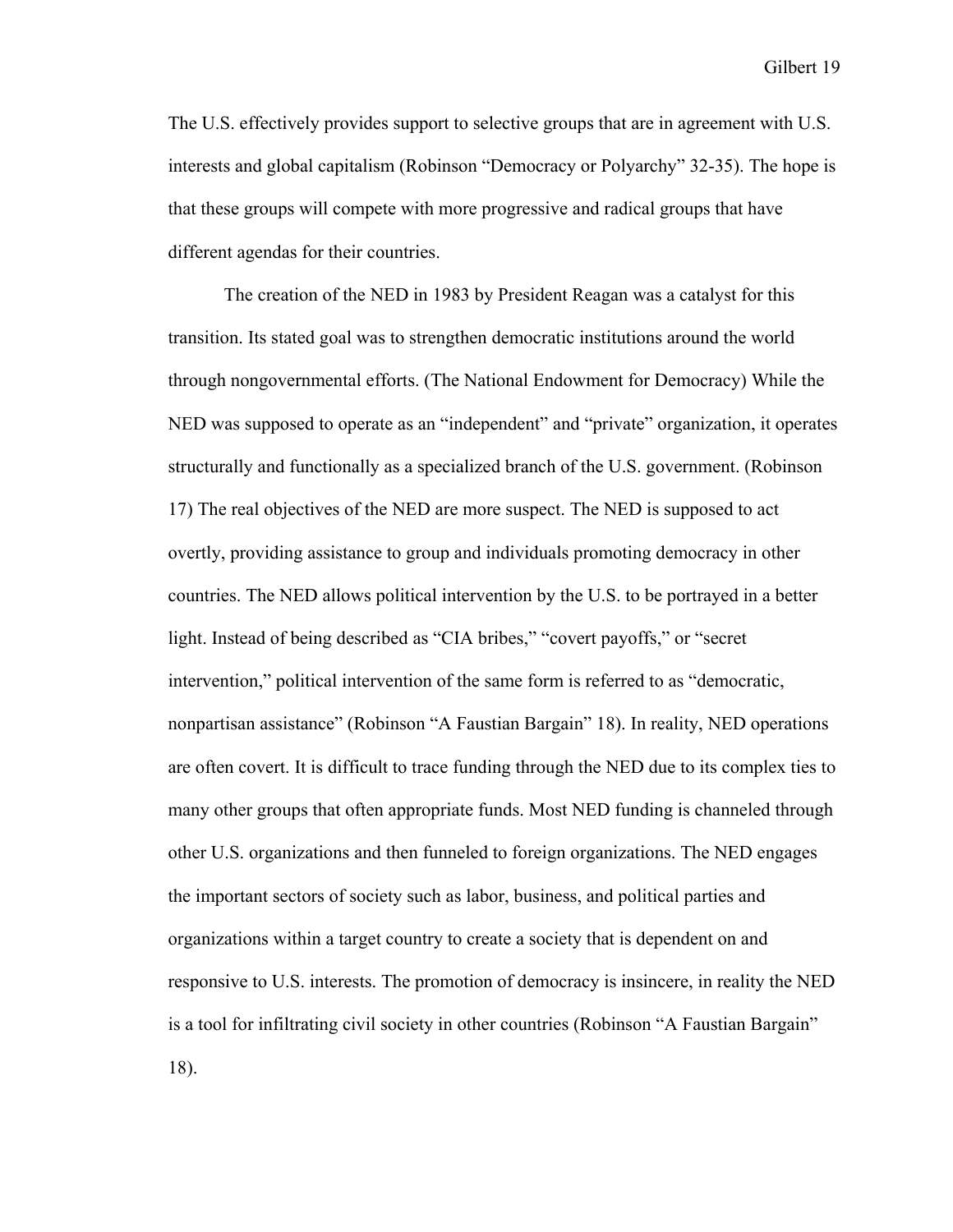In Nicaragua, Reagan applied a strategy known as low-intensity conflict to try to cripple the Sandinista government that had overthrown the Somoza dictatorship. Colonel John Waghelstein describes low-intensity conflict, stating that "It is a total war at the grassroots level- one that uses all of the weapons of total war, including political, economic, and psychological warfare, the military aspect being a distant fourth in many cases" (Robinson "A Faustian Bargain" 11). The U.S. strategy in Nicaragua was that of attrition, gradually wearing down the revolution with well-synchronized military, economic, political, diplomatic, psychological, and ideological pressures. Reagan provided funding to the Contras against leftist guerrilla Sandinista government in Nicaragua. They roamed the Nicaraguan countryside, destroying the economic and social infrastructure and terrorizing the rural population. The U.S. crippled the Nicaraguan economy by denying access to established U.S. markets and by cutting off normal sources of financing by using its influence in international lending agencies. When Congress cut off funding to the contras, Reagan tried to cripple the economy by ending all U.S. trade relations with Nicaragua. U.S. influence on Latin American nations and its European allies hindered Nicaragua's ability to diversify its markets and sources of credit. Nicaragua was also forced to maintain high levels of defense mobilization that proved costly due to the constant threat of U.S. invasion. It also imposed a war of psychosis on the population as they feared U.S. intervention. (Robinson "A Faustian Bargain" 12)

During the late 1980s that U.S. policy shifted from destabilization to "promoting democracy" in Nicaragua. The U.S. claimed to be contributing impartially in the 1990s Nicaraguan elections by helping Nicaraguans exercise their right to vote and choose their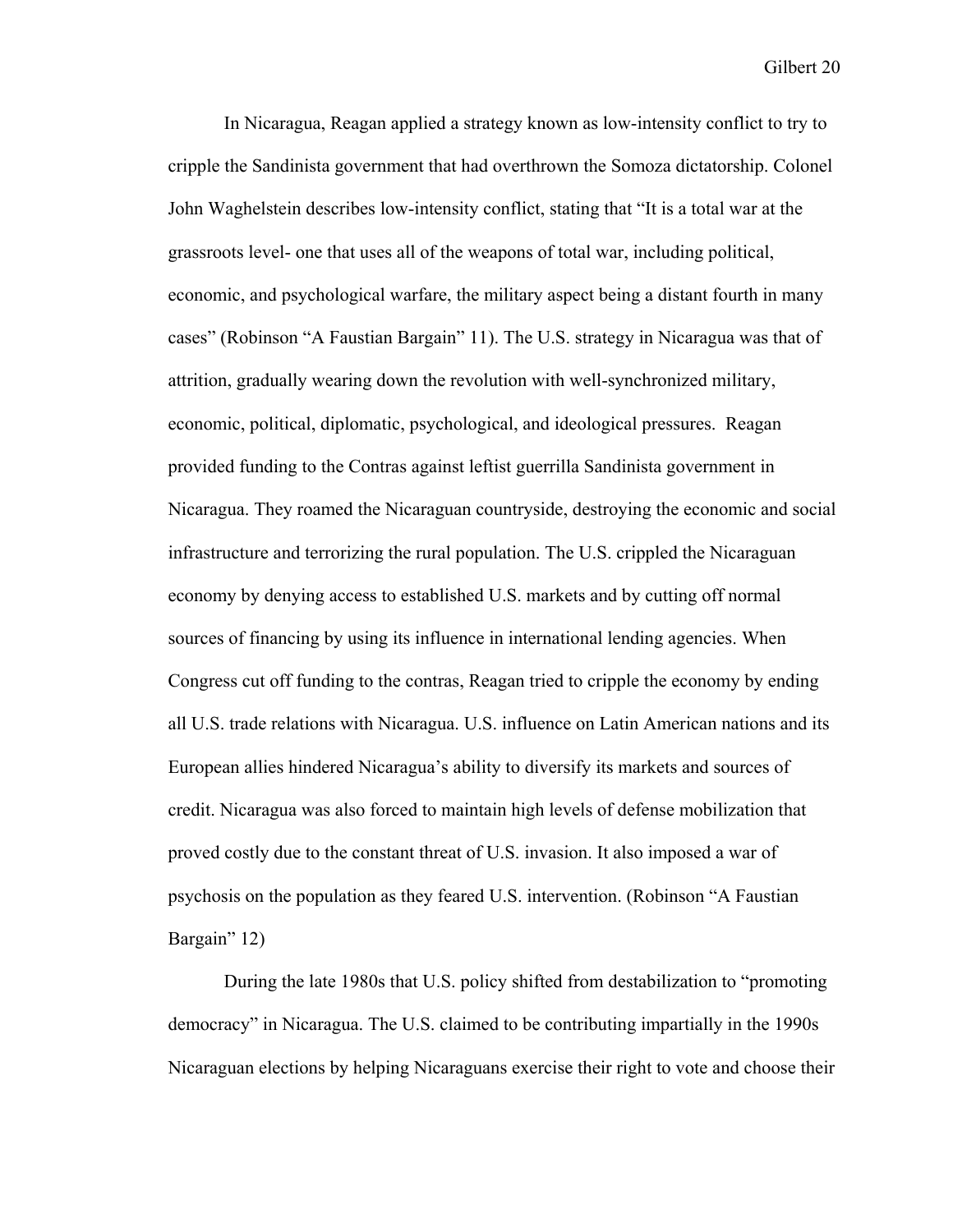political future. The U.S. role however was clearly interventionalist (Robinson "A Faustian Bargain" 8-9). The goal was to change the view of the public to see the revolution as an unviable option by isolating Nicaragua from its neighbors and suffocating it to the point of losing its legitimacy. The U.S. instructed anti-Sandinista forces to exploit the needs and frustration of the poor through the expression of antigovernment hostility. U.S. strategists sought to turn the revolution against itself by deceiving the population into viewing the Sandinistas as "the cause of their frustration" (Robinson "A Faustian Bargain" 13). It sought to undermine the social base of the Sandinistas and generate a social base for anti-Sandinista forces. The White House announced that only a victory by a U.S. candidate would bring an end to U.S. economic sanctions and permit a restoration of U.S. aid (Chomsky 141). The 1990 election in Nicaragua was similar to the election of 1966 in the Dominican Republic in which fears of further U.S. intervention led voters to elect Joaquin Balaguer, the U.S. backed candidate, over John Bosch. Ultimately U.S. efforts were successful as Violeta Chamorro won the election of 1990.

The U.S. reaction to elections that occurred simultaneously in Honduras was vastly different. The elections in Honduras were essentially restricted to two traditional parties. Both candidates fit the mold of a U.S. friendly leader coming from elite backgrounds. One candidate was from a family of large landowners while the other was from a family of wealthy industrialists both of which are heavily dependent on the U.S. Participation of the masses was limited to voting and opposition parties made accusations of massive electoral fraud. Human rights violations by security forces were rampant prior to the election with attacks against independent political figures, journalists, and union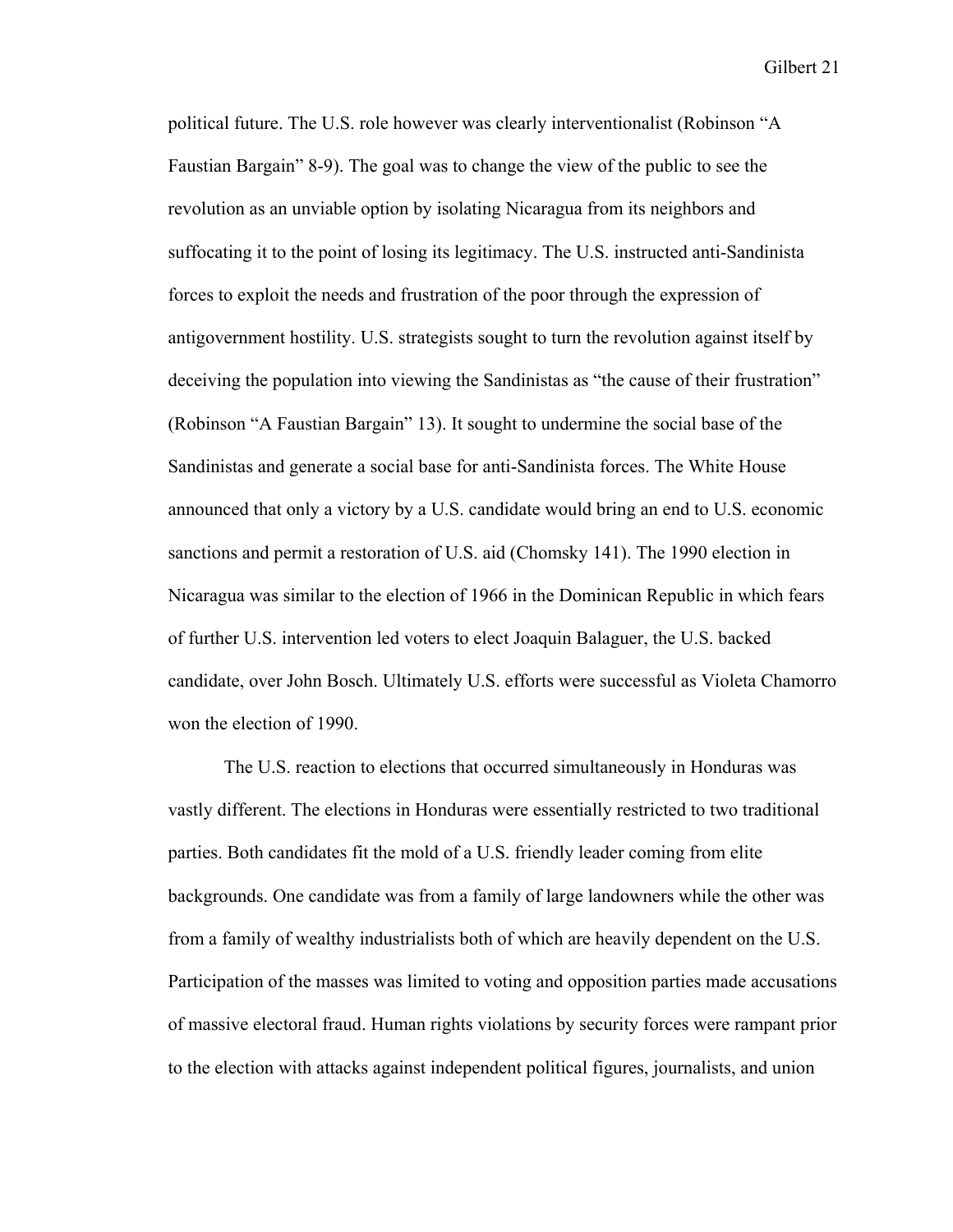leaders. The armed forces assassinated union leaders and left tortured or mutilated bodies by roadsides. Despite the killing of seventy eight people by security forces and a tripling in cases of torture and beatings, state terror remained at low enough levels not to disturb U.S. elite opinion. After the election of President Callejas, President Bush praised the Honduran government as "an inspiring example of the democratic promise that today is spreading through the Americas" (Chomsky 141-2).

Chile was another U.S. experiment in promoting low-intensity democracy in Latin America. The U.S. had provided consistent support to the Pinochet regime after helping to overthrow President Allende. Reagan realized in 1985 that it was time to bring an end to the regime. The dictatorship of Pinochet was no longer capable of defending U.S. interests and that it created a situation in which mass opposition would form outside the control of the U.S. Between 1985 and 1988, the U.S. shifted support from the dictatorship to the elite opposition. The U.S. helped form and construct the coalition that ran against Pinochet in the 1988 elections. Almost \$3 million in funds were allocated from the USAID and the NED to U.S. advisors to implement U.S. campaign techniques. They were the architects of the coalition's campaign and its media advertisements using new communications technology and the television. As a result of U.S. intervention, the moderate opposition was strengthened and the leftist opposition, which had led the opposition movement until then, was marginalized. A successful tactic to unify the opposition was making unification a condition for U.S. aid. (Robinson "A Faustian Bargain" 23-24)

Panama was another case in which the U.S. promoted low-intensity democracy. After the death of Torrijos in 1981, Manuel Noriega, a close U.S. ally and an asset to the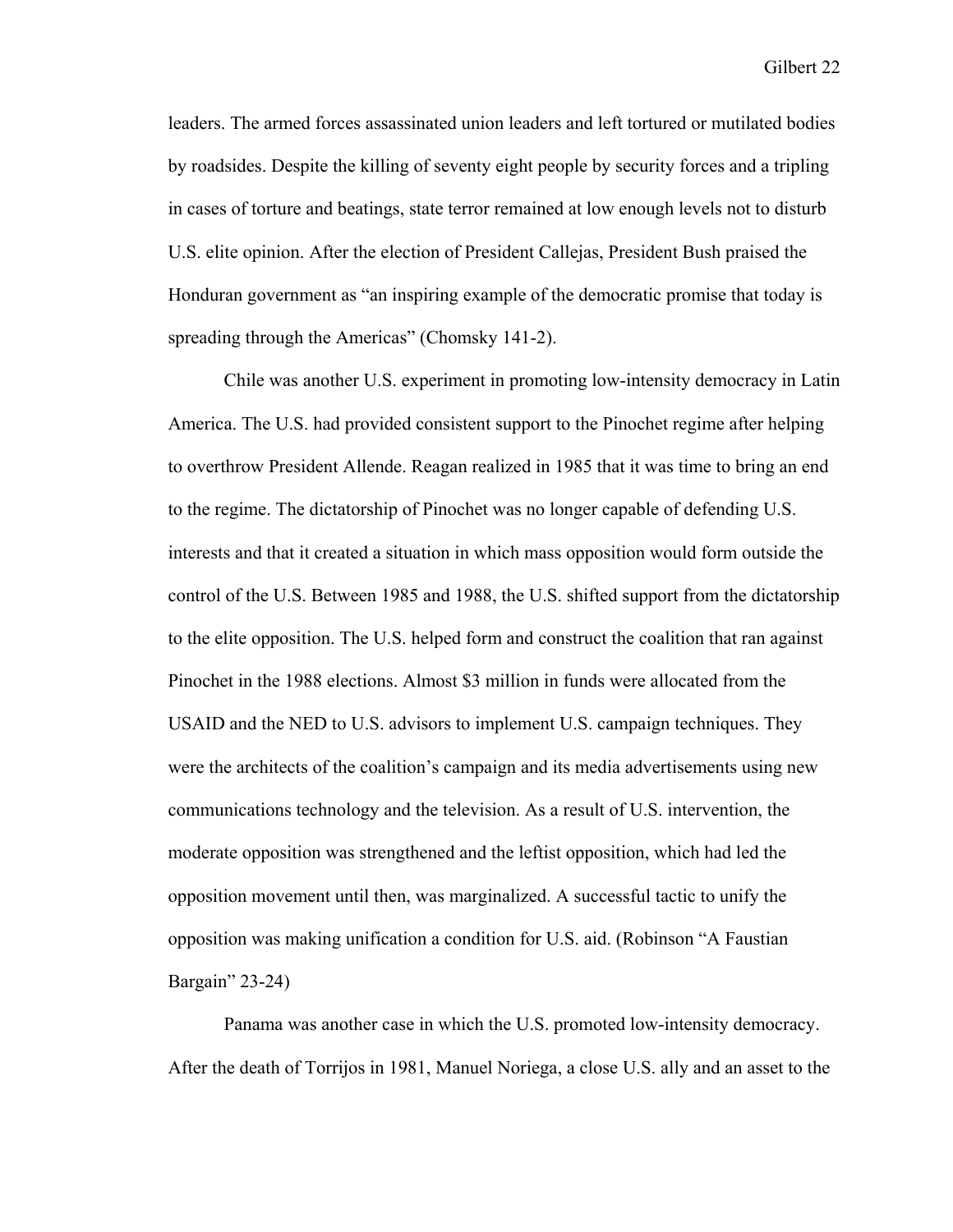CIA came to power. At first, the U.S. continued to support the Noriega regime regardless of the practice of electoral fraud and mass repression. Noriega became a victim of the shift in U.S. policy. Washington combined economic sanctions, coercive diplomacy, psychological operations, and finally military invasion to destabilize his regime. Part of the agenda of the U.S. was to create a democratic opposition and bring together modernizing groups from within the economic elites. This was achieved through a multimillion dollar political intervention program. This elite sector was placed in power after the invasion (Robinson "Promoting Polyarchy").

In the Post Cold-War era, the U.S. has three main policy interests: to uphold U.S. hegemony resulting from the end of the cold war, to ensure its technological lead and military supremacy, and to create an economic environment favorable to American business. After the Cold War, the means of promoting U.S. economic goals changed. The collapse of the Soviet Union eliminated the only alternative to capitalism, bringing about the universal acceptance of market democracy throughout Latin America. As a result of this embrace of U.S. friendly democracy, intervention was unnecessary but the U.S. continued to promote its economic interests in the region. U.S. strength and security depended on unimpeded access to crucial resources for manufacturing and free access to Latin American markets for U.S. products. Throughout the world, the U.S. has promoted neoliberal policies via free trade agreements and its role in international financial institutions such as the World Bank, the IMF, and the World Trade Organization. U.S. has supported low-intensity democracy in Latin America to protect its interests (Aviles 18).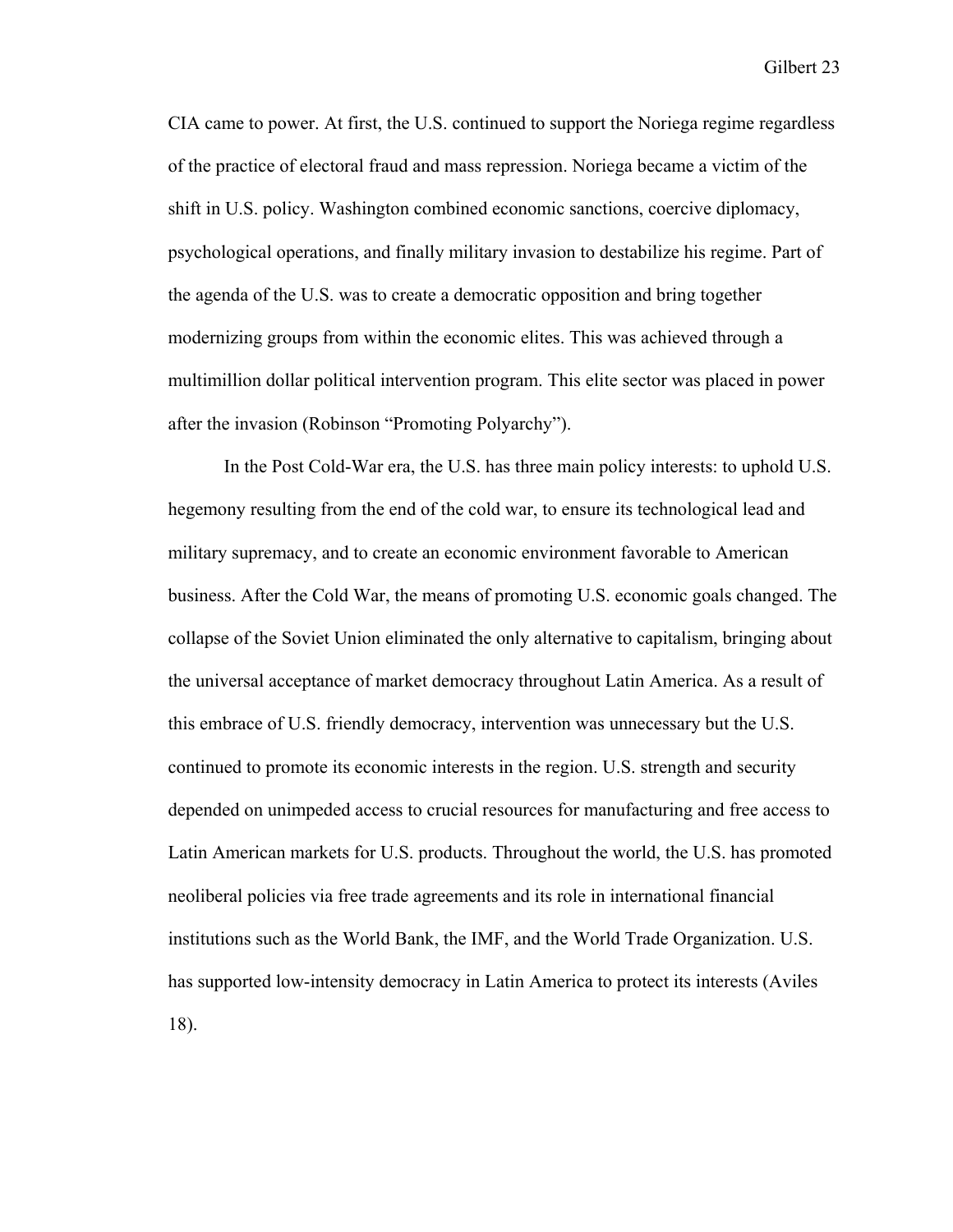The U.S. infiltrated Colombian society to create a U.S. friendly ally. In 1989, President Bush Sr. declared a war on drugs claiming that drug use had greatly increased. In reality, drug use had declined by 37 percent between 1985 and 1988. During the 1980s and 1990s the U.S. required the Colombian government to strengthen its police and military forces to fight the war on narcotics. (Chomsky 115). The Bush Sr. administration claimed that military aid to the Andean region was consistent with promoting democracy because it was needed to "defend democracy from the new slayers of the democratic dream—the narcotraffickers and drug cartels that poison our children" (Avilés 130). If narcotics were truly a threat to democracy, the United States could have employed several other approaches would have been more effective. An efficient strategy at addressing the problem would have been to target the large financial corporations that handle the drug money. Estimates from the Congressional Research Service stated that more than 90 percent of the chemicals used to produce cocaine came from the U.S. The Bush administration did nothing to address these sectors of cocaine production (Chomsky 116-117).

Plan Colombia, originally proposed in 1998 as a \$7.5 billion development project, has been molded to support U.S. interests. The U.S. has provided Colombia a mostly military aid package with the stipulation that the Colombian government support the U.S. war on drugs by trying to eliminate cocaine production. As a result Plan Colombia has shifted its focus away from social redistribution and government aid to areas that had suffered decades of neglect. Instead, Plan Colombia would emphasize the use of military assaults on coca growing regions, generate incentives to encourage foreign investment,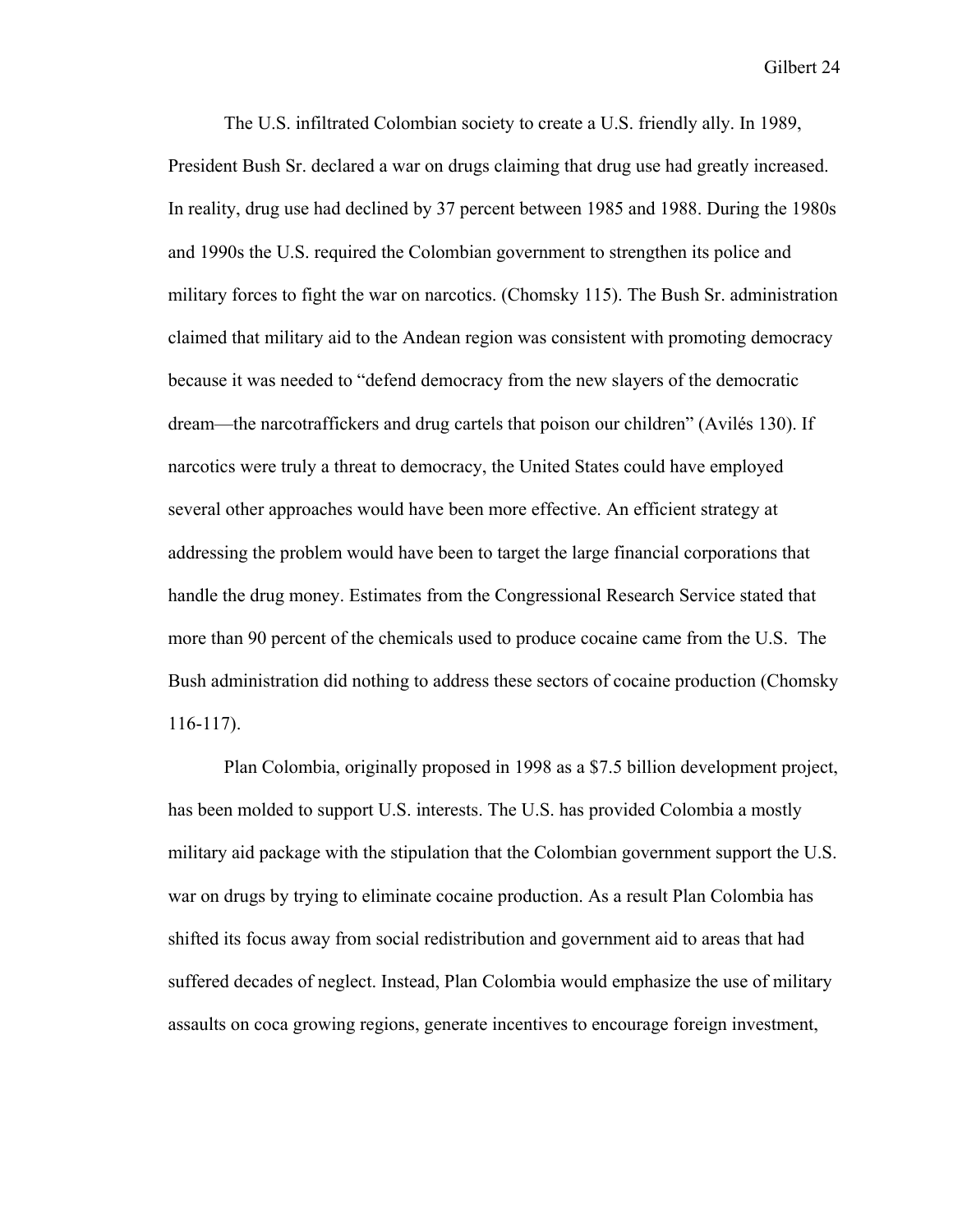and bolster the armed forces. An estimated \$1 billion of the \$1.6 billion in U.S. aid has been dedicated to strengthening the armed forces (Avilés 130).

The true objective of U.S. military aid to Colombia has not been to eliminate the drug trade but rather to defeat the guerrilla movement. The U.S. has provided not only aid but also technical assistance to the Colombian air force to foster an effective antiguerrilla bombing campaign (Mondragón 42-44). Since coming to office in 2002 Uribe has taken a tougher stance than his predecessors against the guerrillas. Uribe has not only tolerated paramilitary organizations that fight these guerrillas but has even criticized human rights organizations that chastise the government for its support of these paramilitary organizations (Avilés 134). The government of Uribe is closely linked to paramilitary groups that finance their operations through the drug trade. Drug traffickers however have become more powerful than ever before in Colombia. They have infiltrated the stock market, money from the drug trade is laundered through treasury bonds and they have become active in the electoral process. In 2004 \$3 billion flowed through Colombia without any trace of how it entered the country (Mondragón 42-44).

Since 9/11, military aid from the U.S. to Colombia has increased via Plan Colombia. Between 2002 and 2003 U.S. training of Colombian military officers doubled (Avilés 134). Peace negotiations between the Colombian government and the FARC have broken down. The U.S. war on terror has given the Colombia government greater justification for its counterinsurgency operations. The goal of Plan Colombia is no longer simply to wipe out the drug trade but rather to eliminate any threat to the security of the Colombian state which has included the guerrilla movement (Mondragón 42-44). The U.S. has been supportive of this effort, recognizing the FARC as the most dangerous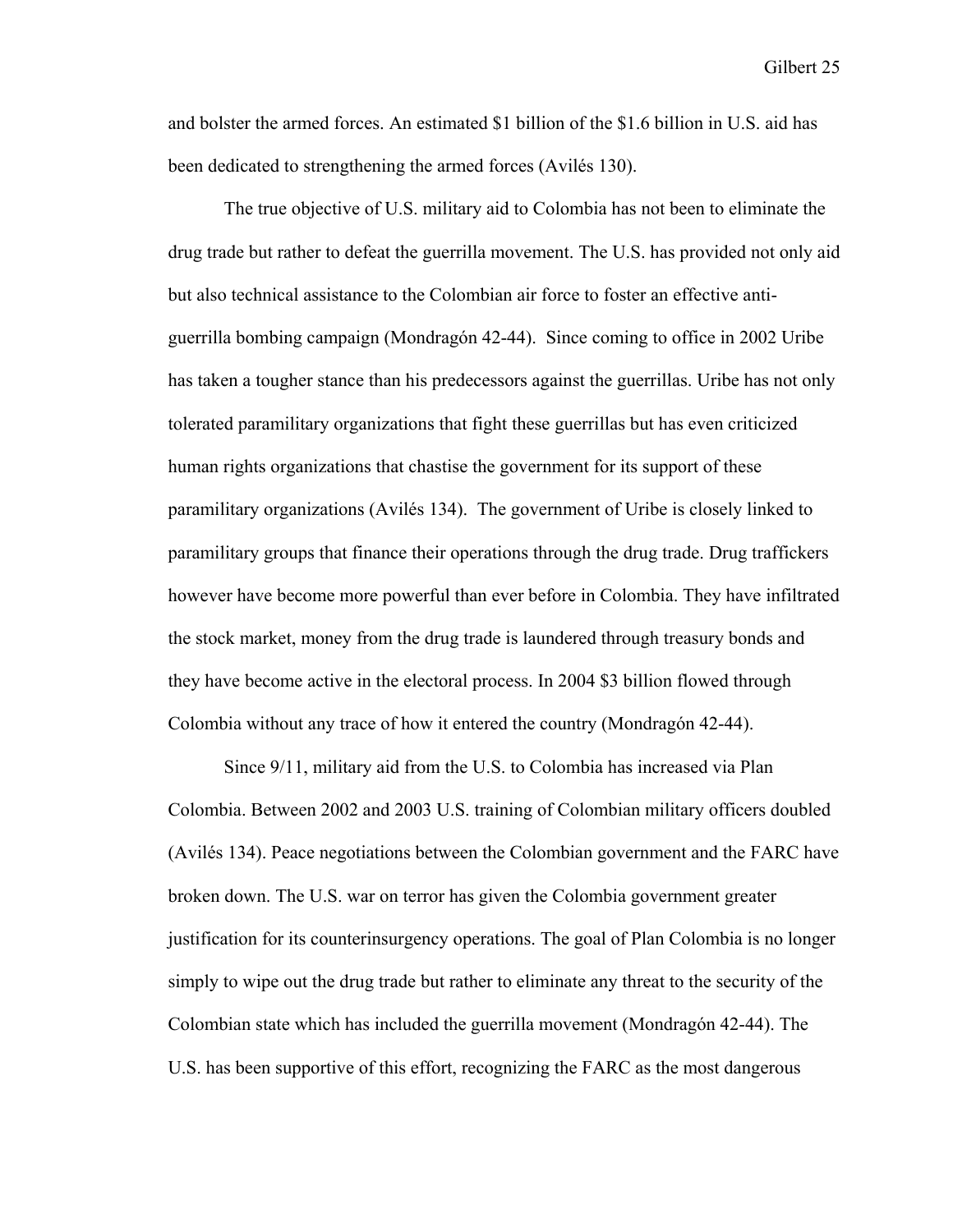terrorist group in the western hemisphere. This was part of the U.S. strategy to secure a safe environment for transnational investments in Colombia especially oil production. Rather than supporting development with this aid the U.S. was trying to protect its economic interests, especially the oil industry in Colombia which has come under attack by guerillas. In addition, many of the areas that remained unexplored as far as oil is considered were under the control of Colombian guerrillas (Aviles 131). Colombian insurgents represented a threat to the estimated \$4.3 billion in U.S. direct investment in Colombia in 2002 (Avilés 132). One such investor, Coca Cola which has been accused of anti-union violence argues that these killings "were byproducts of Colombia's fourdecade-long civil war among leftist guerrillas" ("Killer Coke" or Innocent Abroad?) Funding to the Colombian military reinforces the military industrial complex, in which Colombia uses this funding to purchase equipment from U.S. military suppliers. Essentially the U.S. has funded the Colombian military efforts to protect U.S. economic interests and ensure that Colombia maintains a low-intensity democracy.

The Uribe administration has been a model of the low-intensity democracy that the U.S. has promoted in Latin America. President Uribe comes from an elite background as part of the Colombian upper class and studied at Harvard University. Technocrats and members of the Colombian elite hold all the power in the Colombian government. Uribe has maintained the neoliberal policies of his predecessors despite a 33% increase in military spending between 2001 and 2004 (Avilés 134). He has been an ardent supporter of Free Trade, supporting the Free Trade of the Americas and working towards a bilateral free trade agreement with the U.S. Uribe, has accelerated privatization and austerity measures have been implemented to release more money for counterinsurgency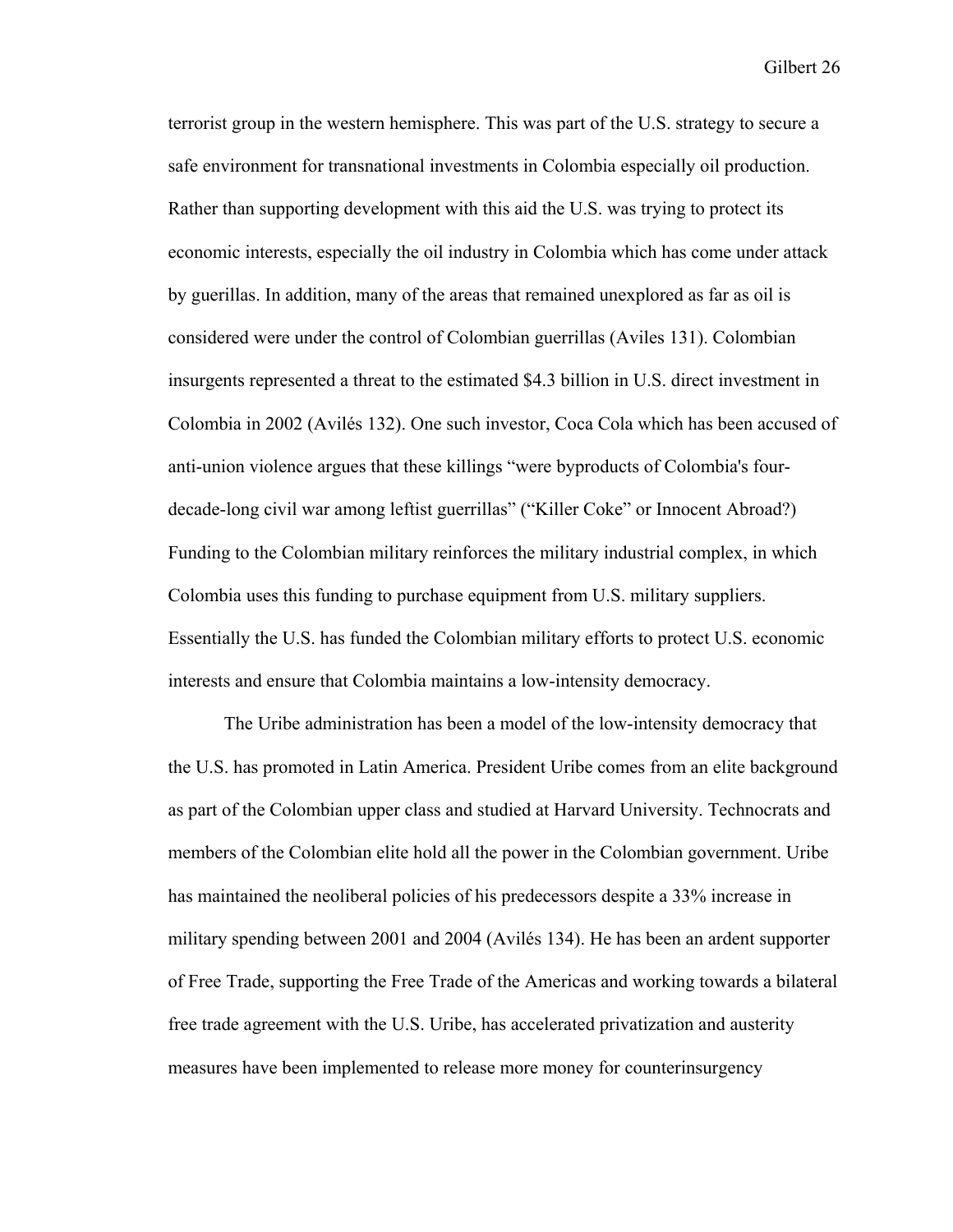operations (Avila 124). Uribe represents a key geopolitical ally in a region that is shifting to the left. With leftist governments in neighboring Ecuador and Venezuela, Colombia is a key ally in promoting neoliberal policy in Latin America.

The U.S. has been successful in promoting this low-intensity democracy in Mexico as well. The 1988 election in Mexico was a close race between a leftist, Cuauhtémoc Cárdenas and Carlos Salinas, a U.S. friendly candidate running under the ruling party of the PRI. The PRI had a history of using fraud to maintain power. The election results were supposed to be posted almost immediately but according to election officials there had been a glitch. When the computers came back on-line Salinas had won. Election officials who were also members of the PRI dumped ballot boxes and stuffed new boxes to bring local counts in favor with the national results (Labotz 99). Nevertheless Salinas became a key U.S. ally.

The Salinas administration fit the mold of a low-intensity democracy. Salinas was part of the technocratic elite in Mexico. He came from an elite background in which his father served as Minister of Industry and Commerce and his mother was a founder of the Mexican Association of Women Economists. He had studied at the National University and became a favorable student to future president Miguel de la Madrid who embraced capitalism. Salinas studied at Harvard earning two master's degrees, one in economics and administration. Using family connections Salinas had risen up the ranks of government (La Botz 104). The Salinas government was very favorable to U.S. economic interests. In accordance with the economics program he had studied at Harvard he implemented capitalist policies. He sought to privatize state-owned industry, encourage foreign investment, and create an economic platform around exportation. He promoted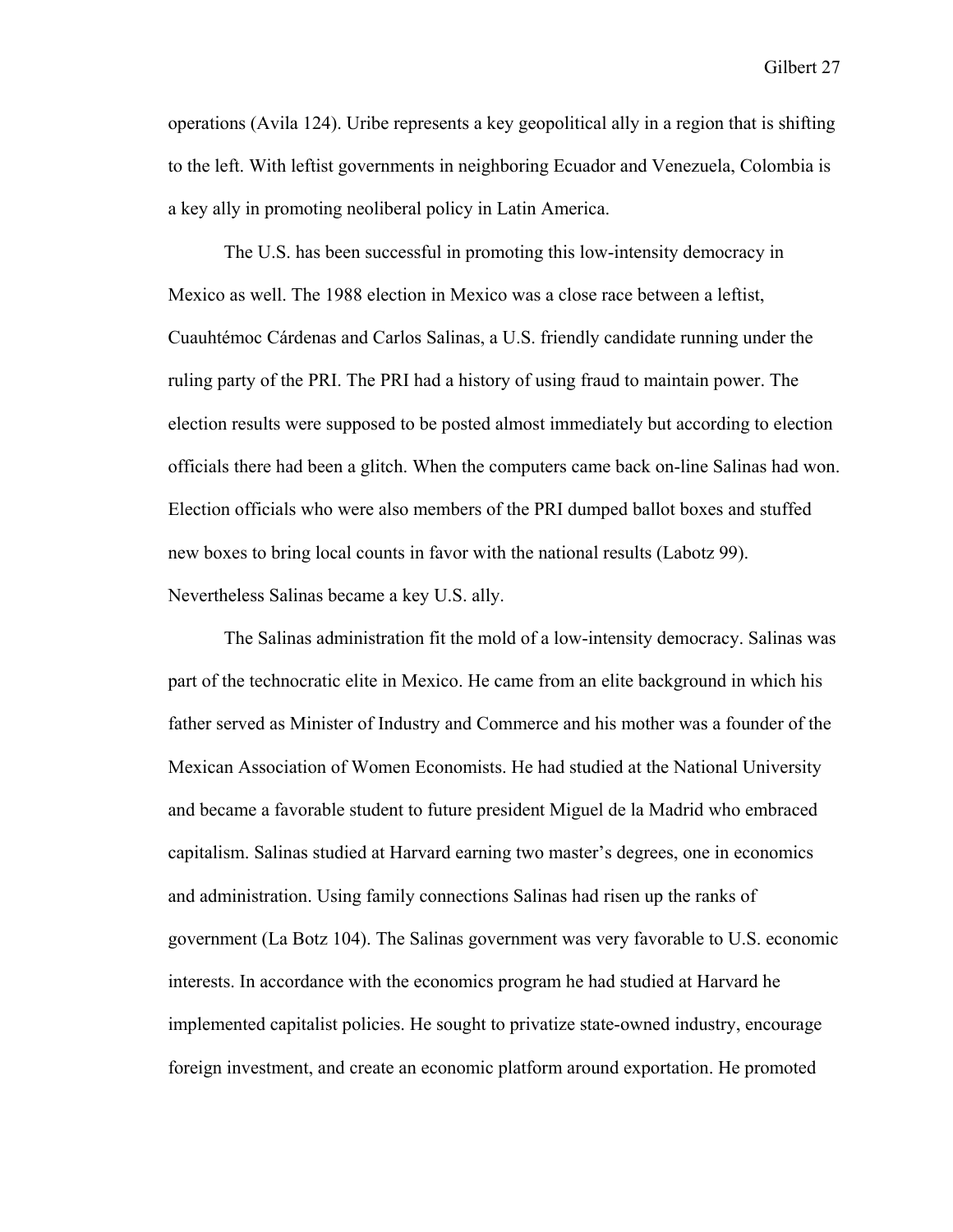these policies by signing of NAFTA with the U.S. and Canada. As a result, the Mexican economy became integrated with the U.S. through maquiladoras, foreign investment and loans (La Botz 119).

The governments of Vicente Fox and Felipe Calderón have also fit this model of lowintensity democracy. Vicente Fox was from the National Action Party (PAN), a conservative party in Mexico. He was supportive of U.S. business having studied Upper Management at the Harvard Business School and becoming president of Coca Cola Mexico (Waller). He sought to increase foreign investment and was a proponent of free trade. Felipe Calderón also comes from an elite background. He is the son of the late Luis Calderon Vega, founder, leader and historian of the PAN. Calderon also received a master's in public administration from the John F. Kennedy School at Harvard University (Tapia). Calderón has continued the economic policies of Fox and increased efforts to eliminate drug trafficking in Mexico. Calderón has agreed to the Méridia Initiative otherwise known as Plan Mexico, a \$1.4 billion aid package that has many similarities to Plan Colombia. To help fight the war on drugs, it contains "direct donations of military and intelligence equipment, and training programs for Mexican law enforcement officials" (Plan Mexico). Disguised as efforts to fight the "war on drugs", it is actually part of efforts by the Bush administration to implement a North American security strategy that seeks to bolster one of only two far-right governments (the other being Colombia), among the major countries in the hemisphere. Stephen Johnson, deputy assistant secretary for Western Hemisphere affairs in the Defense Department recognizes the role of Plan Mexico in increasing U.S. influence in Latin America: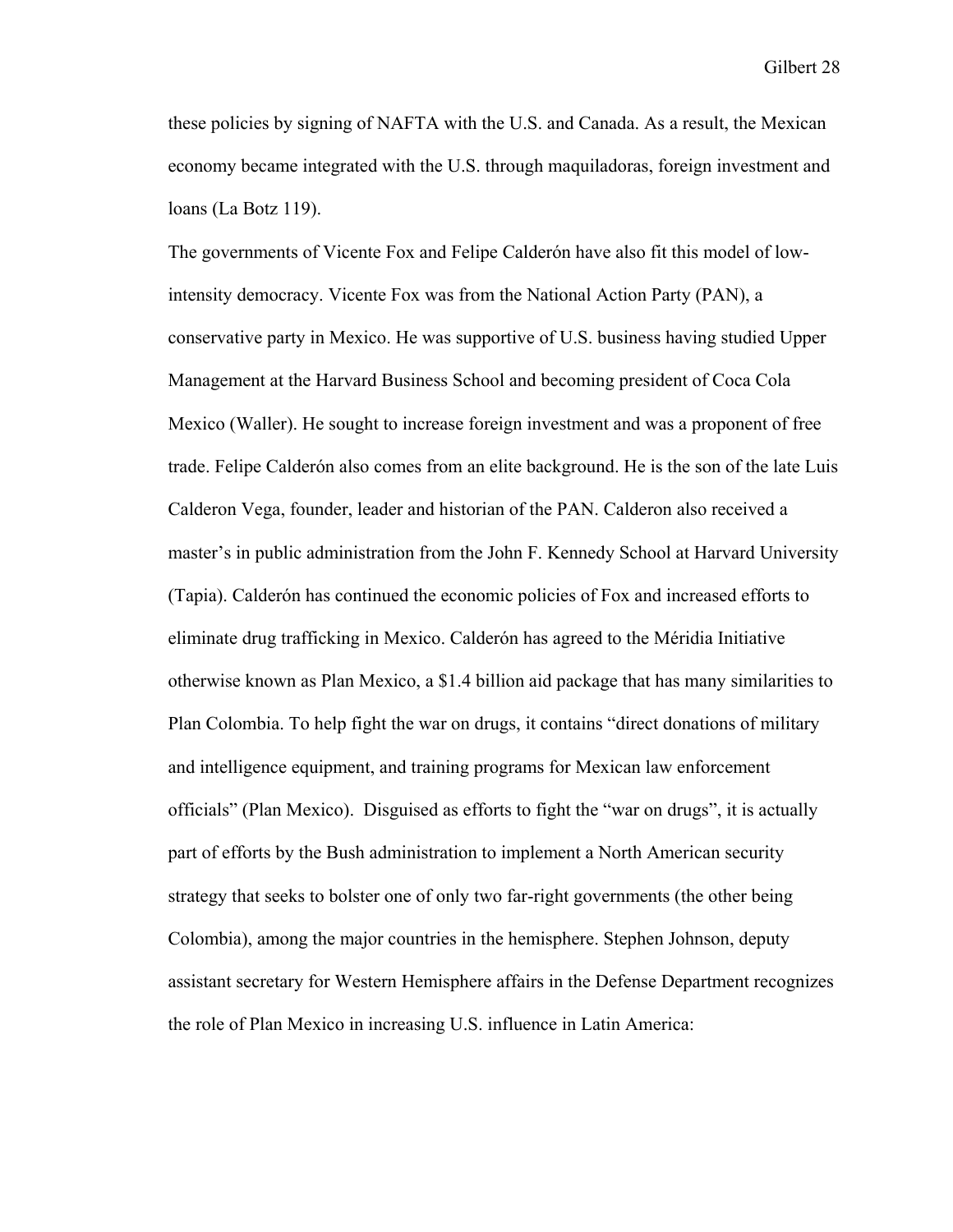"While a groundswell seems to exist for greater engagement with the United States, there are challenge states such as Venezuela, Cuba, and to some extent Bolivia and Ecuador. For now, Venezuela and Cuba are clearly hostile to the United States, western-style democracy, markets, and are actively trying to counter our influence. Our challenge is not to confront them directly, but instead do a better job working with our democratic allies and friendly neighbors. (Plan Mexico)"

The similarities between these Mexican administrations and the Uribe administration are numerous. All of these presidents come from elite backgrounds, even studying at American universities. They are strong proponents of neoliberal policy and free trade. Mexico, like Colombia, is a conservative geopolitical ally against the current shift toward the political left and has vast oil reserves.

U.S. interests in Latin America in the post Cold-War era consist of promoting neoliberal economic policies to help U.S. corporations, strengthening security to fight terrorism, and quelling social movements that threaten elite rule. If a democratic government is not favorable to these interests, the U.S. intervenes to try to undermine or overthrow them. U.S. intervention against the Chávez administration in Venezuela displays this willingness to undermine true democracy. This intervention included the funding of political parties looking to overthrow him or working against legislation implemented by his administration.

The NED played an increased role in Venezuela. From 2000 to 2001 the NED's budget in Venezuela quadrupled to more than \$877,000 (Golinger 51). Funding was distributed to any organization with a public aversion to Chávez. A grant of \$55,000 was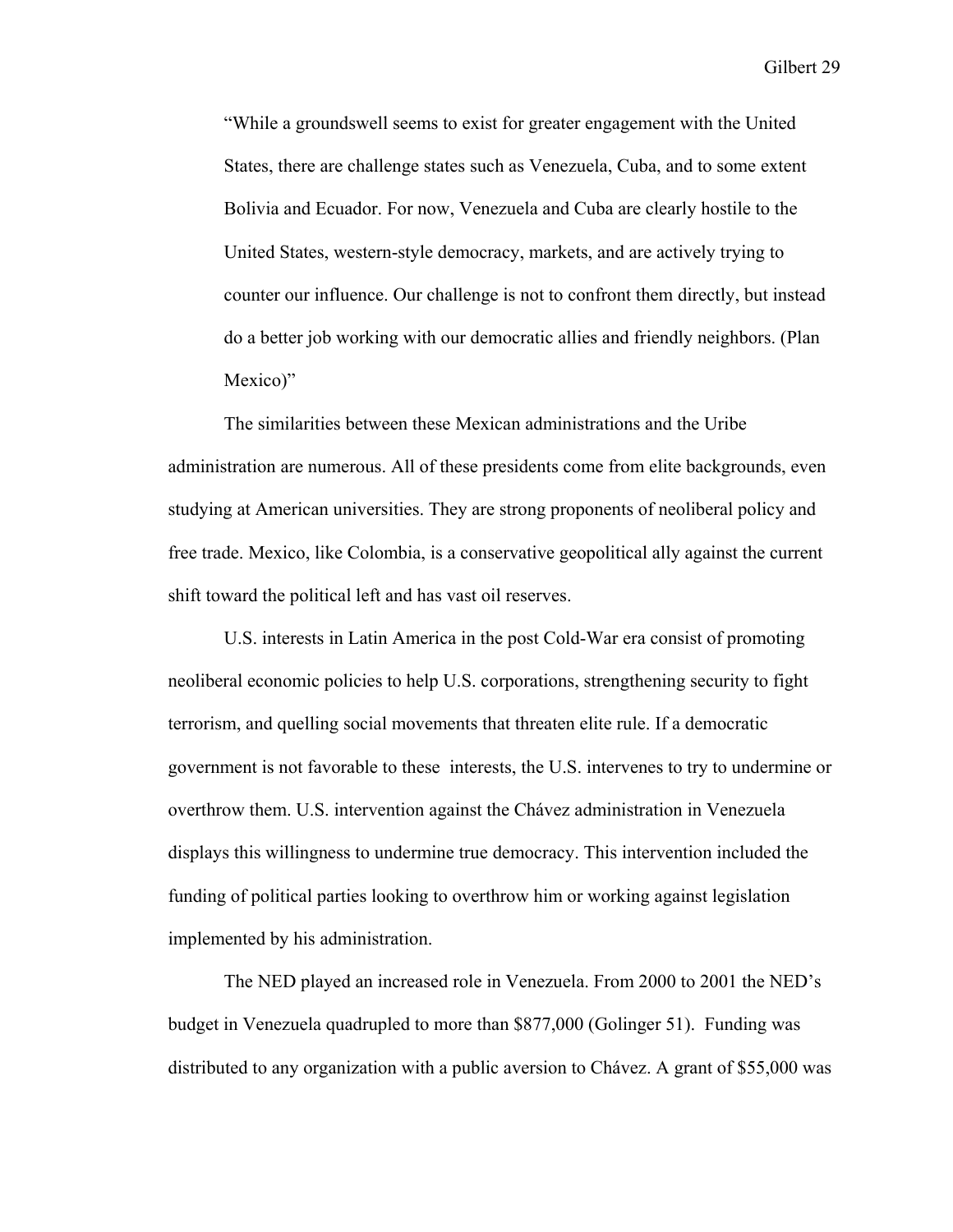given to the Asamblea de Educación that worked on opposing all Chávez promoted legislation to reform education. Another \$57,820 was granted to the Asociación Civil Comprensión de Venezuela to sway dissident military officers to the opposition (Golinger 52). A report titled "US policy Toward Venezuela: November 2001- April 2002" divulged that during this six month period, "NED, the State Department, and DOD provided training, institution building, and other support programs totaling \$3.3 million to Venezuelan organizations and individuals, some of whom are understood to have been involved in the events of April 12-14" (Golinger 54). It also showed that during this sixmonth period NED funding for programs in Venezuela had totaled over \$2 million. Those that were receiving the money were part of the opposition movement against the democratically elected government of Chávez (Golinger 54).

The NED helped fund the International Republican Institute, the international branch of the Republican Party. In 2001, a \$340,000 grant for "Strengthening Political Parties" was given to the IRI, an increase of \$290,000 over the funding of the previous year (Golinger 37). This funding went primarily to a new political party, Primero Justicia, a conservative youth party that was in tune with Washington politics (Golinger 39). Due to hundreds of thousands of dollars provided to Primero Justicia, the IRI has been able to shape policies and mold leaders within the party. It has emerged as the leading opposition party in Venezuela. The IRI also began intensive training programs for the failing opposition parties, hoping to rebuild the traditional parties bring them back into the political sphere. The IRI worked to promote dialogue and compromise between the opposition parties to create a united opposition (Golinger 42). On April 12, 2002, during the coup, IRI president Folsom issued a press release entitled "IRI president Folsom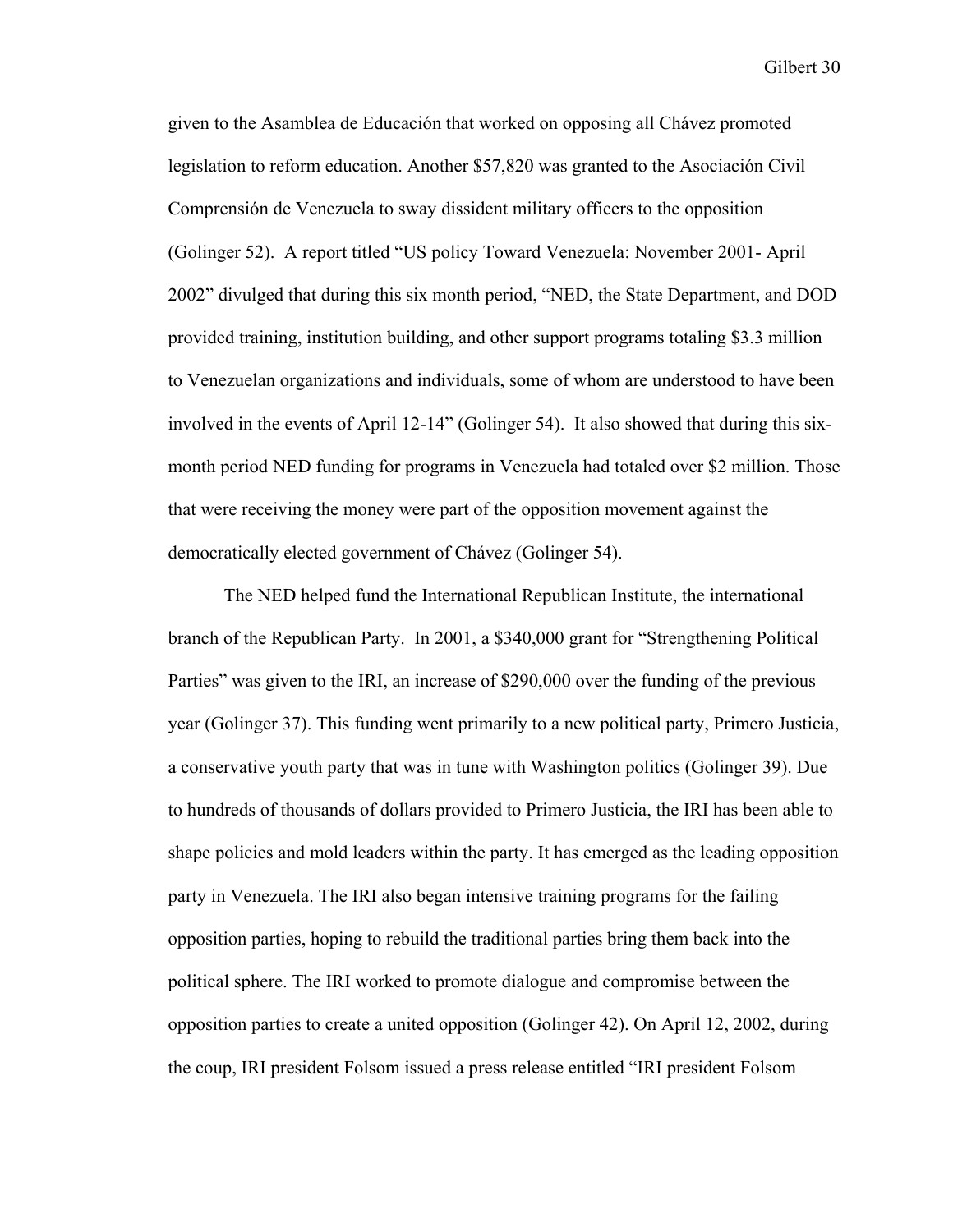Praises Venezuelan Civil Society's Defense of Democracy" recognizing IRI interference in Venezuelan internal affairs. In spite of this the NED increased funding to the IRI after the coup (Golinger 45). In December 2001, two traditional opponents Fedecámaras and Confederación de Trabajadores Venezolanos (CTV) joined forces in opposition of Chávez. Suspiciously, the NED tripled its grant to the American Center for International Labor Solidarity which had a relationship with CTV since the early 1990s (Golinger 49).

 There is significant evidence that high ranking U.S. officials had prior knowledge of the coup and supported it. In order to sway the opinions of members of congress, a bogus intelligence report was distributed, describing connections between Chávez and Colombian terrorist organizations the FARC and the ELN. This report was used as justification for increasing U.S. government efforts to support the illegal ouster of President Chávez (Golinger 60-61). The most startling evidence of the U.S. having prior knowledge of the coup attempt comes from several Senior Executive Intelligence Briefs (SEIBs). A SEIB from March 5, 2002 from CIA operatives in Venezuela to around 200 top-level representatives detailed the growing opposition to President Chávez. It notes that calls had been made for his resignation by public officials and that opposition leaders were not unified making a successful coup attempt difficult to mount (Golinger 61). This demonstrates that the CIA had knowledge of the mounting opposition and recognized its downfalls, thus the need for more than \$1 million in NED funding to "strengthen political parties." At this time an additional \$116,001 was given to CTV. These were the same political parties mentioned in the brief as "not unified" and "lacking a singular strategy for replacing Chávez" (Golinger 61). On March  $5<sup>th</sup>$ , a cable was also sent by the U.S. embassy in Caracas to Washington describing a meeting between CTV, Fedecámaras,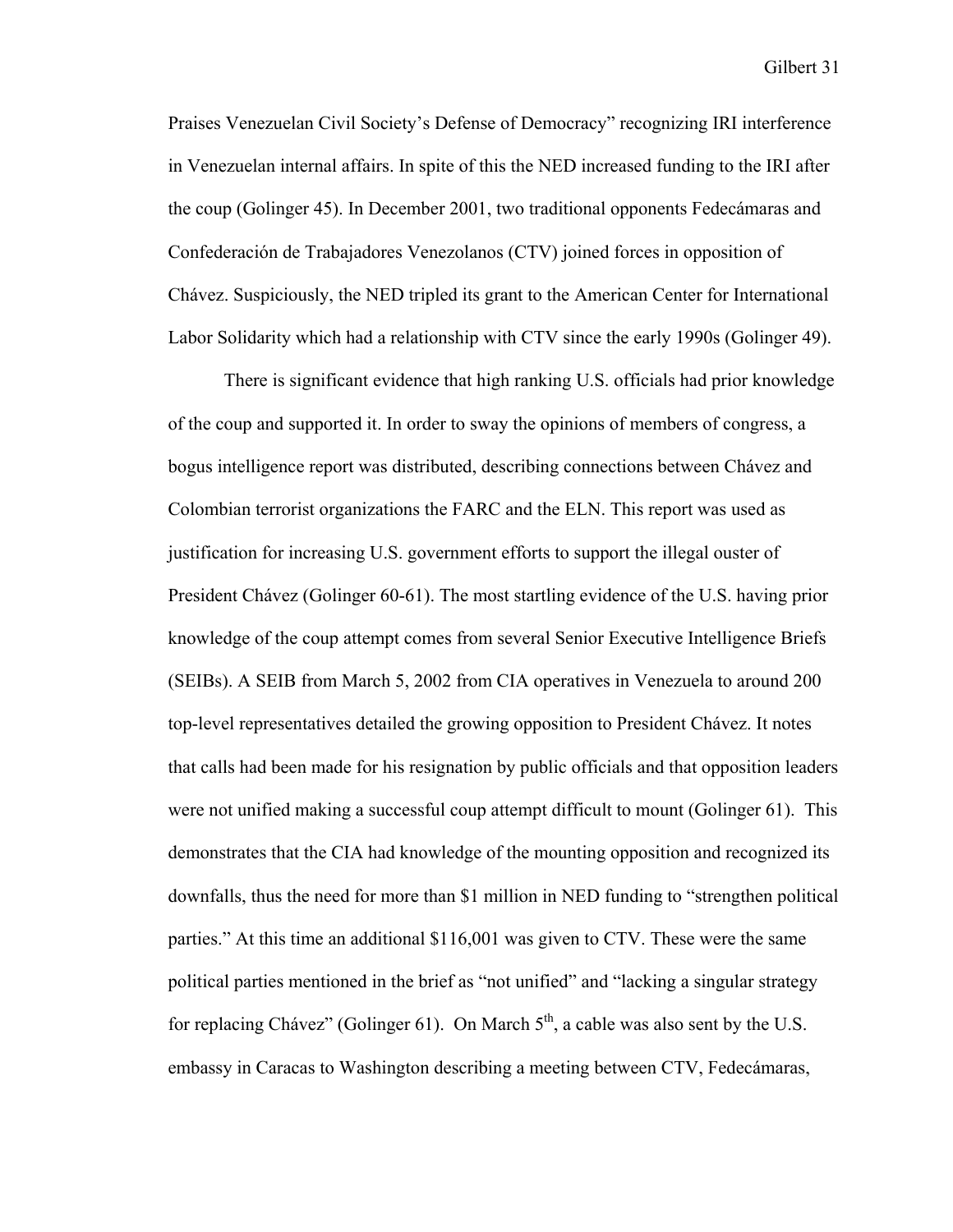and the Catholic Church to present an accord for a transitional government. Perhaps most revealing about this cable was a comment in the cable that revealed U.S. satisfaction with the accord. In the cable, Embassy Official Cook wrote "Another piece falls into place," "This accord… may well form the frame of reference and code of conduct for a transitional government" (Golinger 63). Another brief on March 11, 2002 warned specifically that Venezuelan business leaders and military officers may move to overthrow him. Despite all this evidence and the fact that coups against democratic governments are illegal the U.S. did nothing to discourage the plotters. A top secret SEIB from April 6<sup>th</sup> demonstrates that the U.S. government even had the knowledge of how the coup was going to play out five days prior to its occurrence (Golinger 64-65).

If this wasn't evidence enough of the U.S. support for the coup, on the morning of April  $12<sup>th</sup>$ , President Bush's spokesman Ari Fleischer publicly announced the support of the U.S. government for the Carmona administration. U.S. offices including the White House, the State Department, and the embassy in Caracas made statements blaming Chávez for the violence, thus justifying the coup. The U.S. was one of the only countries to rush judgement and recognize Carmona as the legitimate president (Golinger 73-74).

The U.S. even met frequently with coup plotters before it occurred. Otto Reich, a key player in the intervention in Nicaragua in the 80s and special advisor to President Bush on Latin American affairs, met frequently with opposition leaders in early 2002. In his meetings with opposition leaders, including Pedro Carmona, he expressed a U.S. desire for regime change. An embassy cable in September 2001 recognized Carmona as an ally of the U.S. and strongly recommended that the Department of State arrange meetings with several government departments. A cable from November 2001 from the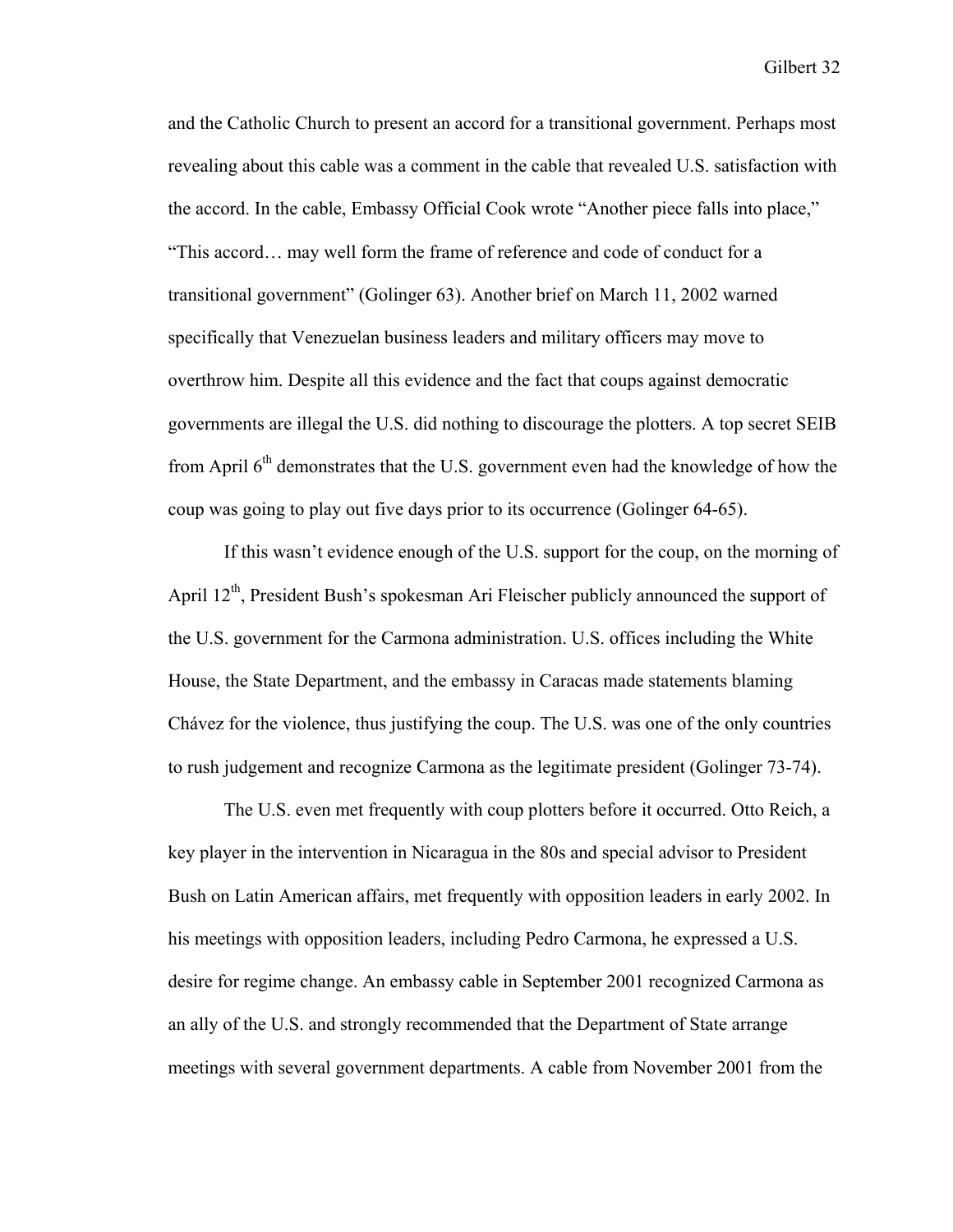U.S. embassy in Caracas reported the decision by Fedecámaras to declare a national strike. This cable also showed that the U.S. shared the views of opposition in calling the strike (Golinger 47). Another cable from the U.S. embassy describe Pedro Carmona as "statesman-like" and "the right man for the right time in Venezuela." Carmona and other union leaders would travel to Washington several times during the following months (Golinger 48-49).

Even after the failure of the 2002 coup attempt, the U.S. continues to intervene to undermine democracy in Venezuela. In 2004, the opposition to Chávez initiated a recall referendum to try to remove Chávez from power. The referendum was defeated with 58% voting for Chávez, but the U.S. supported opposition claims of fraud even though the vote was recognized by international observers as free and fair (Janicke). This reaction is typical of U.S. democracy promotion policy throughout the world; the U.S. would only recognize the results as legitimate if the U.S. backed candidate won. A similar reaction of was given by the U.S. when the Sandinistas were elected in Nicaragua and the U.S. refused to recognize their administration. On December  $2<sup>nd</sup>$ , 2007 Venezuelans voted against a constitutional referendum. A key provision of the reforms sought to strengthen democracy by giving local neighborhood and community councils control of public spending and decision making. Another amendment lowered the voting age from 18 to 16. Although these amendments would have strengthened direct democratic participation, the U.S. criticized the constitutional reforms as dictatorial because they provided Chávez with the opportunity to run indefinitely for president. The practice of unlimited term elections is actually in line with the practices of many parliamentary systems (Petras 2- 4B). The difference is that the prospect of Chávez extending his presidency beyond the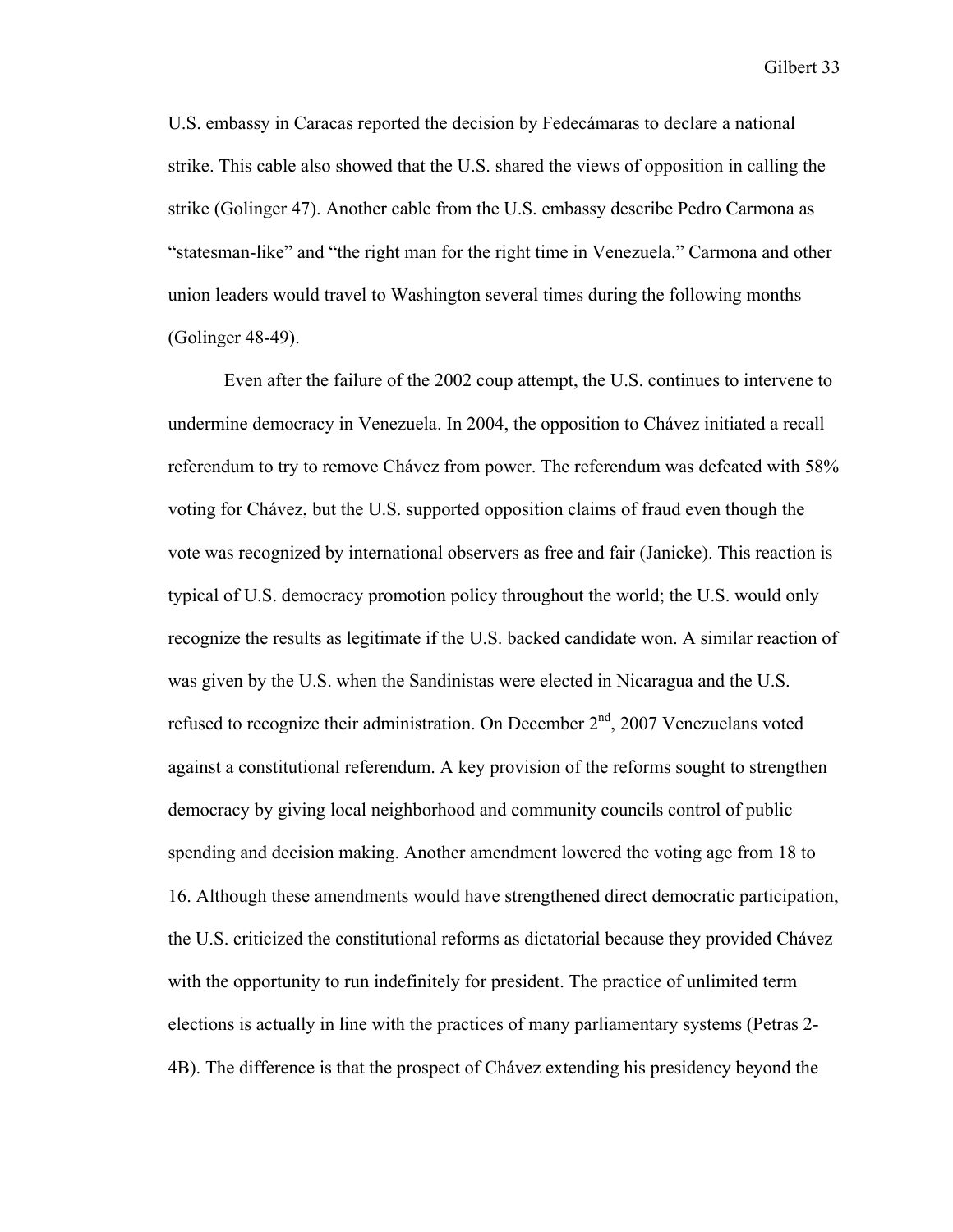current term was seen as a threat by the United States. Consequently, The U.S. sought to influence the referendum and undermine the democratic process. On November 26, 2007 a confidential memo from the U.S. embassy to the CIA was intercepted by the Venezuelan government revealing Operation Pincer, a two-pronged strategy of impeding the referendum by rejecting the outcome and calling for a no vote. It also detailed the activity of a CIA unit 'HUMINT' which covertly sought to destabilize the referendum and coordinate a civil military overthrow of Chávez. The memo depicts the success in mobilizing private university students to attack key government buildings. The U.S. embassy also provided the opposition with \$8 million for propaganda against the referendum (Petras, "Venezuela: Between Ballots and Bullets"). Not surprisingly, President Bush cheered the outcome stating that the Venezuelan people had "rejected one man rule… they voted for democracy" (Janicke). Two days prior to the election the United States expressed doubts regarding the validity of the referendum and the electoral system in Venezuela but after the defeat of the referendum Washington willingly accepted the results. The Bush administration only recognizes the validity of election results when they are in agreement with U.S. policies (Janicke).

The U.S. has sought to undermine his presidency and even remove him from power not because he is undemocratic but because many policies of his administration oppose U.S. economic and political interests. The greatest alarm posed by Chávez to U.S. interests is his oil policy. The U.S. has traditionally had an important role in oil development in Venezuela. It is the fourth largest supplier of oil to the United States (Kozloff 9). Hugo Chávez has reversed the oil policies of previous administrations. Despite an enormous income of \$300 billion from 1958 to 1998 due to its oil wealth, the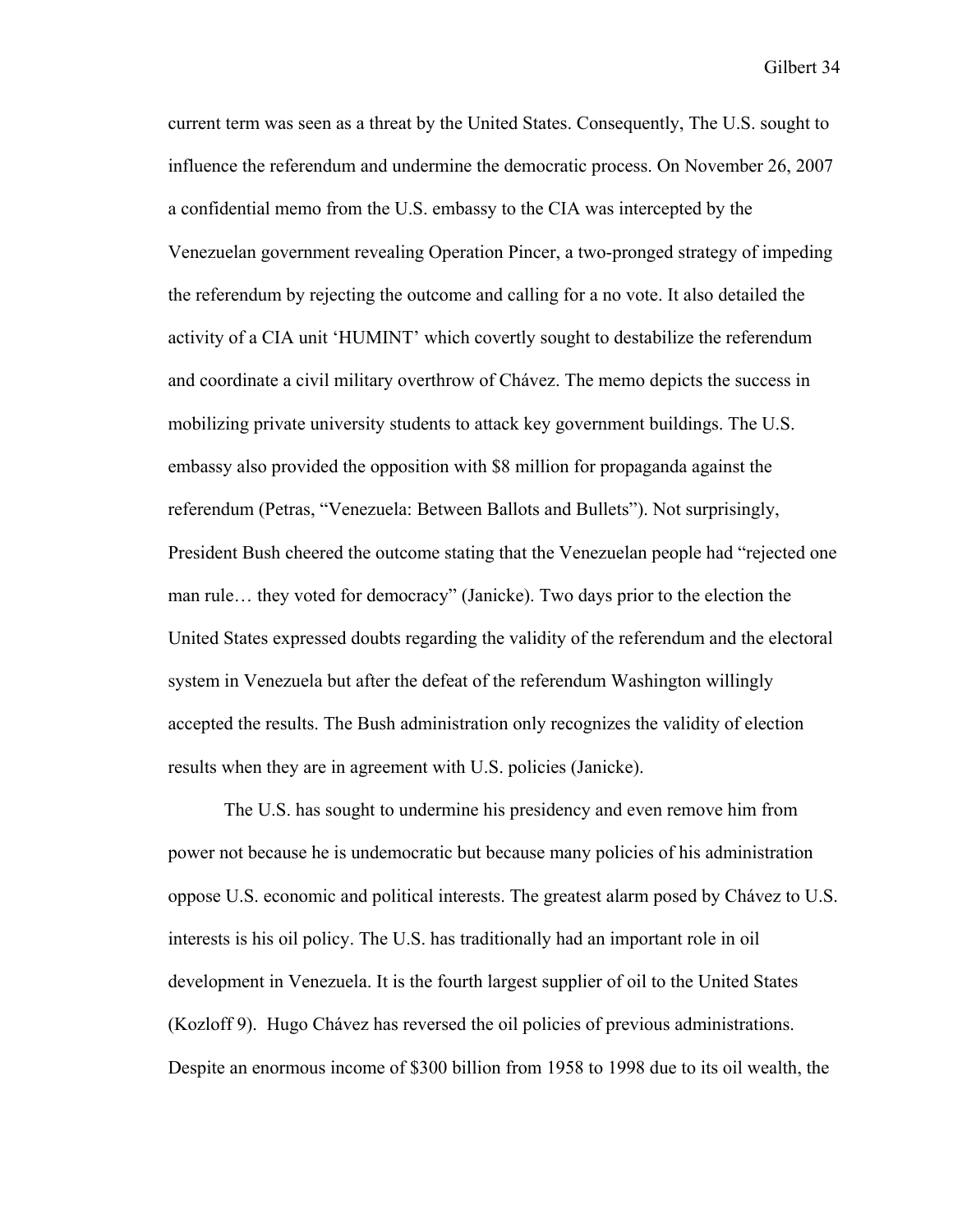wealth was distributed very unequally in Venezuela (Kozloff 18). Under the leadership of Luis Giusti, PdVSA's president from 1994 to 2000, the government's share of oil revenue decreased from 66 cents to 33 cents on the dollar, due to policies that were very U.S. friendly. Venezuela exceeded its OPEC production quota and flooded the market with oil. While PdVSA staff became awash in oil wealth, two-thirds of the population lived in poverty (Kozloff 10-11). Chavez has administered policies to increase the price of oil and decrease Venezuela's dependence on oil exportation to the United States. He has also used oil revenue to fund social programs to help the poor. Chávez decreased oil production and called for greater unity between the 11 members of OPEC, angering the U.S. which had been enjoying rock bottom oil prices. In 2001, he also enacted the Hydrocarbons Law, forbidding the privatization of PdVSA and increasing the royalties paid by private corporations from 16.6% to 30% (Kozloff 25). Chávez has used oil as a tool of diplomacy in Latin America, trading it for Argentine beef, agricultural products from Bolivia, and meat and milk from Uruguay (Kozloff 122). He has stengthened greater ties with Cuba, agreeing to sell 53,000 barrels of oil a day to Cuba at discounted rates in exchange for the services of Cuban doctors (Kozloff 25).Chávez has also sought to create an oil bloc within Latin America, seeking partnership with Brazil, Ecuador Uruguay, Paraguay, and Argentina. These trade relationships and partnerships represent a threat to U.S. dominance in the region.

After the failed coup attempt in 2002, his opposition to neoliberal policies only strengthened. Chávez declared that the FTAA was the "path to hell" During the fourth Summit of the Americas, Chávez officially killed the prospects of a FTAA and provided his own alternative, the Bolivarian Alternative for the Americas (ALBA). This agreement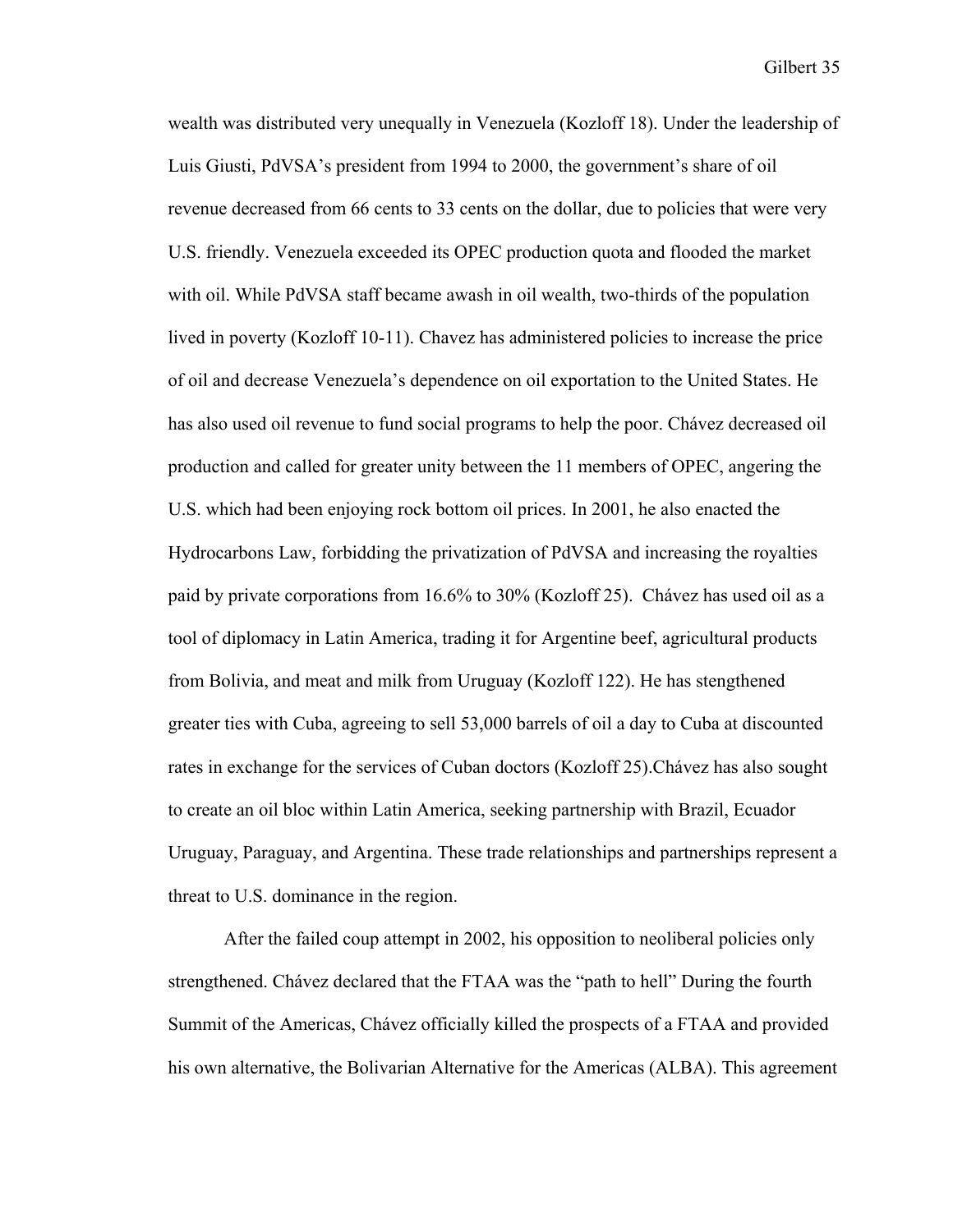"advocates a socially-oriented trade block rather than on strictly based on the logic of deregulated profit maximization" (Kozloff 73). In 2005, Chávez announced his support for democratic socialism and presented the people with a choice "Either capitalism, which is the road to hell, or socialism, for those who want to build the Kingdom of God here on Earth." According to the new constitution, private property must serve the public good and general interest and if it does not, the government may expropriate (Kozloff 73). Chávez has created the Bank of the South to counter the influence of the U.S. controlled international financial institutions such as the World Bank and IMF. Unlike these institutions, each member state has an equal role in the lending process, independent of any financial contribution. The bank will provide an impetus for development based on sovereignty of the peoples and integration that is not founded on free market (Zibechi).

Chávez has also publicly denounced the war on drugs, a threatening position considering U.S. spending throughout Latin America to eliminate drug production. He has criticized aerial fumigations of coca in Colombia and the growing militarization of the region near the Venezuelan border as a part of Plan Colombia (Kozloff 149). Chávez even allied himself with Evo Morales, the indigenous president of Bolivia who promises to legalize coca. In his show Aló, Presidente, Chávez sympathized with the plight of the indigenous peoples of Bolivia and their right to grow coca. He stated that Bolivian farmers "used to survive from coca, but they can't produce it now; the campesinos are not guilty of the fact that chemicals have been made to convert coca into cocaine" (Kozloff 169). All of these reasons have combined to create pressure in the U.S. for regime change.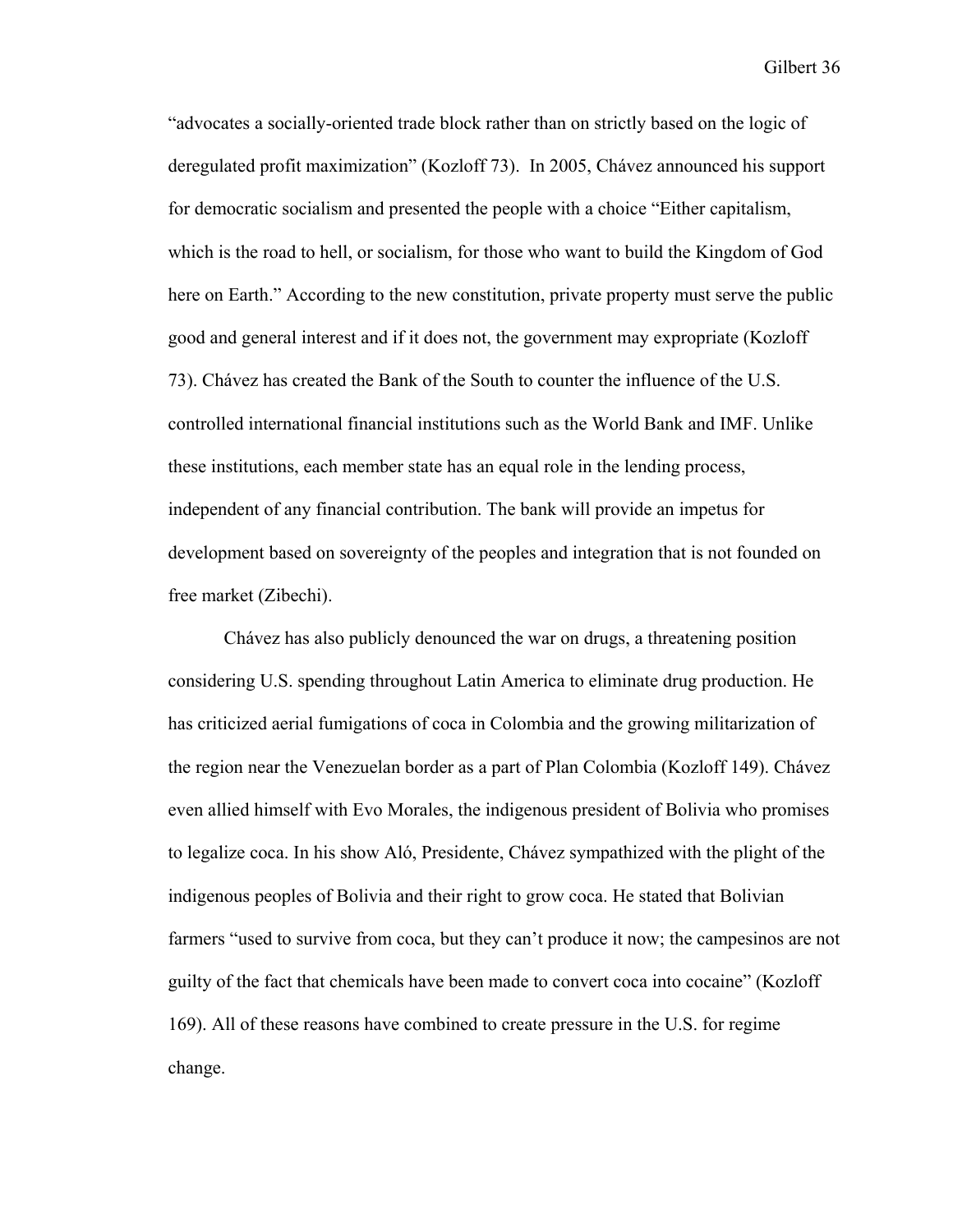In Bolivia, as in Venezuela, The U.S. has sought to promote low-intensity democracy. In the election of 2002, Gonzalo Sanchez de Lozada, a former president who embraced capitalism, won the election. Goni, as he is popularly known, had hired a political consulting firm from the U.S., Greenberg Carville Shrum to run his campaign. Greenberg Carville and Shrum were essentially seeking to export the U.S. brand of democracy to Bolivia. Goni sought to implement policies that would be unpopular with the poor majority but this wasn't important. He was able to be elected through a strong negative campaign divided the opposition and undermined the other candidates (Our Brand is Crisis). Prior to the election, the U.S. ambassador to Bolivia, Manuel Rocha, made a statement calling Evo Morales, a candidate for the MAS party, a terrorist and telling the people of Bolivia not to vote for him. His statement actually backfired and support for Morales dramatically increased. Morales believes the election was actually stolen from him (Morales). Once in power Goni was extremely unpopular. Particularly tax increases and his attempt to export natural gas to Chile drew violent opposition (Our Brand is Crisis). In their efforts to export American democracy, these policy workers, failed to recognize the historic roots of nationalism in Bolivia. In October 2003, Goni fled the country due to fierce protests. Morales has charged that Goni is responsible for the deaths of over a hundred people due to gunfire during the protests (Morales).

Since his overthrow, the U.S. has provided millions of dollars in funding to democracy promotion programs. The goals of democracy promotion in Bolivia have been to strengthen traditional parties that have been discredited, support indigenous leaders that have platforms more moderate than Morales, and create public organizations controlled by elites to compete with rising militant social movements. According to a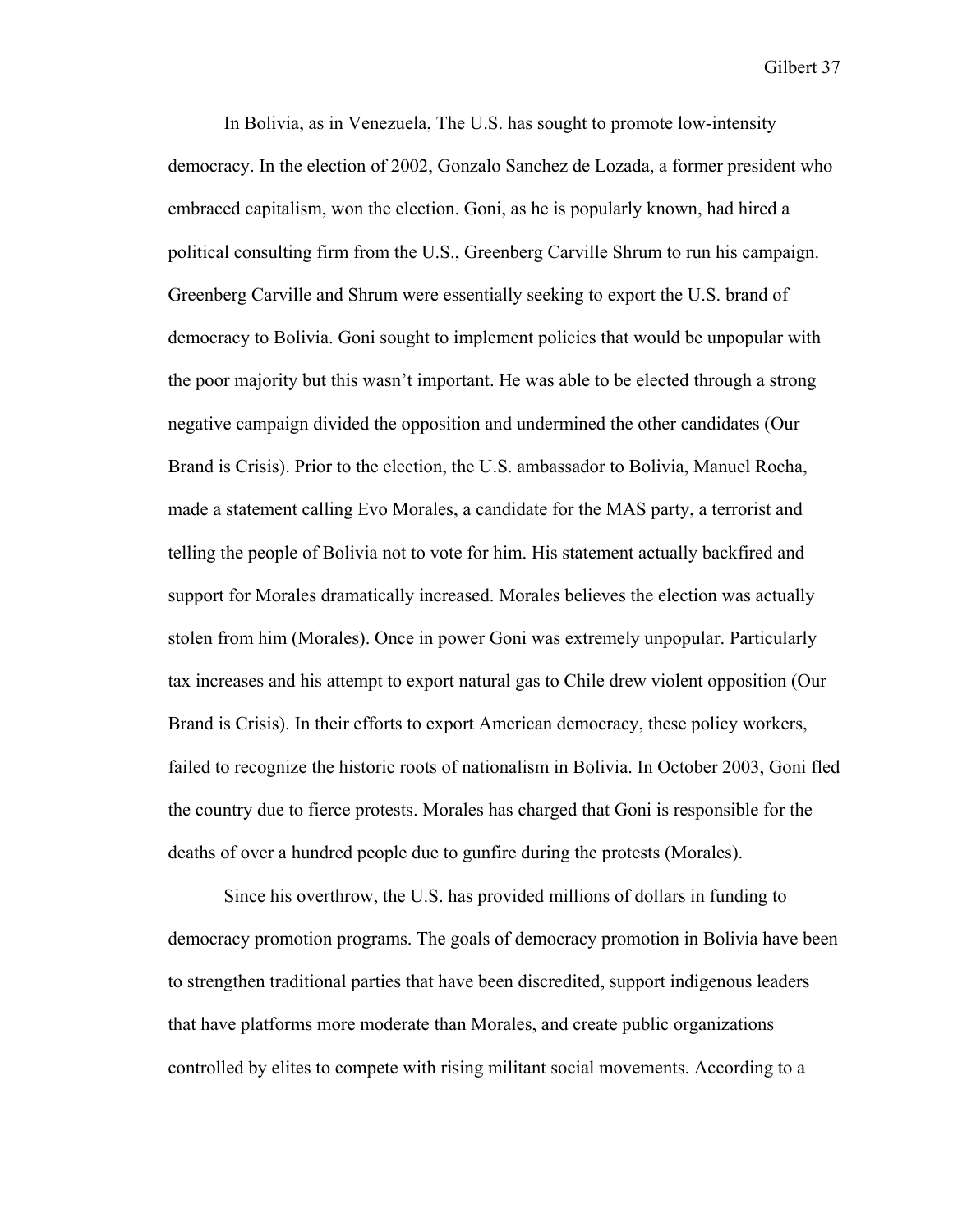U.S. embassy cable from La Paz, the U.S. sought to "help build moderate, prodemocratic political parties that can serve as a counterweight to the radical MAS or its successors" (Robinson, "Promoting Polyarchy"). The U.S. sought to decrease attention to key issues such as the exportation of natural gas and the nationalization of natural resources. Approximately \$11.8 million was spent by USAID between 2004 and 2005 to depoliticize the issue of natural gas and reduce popular demands for nationalization (Robinson, "Promoting Polyarchy").

Despite these efforts, in 2005 Evo Morales became the president of Bolivia. The U.S. feels threatened by the policies of his administration. He has nationalized the oil and natural gas industries and has advocated for the legalization of the coca leaf. While Washington sees the coca leaf as a drug, the chewing of coca leaves is part of Bolivian culture. Morales cites the World Health Organization in arguing that the coca leaf does no harm to people (Morales). Morales believes that the U.S. continues to fund opposition groups in Bolivia. Although he has no hard evidence, Morales argued that "the head of USAID for Latin America stated that they were going to finance a political counterbalance opposition" (Morales). Journalist Benjamin Dangl seems to have confirmed these suspicions. Dangl stated in an interview with Amy Goodman that, "the primary programs that the US government is using to undermine Bolivia are—it's happening through USAID, US Agency for International Development" (Dangl). USAID has initiated a party reform initiative to strengthen moderate, pro-democracy political parties that can provide a counterbalance to Morales's MAS party by implementing an existing Bolivian Law. After the 2005 election, USAID shifted to four governors that had been the central part of the rightwing opposition movement. In response in October 2007,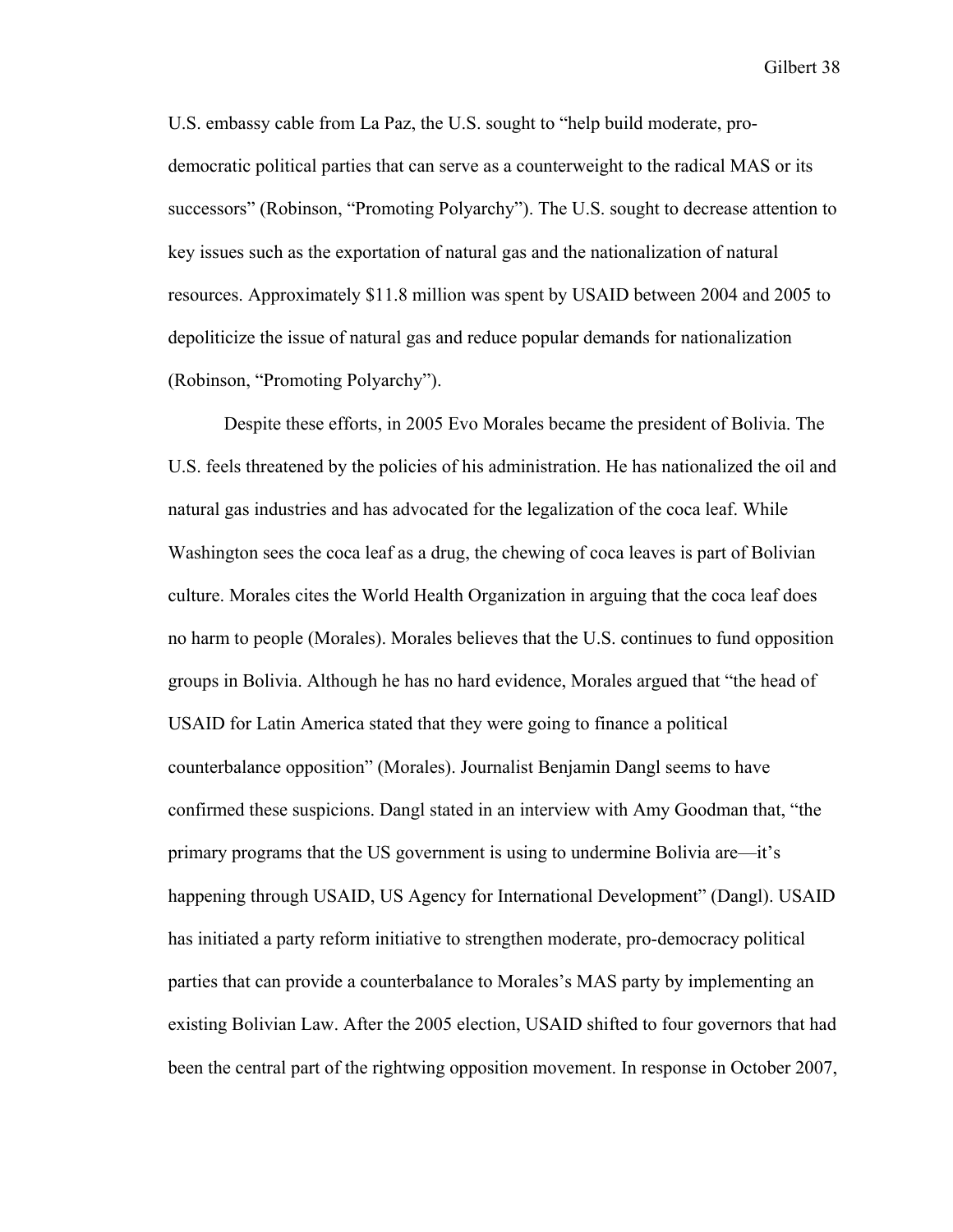Morales banned ideological-based funding and political funding, from groups like USAID. The role of the NED in promoting democracy in Bolivia is virtually identical to its role in Venezuela. It continues to be active in Bolivia working against Morales and popular movements for state control of gas and advocating for privatization of natural resources (Dangl). As in Venezuela, the Bush administration is funding operations to undermine the Morales government and the country's dynamic social movements.

The democratic regime of Jean-Bertrand Aristide in Haiti has frequently been the target of U.S. democracy promotion. Between 1986 and 1990, Haiti's poor majority rose up against the dictatorship of Duvalier and the elites that tried to maintain power after his overthrow. The U.S. commenced an enormous democracy promotion campaign to organize an elite class and place it in power in the elections of 1990. Aristide, a liberation theologist, won the election but was overthrown just a year later in a military coup supported by the U.S. Aristide would actually return to power in 1994 after a U.S. invasion, by agreeing to implement neoliberal policies. The U.S. continued to support elite opposition from 1994 to 2004 through NED and USAID to elite civic and political organizations in opposition to Aristide's Lavalas Party (Robinson "Promoting Polyarchy"). Aristide would be forced to leave Haiti on February 29<sup>th</sup> 2004. Aristide and his wife were kidnapped by American soldiers, stopping in Antigua before being dropped off in the Central African Republic. There is significant evidence that implicates the U.S. in removing Aristide from power. It is clear that the Bush administration opposed the presidency of Aristide and sought to remove him. Robinson suggests that the Bush Administration saw Aristide as a populist, and distrust towards Aristide grew as he implemented social programs despite a U.S. embargo that had stagnated Haiti's economy.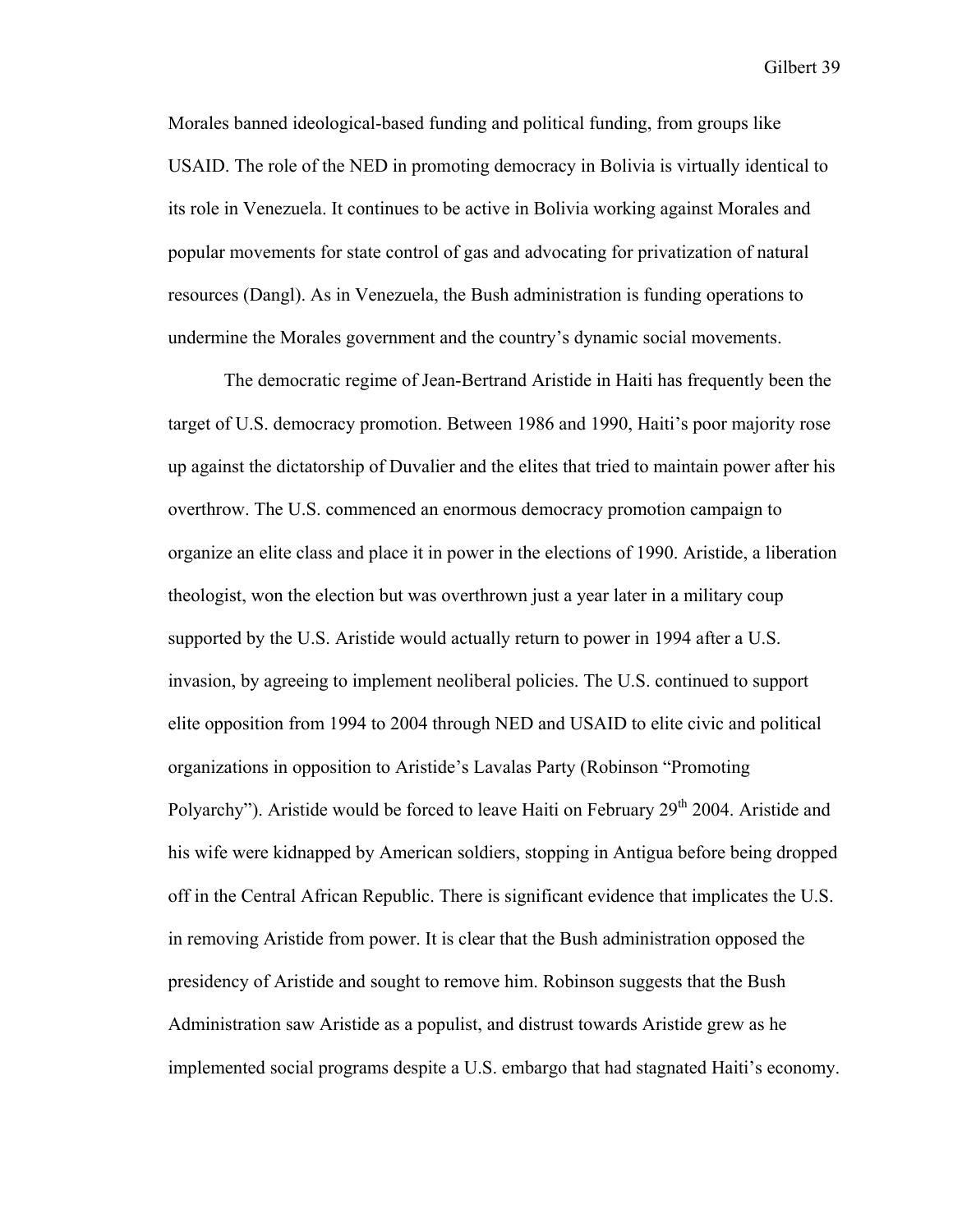Aristide had annoyed Haiti's white and light-skinned upper class by raising the minimum wage and instituting land reform (Robinson "An Unbroken Agony" 233-235).

It is clear that U.S. conservatives allied with the Bush administration opposed Aristide's government. The International Republican Institute (IRI), a nonprofit funded by the American government with conservative policies, refused to negotiate with Aristide's democratically elected government. Stanley Lucas, president of the IRI branch urged fellow IRI members to "Hang Tough. Don't Compromise. In the end, we'll get rid of Aristide." (Robinson "An Unbroken Agony" 155) Lucas even flew hundred of opposition members to a hotel in the Dominican Republic in late 2002 for political training. (Robinson "An Unbroken Agony" 154)

The Bush administration employed several strategies to remove Aristide before the eventual kidnapping. Just as it had in Chile in the 1970s and Nicaragua in the 1980s, the U.S. sought to create economic devastation that would be blamed on the leftist government of Aristide. The U.S. tried to cripple the Haitian government by cutting off aid to Haiti from 2000 to 2004. The Bush administration blocked four loans of a total of \$146 million that had already been fully approved by the Inter-American Development Bank. These loans would have addressed critical areas such as clean drinking water, health, education, and infrastructure. Haiti had even been forced to pay \$5 million in interest on this loan money that it never received.

The U.S. has also been implicated in arming Duvalierist insurgents opposed to Aristide. A small group of rebels continually acted against the Haitian government under Aristide. In July 2002, Haitian rebels attacked the police academy killing five sleeping police officers. The rebels used American arms, ammunition, and equipment that had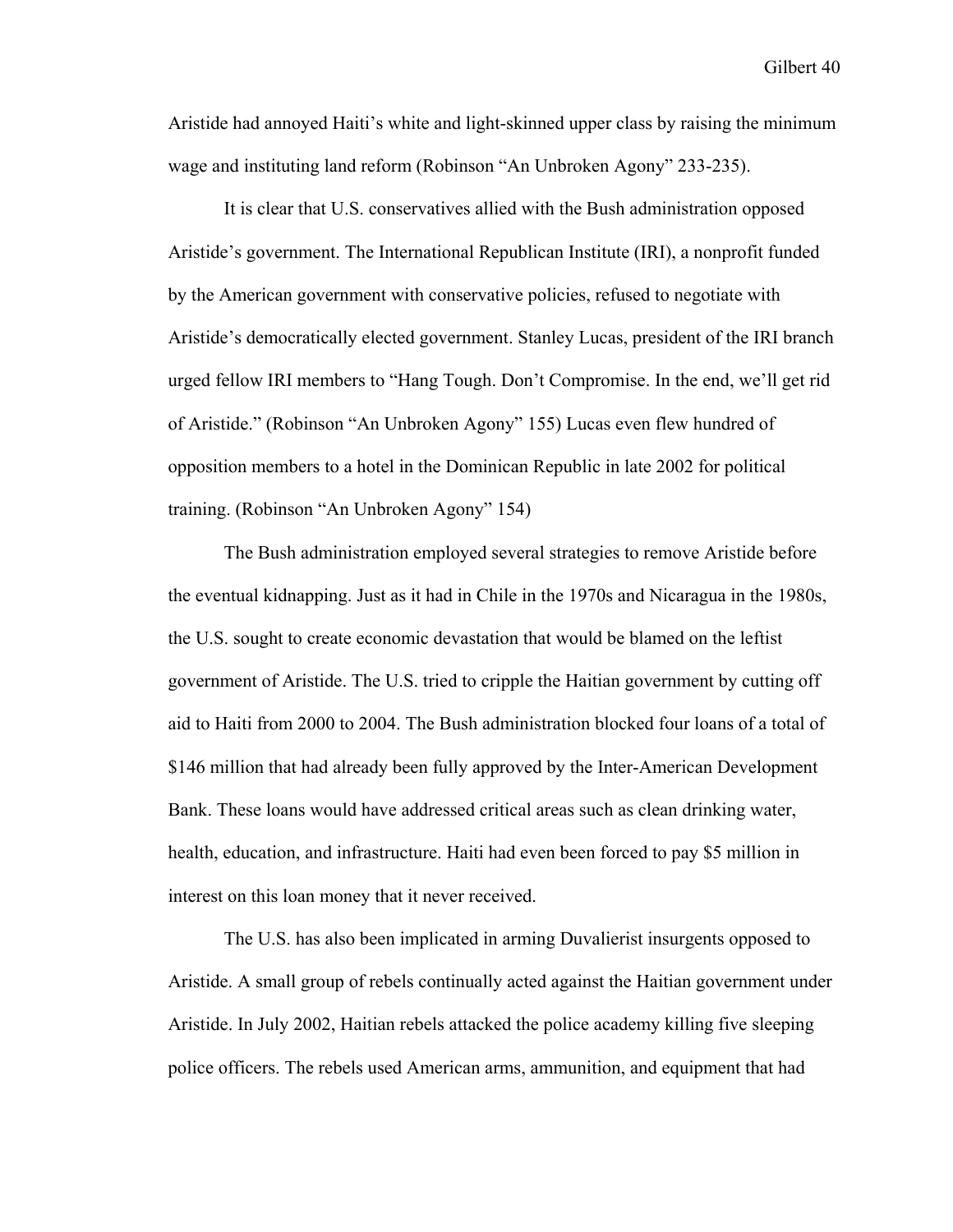been supplied by the government of the Dominican Republic (Robinson "An Unbroken Agony" 36). On December  $17<sup>th</sup> 2002$ , another attack occurred on the National Palace. A line of heavy-duty trucks armed with M50s stormed through the gates and fired rounds at the palace walls. Angry residents however came out to support the president and the coup attempt ended. Although it was just one of a series of failed coup attempts, it was part of a larger picture of growing instability. On the ground a U.S. Army ammunition box was found (Robinson "An Unbroken Agony" 43-46). The Investigation Commission on Haiti confirmed that Dominican territory had been used for training and arming Haitian rebels. Over 200 soldiers of the U.S. Special Forces had arrived in the Dominican Republic with authorization to train Haitian rebels (Robinson "An Unbroken Agony" 101).

 Four days before the abduction of Aristide, members of the Congressional Black Caucus demanded a meeting with President Bush about the crisis in Haiti. The members left with delusions that they had been triumphant, declining to go on record to the press and the world about the crisis. They had been tricked because the president did not order the rebels to stand down (Robinson "An Unbroken Agony" 73-74).

 William Robinson tried to contact President Aristide the night before his abduction and an American voice answered. The voice stated that President Aristide was not there and could not provide a time when he would be back (Robinson "An Unbroken Agony" 75). That day thugs had roamed the countryside emptied jails and burned police stations. Haitian citizens created barricades so that the rebels could not reach the National Palace. U.S. officials requested that Aristide remove the barricades, promising to make the rebels negotiate with government. When Aristide complied, the rebels refused to discuss anything but the removal of the president from office. The city was thus left open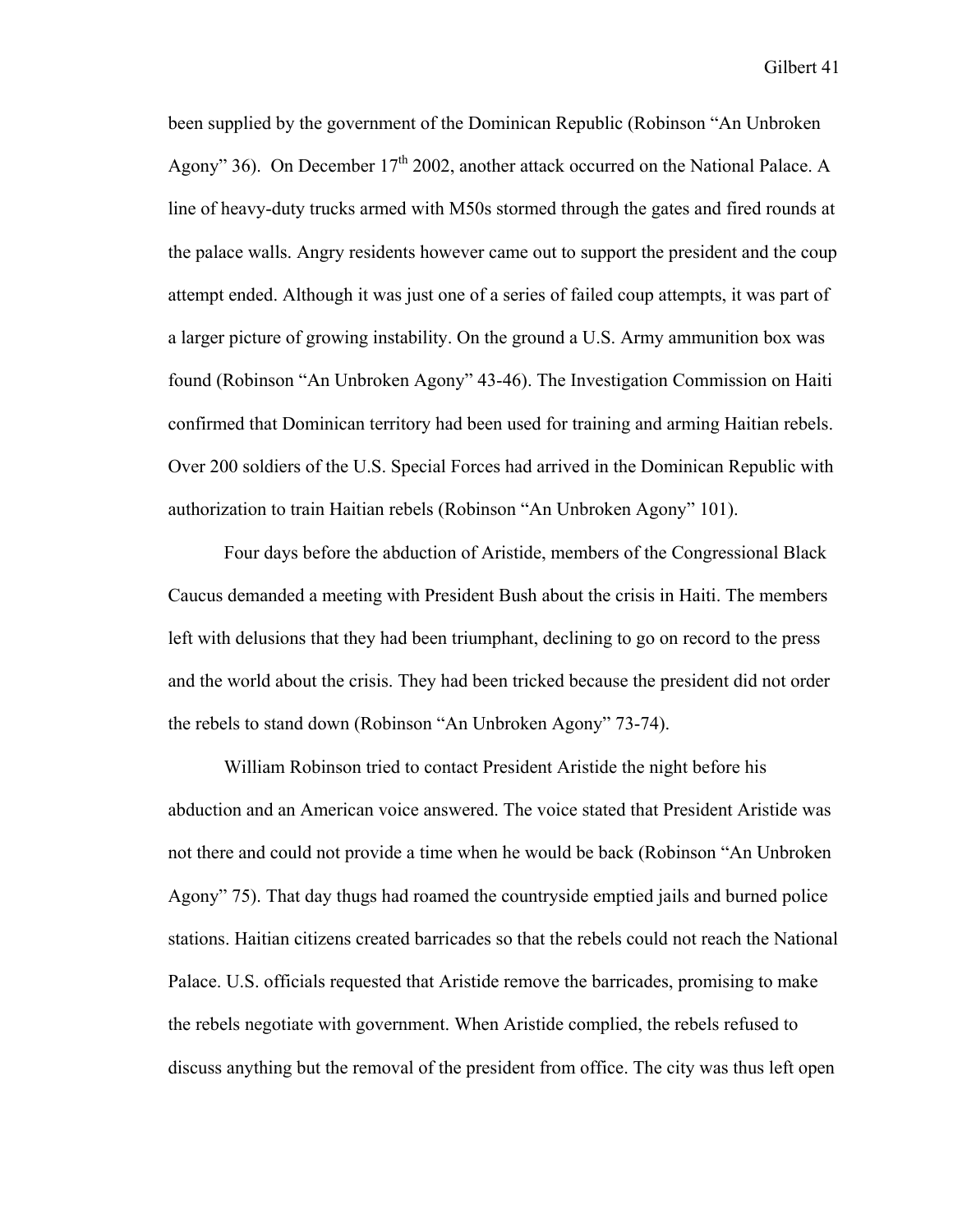and undefended (Robinson 80-81). Barbara Lee a California Democrat offered to find Aristide and his wife a safe exit. Mrs. Aristide declined because she had been assured by Colin Powell that the U.S. wouldn't allow a "group of thugs" to overthrow the democratically elected government of Haiti. In reality Colin Powell had fallen out of favor with the Bush administration, making this promise null and void. James Foley, U.S. ambassador to Haiti also stated that the U.S. would not recognize any government that takes power through a coup in Haiti (Robinson "An Unbroken Agony" 84-85).

Finally, despite claims by Aristide that he had been kidnapped; the U.S. argued that Aristide's departure was voluntary. American television networks showed old footage of President Aristide and his wife boarding an aircraft. The film was shot in natural light which did not correspond with information stating that he had departed the country in the early hours of the morning. The plane in the film also had commercial markings which contrasted with information from witness at the airport in Antigua that stated that the president and his wife were on a large white aircraft. In actuality, there had been no cameras at the airport to record the president's departure. If his departure had been voluntary, one would expect footage from some television network (Robinson "An Unbroken Agony" 173). On March  $1<sup>st</sup>$ , President Aristide made a call from the Central African Republic; he told Robinson that it had been a coup (Robinson "An Unbroken Agony" 177).

Historically the promotion of democracy has not been a key policy concern of the U.S. During the Cold War, the U.S. was willing to overthrow democracies and support authoritarian regimes. The containment of communism was used as justification for supporting and funding brutal dictatorships that committed widespread human rights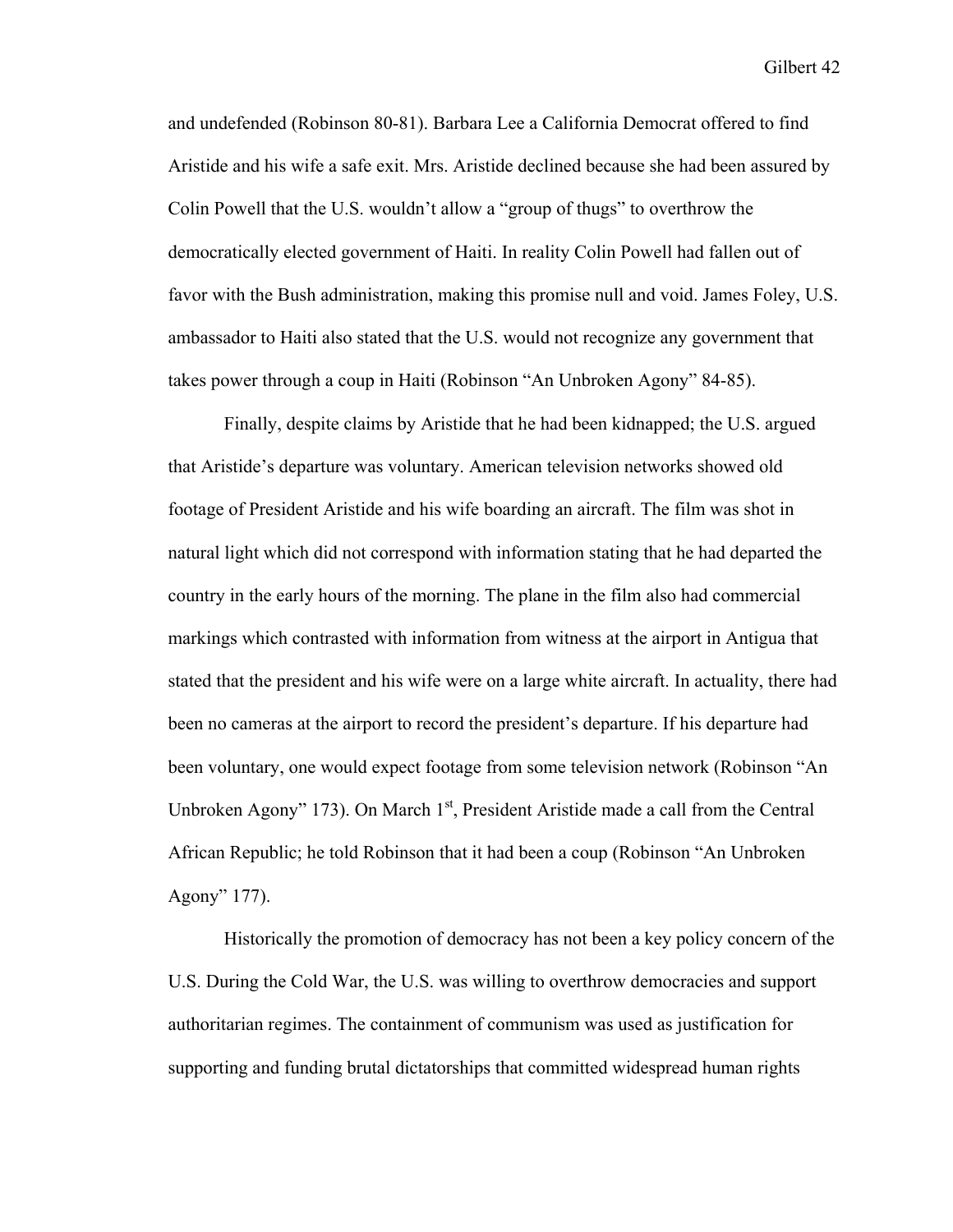violations. U.S. support for Operation Condor and funding to Colombia, show that the U.S. bolstered Latin American militaries in order to prevent social change and economic nationalism. Even though Latin America has experienced democratization since the 1980s, the U.S. has only been interested in promoting a low-intensity form of democracy. It seeks to promote rule by technocratic elites. These regimes are effective in containing and defusing pressure for popular social change by creating a sense of legitimacy. They offer a stable form of domination that provides a political environment suitable for globalization. The administrations of Calderón and Uribe are models for this U.S. brand of democracy. In the Post Cold-War era, the U.S. has three main policy interests: to maintain its supremacy, to ensure its technological lead and military superiority, and to create an economic environment favorable to American business. The cases of Venezuela and Haiti show that when Latin American democracies threaten U.S. interests, the U.S. will intervene to undermine or overthrow them. The U.S. creates a situation of internal destabilization by strangling the economy and strengthening opposition groups or parties. In reality, the U.S. policy of democracy promotion is used as justification for the promotion of U.S. economic and political interests that maintain U.S. dominance in the region.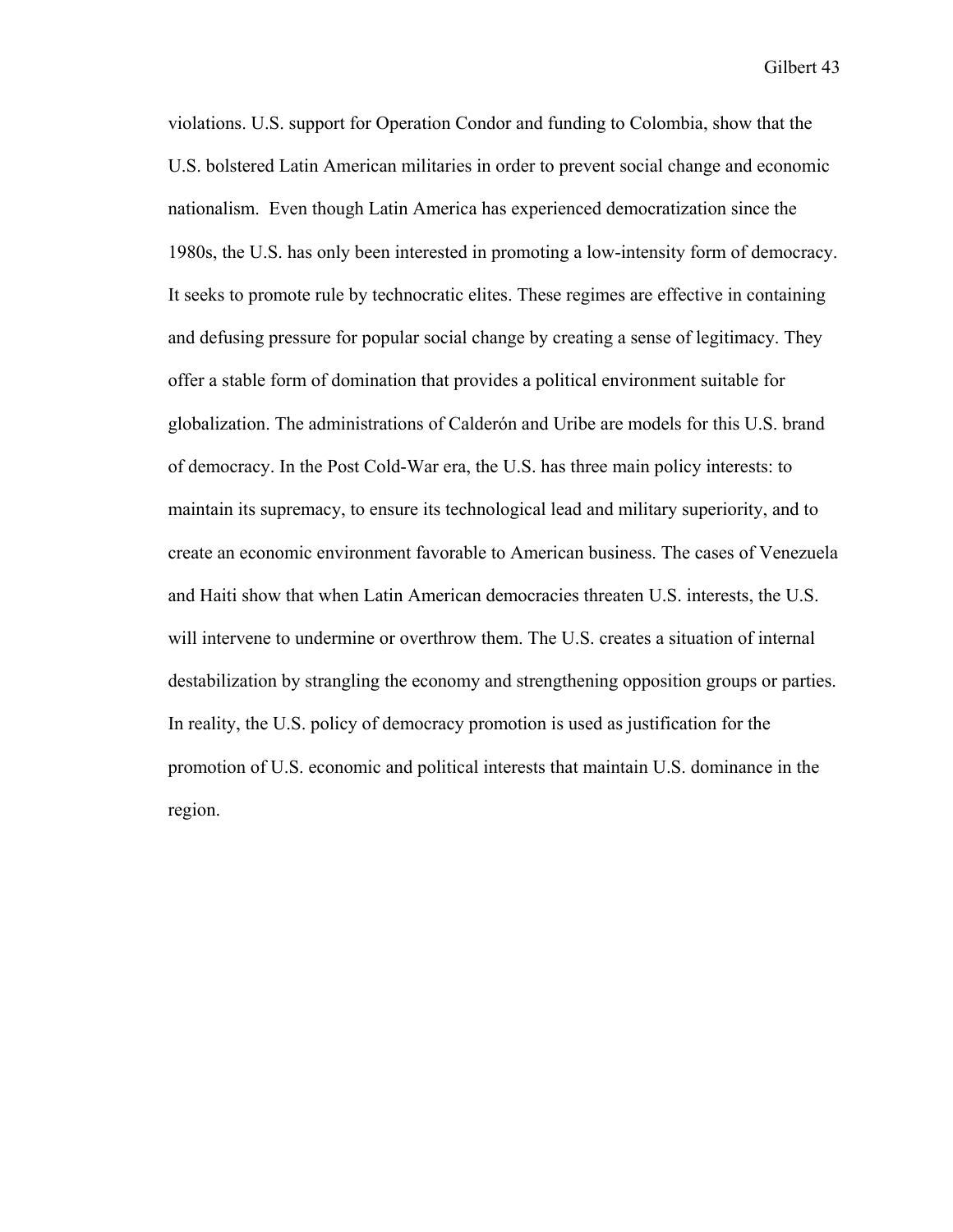#### Works Cited

Avilés, William. Global capitalism, democracy, and civil-military relations in Colombia. 1st. Albany NY: State University of New York Press, 2006.

Chomsky, Noam. Deterring Democracy. 1st. New York: Verso, 1991

Dangl, Benjamin. Interview with Amy Goodman. *Democracy Now!* Natl. Public Radio. WDET, Detroit. 11 Feb. 2008

Golinger, Eva. The Chavez Code. 1st. Northampton, MA: Olive Branch Press, 2006.

Janicke, Kiraz. "Venezuela Accuses U.S. of Double Standard over Constitutional Referendum." Venezuelan Analysis. 04 Dec 2007. 03 MAR 2008 <http://www.venezuelanalysis.com/analysis/2911>.

Johnson, John. Latin America in Caricature. 1st. Austin: University of Texas Press, 1980.

Hartalyn, Jonathon. The Struggle For Democratic Politics in the Dominican Republic. 1st. The University of North Carolina Press, 1998.

""Killer Coke" Or Innocent Abroad? ." Business Week. 23 Jan 2006. 23 Apr 2008 <http://www.businessweek.com/magazine/content/06\_04/b396807

Kornbluh, Peter. The Pinochet File. 1st. New York: The New Press, 2004.

Kozloff, Nikolas. Hugo Chavez Oil, Politics, and the Challenge to the U.S.. 1st. New York: Palgrave Macmillan, 2006.

Legler, Thomas, Sharon F. Lean, and Dexter S. Boniface. Promoting Democracy in the Americas. 1st ed. Baltimor: The John Hopkins University Press, 2007.

McSherry, J. Patrice. Predatory States. 1st. Oxford: Rowman and Littlefield Publishers, 2005.

Mondragón, Héctor. "Democracy and Plan Colombia." NACLA Report on the Americas 40(2007): 42-44.

Morales, Evo. Interview with Amy Goodman. *Democracy Now!* Natl. Public Radio. WDET, Detroit. 22 Sep. 2006

Our Brand is Crisis. Dir. Rachel Boynton. DVD. Koch Lober Films, 2005

Petras, James. "CIA Destabilization Memo Surfaces on Venezuela." Venezuelan Analysis. 12 Nov 2007. 15 Mar 2008 <http://www.venezuelanalysis.com/analysis/2911>.